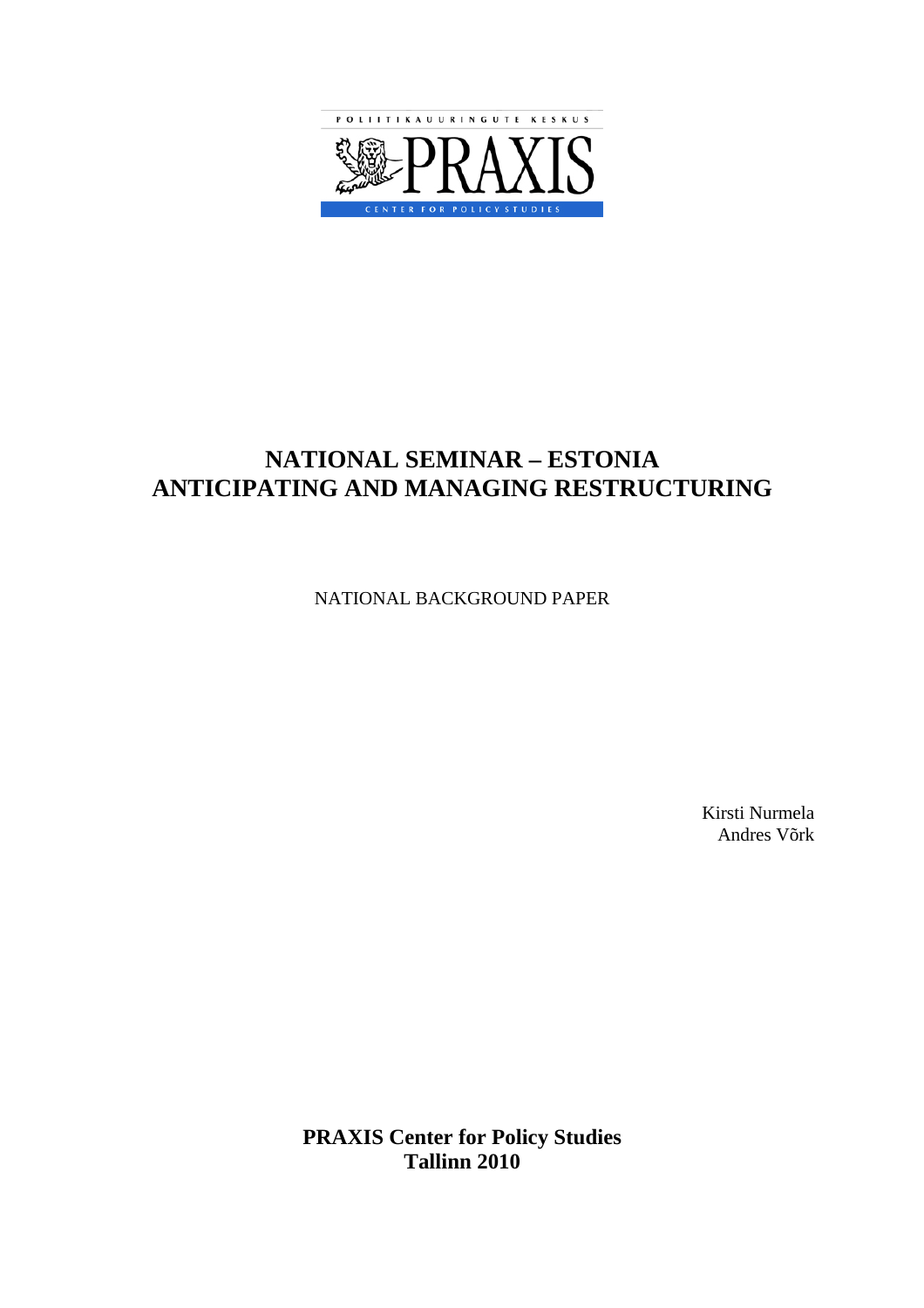# **Table of Contents**

| 1. Estonian context: economic and labour market developments, restructuring                     |  |
|-------------------------------------------------------------------------------------------------|--|
|                                                                                                 |  |
|                                                                                                 |  |
|                                                                                                 |  |
|                                                                                                 |  |
|                                                                                                 |  |
|                                                                                                 |  |
|                                                                                                 |  |
|                                                                                                 |  |
|                                                                                                 |  |
|                                                                                                 |  |
|                                                                                                 |  |
| 2.3. Company-level case studies of anticipation and management of restructuring  31             |  |
| 3. Evaluation of effectiveness and utility of the existing measures and tools for anticipating, |  |
|                                                                                                 |  |
|                                                                                                 |  |
|                                                                                                 |  |
|                                                                                                 |  |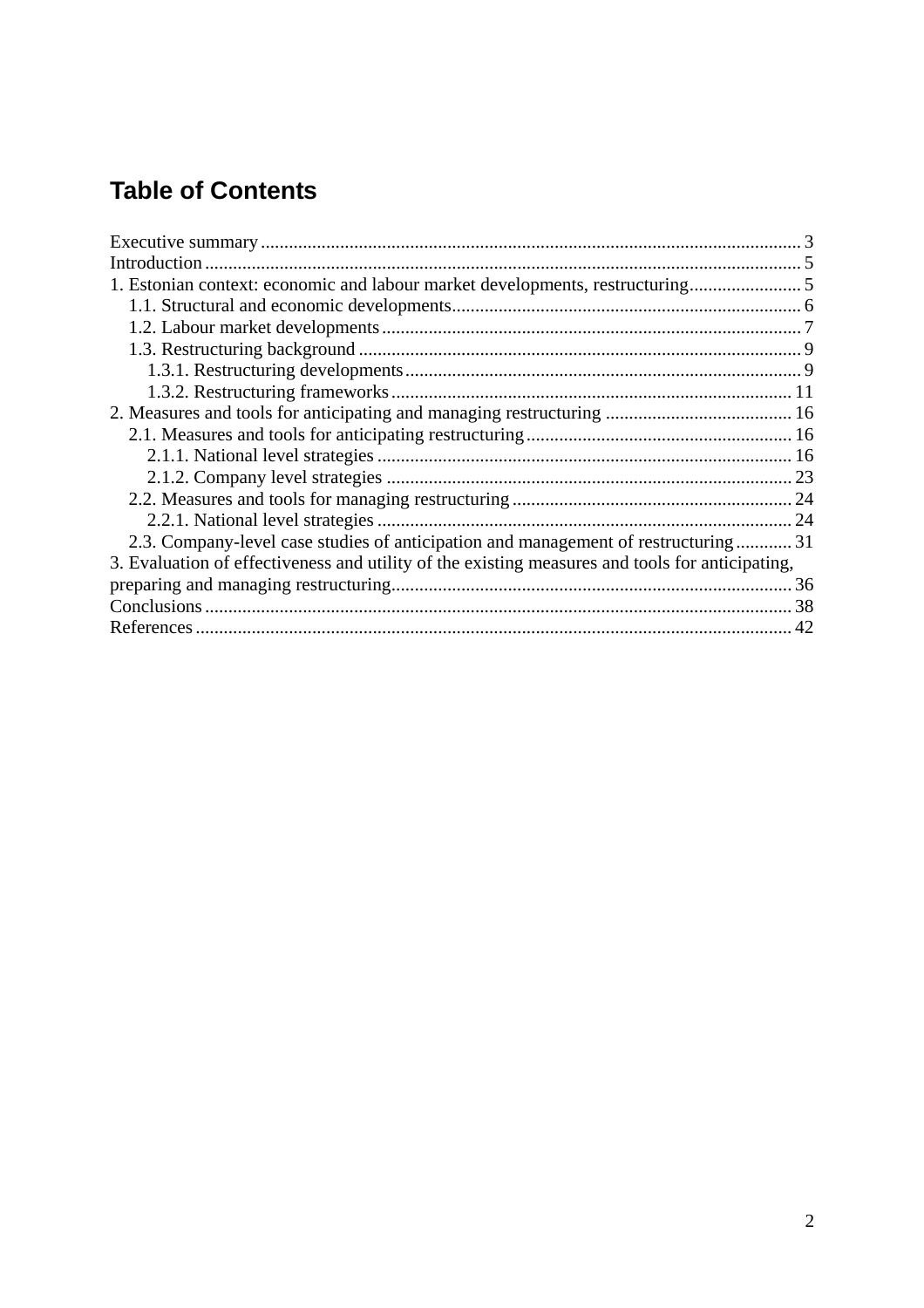# <span id="page-2-0"></span>**Executive summary<sup>1</sup>**

 $\overline{a}$ 

The aim of this report is to provide an overview of the restructuring context in Estonia, standing at 2009.

For better understanding of the current national background paper, it will be useful first to explain the definition of restructuring as it was discussed and understood in the Estonian national seminar on 20 January 2010. Namely, restructuring can be described as a process taking place on two different levels simultaneously – the general economy level (macro-level) and the individual/company level (micro-level). On the macro-level, restructuring increases efficiency in the economy and has positive effects if it is well targeted. On this level, restructuring is impersonal and the effects on the individual are not considered. On the microlevel, restructuring becomes personal and influences specific persons or companies. As restructuring means losing a job for a person, this negative implication is the aspect that usually will dominate in public discussions. An important issue for the society in general will be how to balance restructuring and its effects between the macro- and micro-levels, i.e. how to balance the positive impact on the economy as a whole with the negative impact on specific individuals and companies. The aspects of restructuring that are analysed in the current report - anticipation and management of restructuring – have a crucial role in reaching this balance.

The first part of the national background paper will provide an overview of the main recent trends and developments regarding restructuring. Not surprisingly, 2009 has been described by very rapid changes in the labour market as a result of the global economic crisis. The openness of the economy that was an advantage in the economic growth period fostering development has become a disadvantage in the current recession – Estonian economy is even more affected by changes taking place in other countries. As a result of these developments, employment has decreased rapidly from a high 70% and unemployment rate has increased more than three times during a one-year period. This indicates a need for strong and effective anticipation and management policies to tackle the recession and move out of it towards a new growth.

The second part of the report will give a brief overview of measures introduced in Estonia for anticipation and management of restructuring. The aim of the measures discussed is mainly to balance the effect of restructuring between the macro and micro level. The anticipation measures are mainly driven by educational policies. On the macro level, well-targeted educational policies will raise the efficiency of the economy and increase productivity (supporting for instance the move towards a knowledge-based economy). On the micro level, well planned educational policies will raise the competitiveness of persons in the labour market and will help them find new jobs more quickly in cases of restructuring. One of the tools for efficient planning of educational policies discussed in this paper are the forecasting tools to anticipate changes in the economy and the skills composition needed in the labour market in the long run.

Management of restructuring is more strongly linked to tackling the change on micro-level. For instance, active and passive labour market measures are discussed briefly. Some specific measures are described in more detailed in terms of their effectiveness and ability to have

 $<sup>1</sup>$  The authors of this report would like to thank participants of the national seminar for their valuable comments</sup> and feedback. Special thanks to Harri Taliga (Estonian Trade Union Confederation), Koidu Mölderson (Estonian Chamber of Commerce and Industry) and professor Enn Listra (Tallinn University of Technology).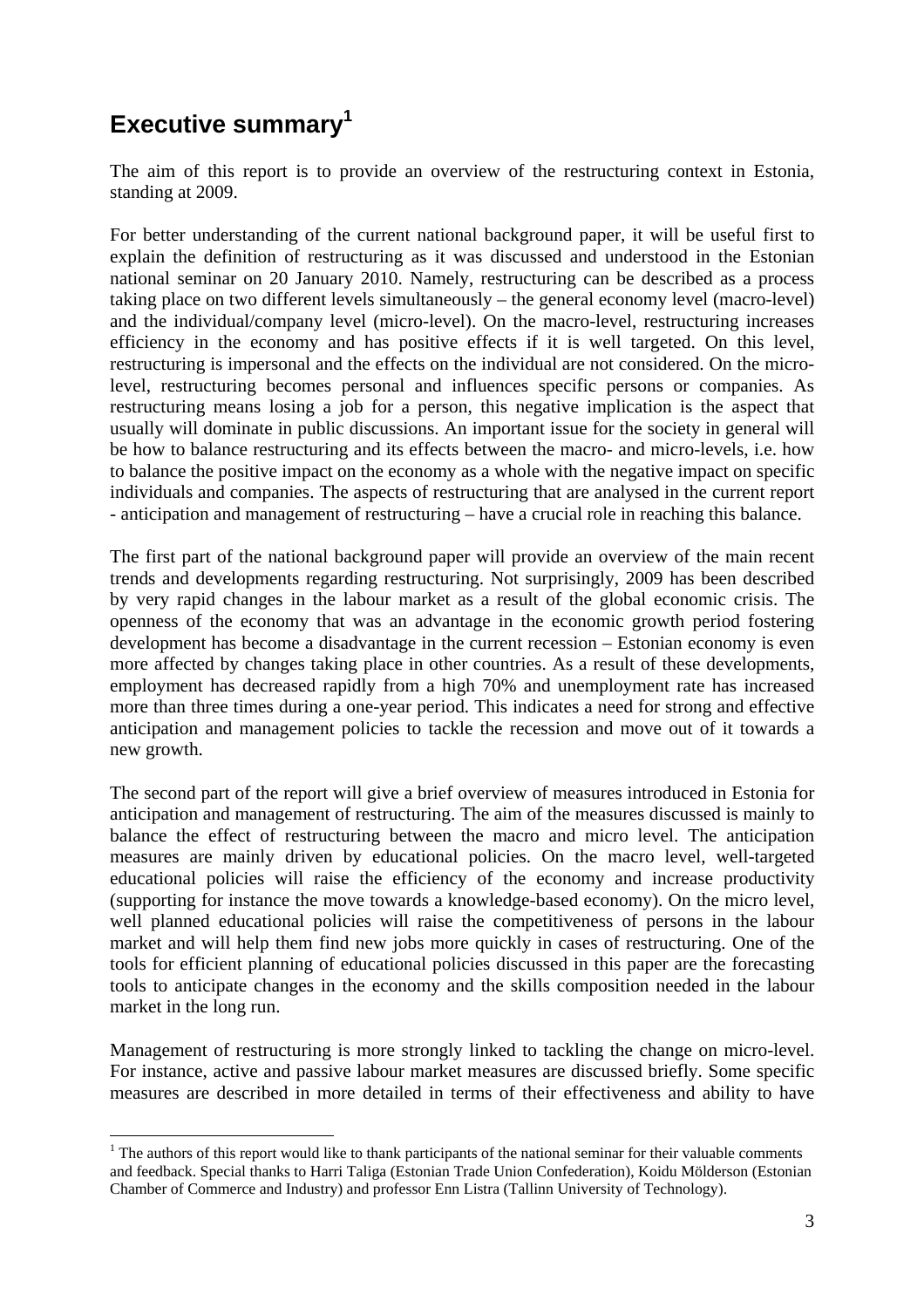positive impacts in restructuring. One of the main challenges related to all these measures is the evaluation of their results and the impact that they have on the labour market. It is pointed out in the paper that monitoring tools and impact assessment practices are necessary to know whether the measures have been effective, whether these have reached their aims and on what conditions this experience would be transferable to other contexts. Furthermore, different measures can have different effects in economic growth and in a declining economy. Thus, the evaluation practices should be implemented regularly.

The paper also provides some good examples of anticipation and management of restructuring at company level. Three cases are pointed out, each providing an example of different perspectives. These cases are also selected to provide some indication of social partner involvement in restructuring at company level. Because there is no data collected on company level practices of restructuring, we have no information on the extent of these practices in general. Thus, case studies will provide an insight on the form of inclusion of social partners in restructuring.

The national background paper was discussed in the Estonian national seminar held in Tallinn on 20 January 2010 with the participation of employer organisations, trade unions, government and research institutes. The main conclusions from the seminar are outlined in the final chapter of the report.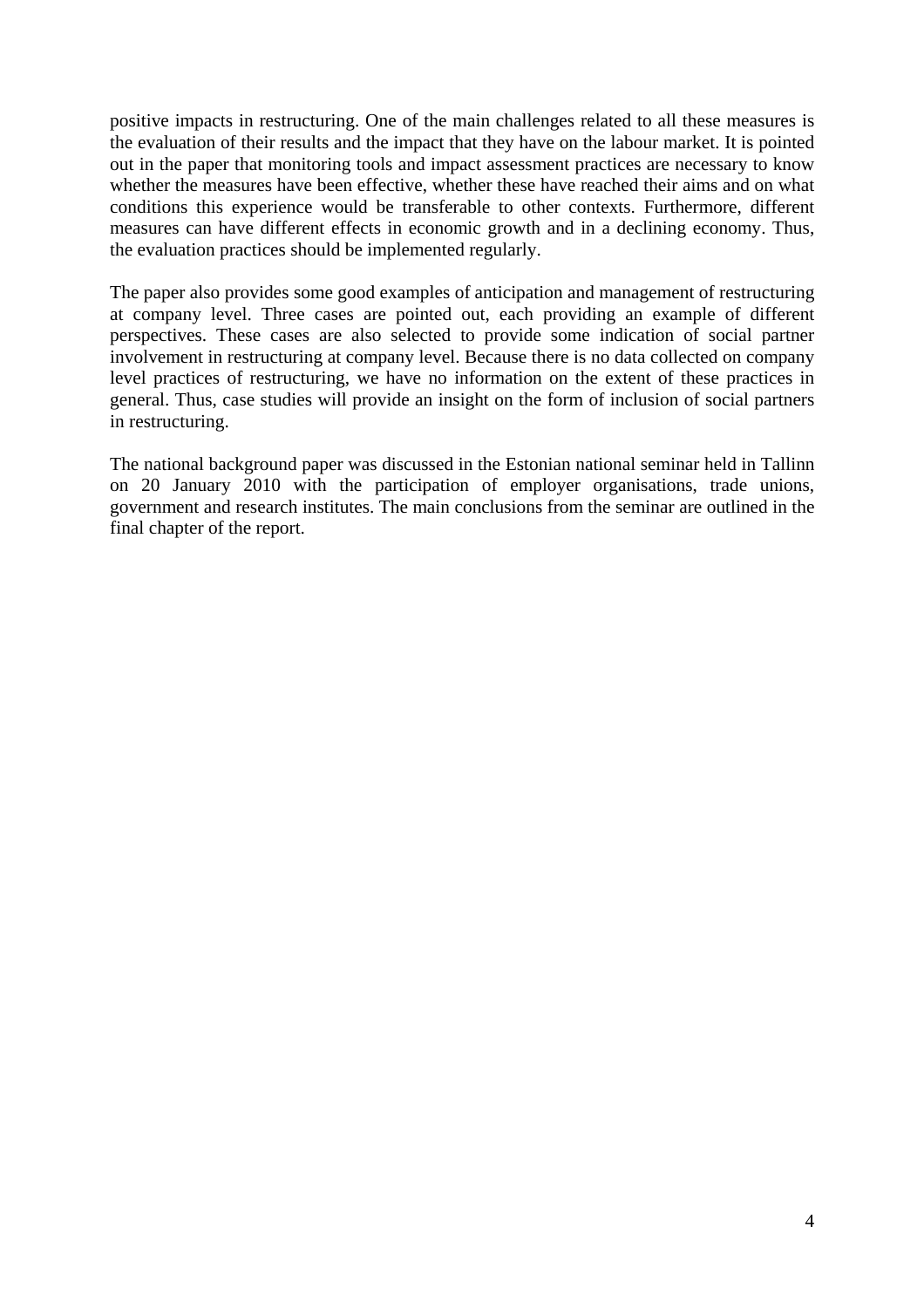## <span id="page-4-0"></span>**Introduction**

The national background paper will provide an overview of the restructuring context in Estonia, standing at 2009. Brief data on the economic and labour market developments in Estonia has been provided, including the restructuring trends in the current recession based on restructuring cases recorded in the European Restructuring Monitor. Also, the institutional context for restructuring is briefly described.

The second chapter provides an overview of measures introduced in Estonia to anticipate and manage restructuring. Overview of the national level approach is provided while some selected measures are described in more detail. This is followed by a short presentation of case studies of anticipation and management measures on enterprise level. The report ends with conclusions from the national seminar.

## <span id="page-4-1"></span>**1. Estonian context: economic and labour market developments, restructuring**

The current economic and labour market context in Estonia are largely affected by the economic recession. Estonia was characterised by a rapid economic growth which accelerated further in the second part of 2005 and through 2006 with GDP increase above 10%. This resulted in employment rate climbing above 60% in 2006 reaching its peak in 2008 at 63% among 15-74 year old population. The economic downturn turned GDP to a decline already in 2008 but a more severe impact on employment occurred as late as the fourth quarter of 2008 (see figure 1). According to Eurostat data, employment decline in Estonia has reached above 10 percent while the indicator for EU-27 remains at -1.9%. Estonia and Latvia were the only two countries in the second quarter of 2009 where the employment decline exceeded 10 percent.



**Figure 1.** GDP and employment change compared to the same period last year, % Source: *Statistics Estonia (on-line database), author's calculations*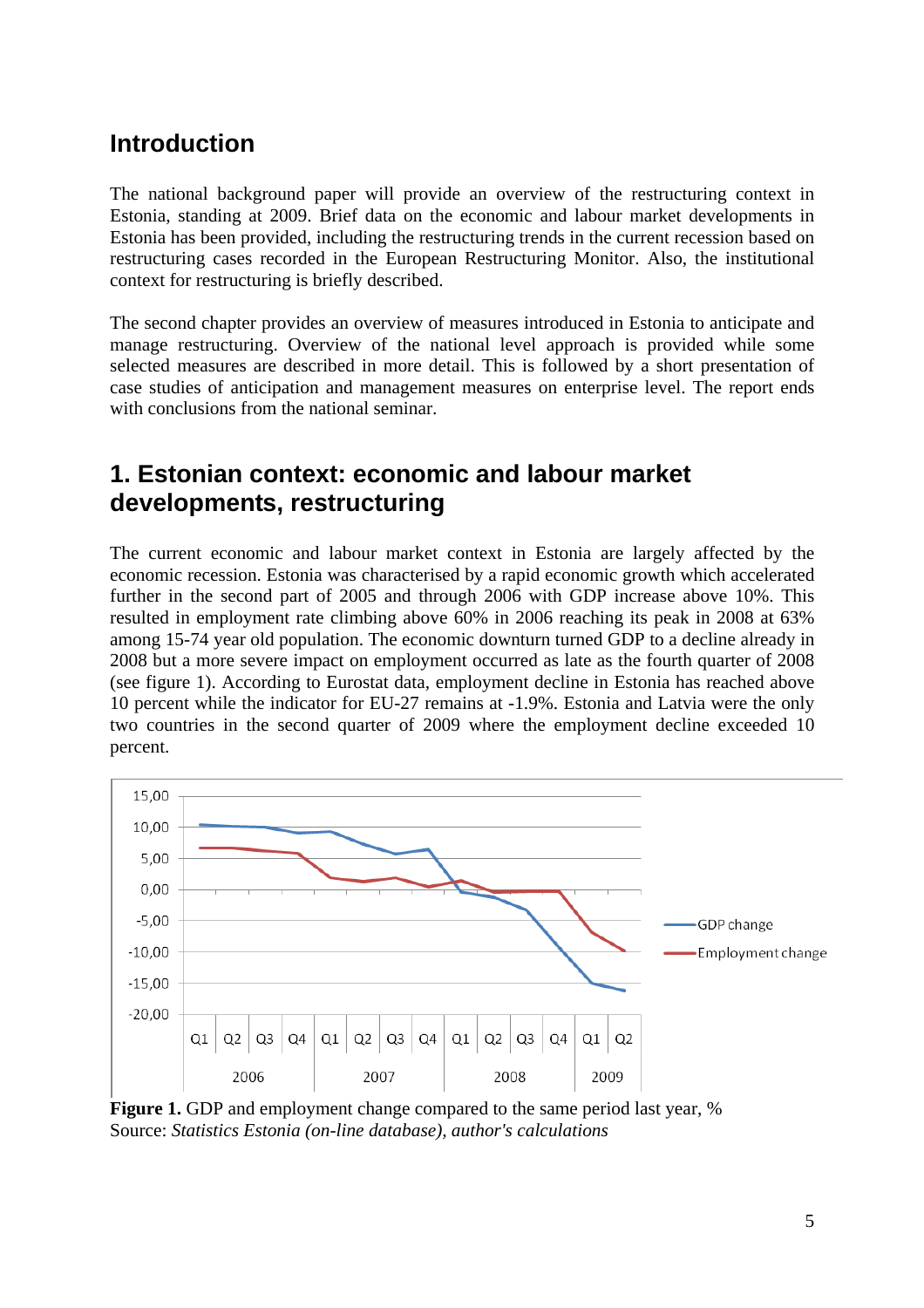According to the economic forecast of the Bank of Estonia, the employment decline is expected to start slowing down and the creation of new jobs will accelerate as the employers now have more flexibility in creating new jobs as a result of the reform of labour legislation and introduction of the new Employment Contracts Act on 1 July 2009. It is expected that 2009 will be the year of rapid decline in wage levels, 2010 will be the year of stabilisation and 2011 will show the recovery of the economy (Bank of Estonia 2009).

These rapid developments in the recession are having an impact on recent and expected future economic and labour market developments as well. The following sections will provide an overview of the economic structure in Estonia - the leading sectors and the main challenges for future developments. Also, the main labour market trends and the main challenges in tackling the economic crisis in the labour market and facilitating new growth are outlined. Third, data on restructuring is provided, together with a detailed description of the restructuring frameworks.

### <span id="page-5-0"></span>*1.1. Structural and economic developments*

The current chapter will outline the main macro level context in Estonia. Since 1995 Estonia has been characterised by decreasing primary sector and an increasing services sector. The share of employment in the primary sector (i.e. agriculture, hunting, forestry and fishing) has declined from 10% in 1995 to 4% by 2008. Over the same period, the share of industry has remained on the same level (34% and 35% respectively) and that of services has increased from 55% in 1995 to 61% in 2008 (see Figure 1 below). Compared to the EU-27 average, the share of employed in agriculture is slightly lower in Estonia (1.8 percentage points (pp)) while in Estonia employment in the sector is decreasing considerably faster (-1% in EU-27 compared to -16.8% in Estonia in 2008). The share of employment in services is 8 pp higher in EU-27 with equal pace of employment change in 2008. Employment in industry is almost 10 pp higher in Estonia than in EU-27 on average. Furthermore, employment increase in the sector in Estonia is slightly higher than in EU (0.2% compared to 0.5%) (Eurostat, on-line database).



**Figure 2.** Employed persons (aged 15-74) by sector of economy, 1995-2008, %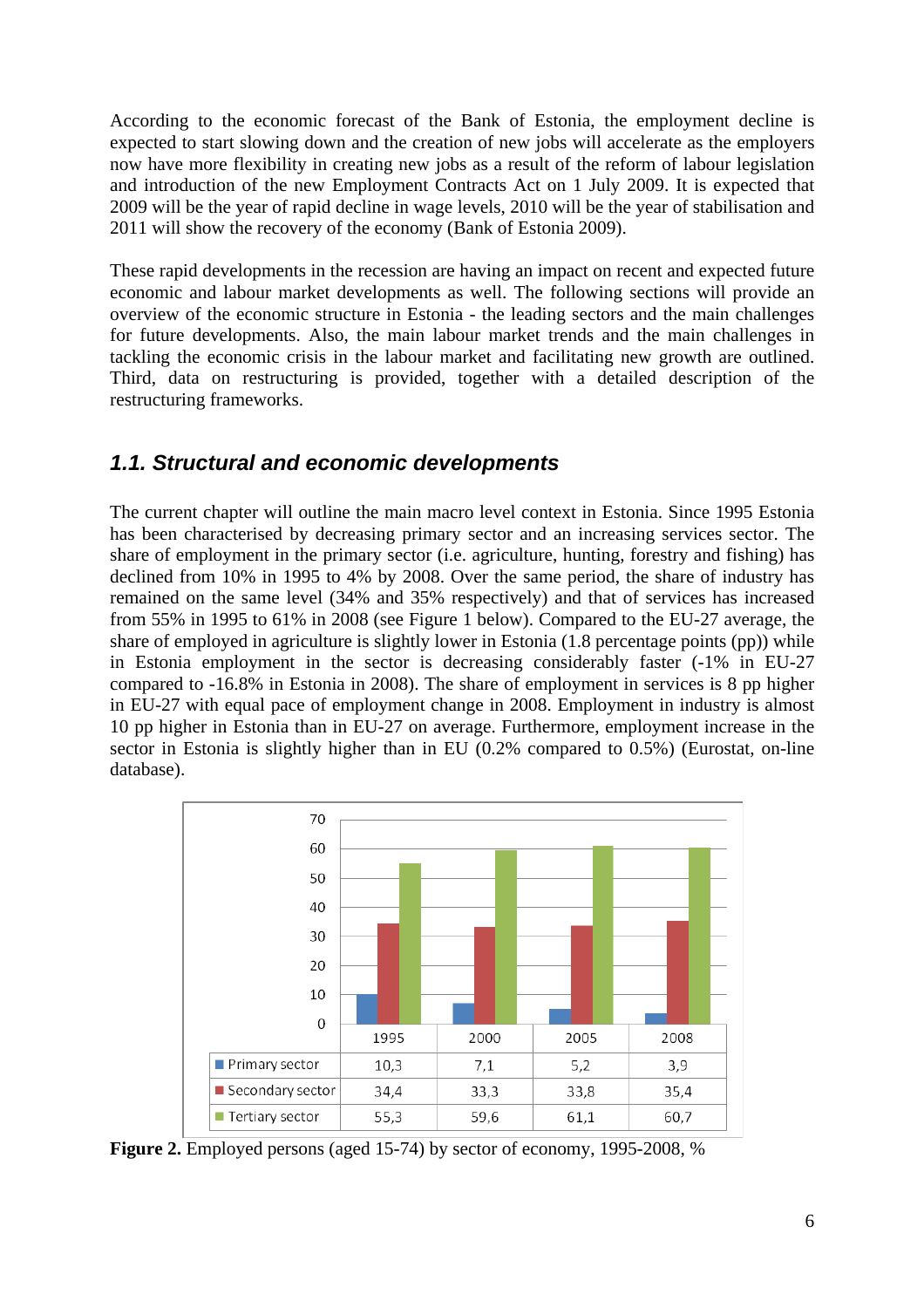Note: Primary sector – agriculture, hunting, forestry, fishing; secondary sector – mining, manufacturing, electricity, gas and water supply, construction; tertiary sector – trade, services etc.

Source: *Statistics Estonia (on-line database)*

Different Estonian analysts have concluded in a report on the future prospects of the competitiveness of the Estonian economy (Varblane et al 2008) that currently the economic structure in Estonia does not meet the criteria of a knowledge-based economy, but rather a structure of industry and services built upon cheap labour. Construction and low-productivity commerce and hotel services are dominating instead of high-productivity manufacturing or business services and financial intermediation. Thus, one of the challenges for Estonia in turning to a long-term growth and catching up with the developed countries will be undertaking structural changes in the industrial sector towards raising the share of highproductivity subsectors (e.g. manufacturing of precision instruments, medical technology, complex electronic components and devises etc). Similarly, the share of knowledge-intensive services must be raised as well (Varblane et al 2008). To achieve this, a two-way approach has been proposed. This means developing the current economic activities on the one hand to raise their productivity. On the other, as a more long-term approach new economic activities should be introduced with high added value in the long run (Estonian Development Fund 2008).

### <span id="page-6-0"></span>*1.2. Labour market developments*

Data on labour market developments will provide a context the micro-level situation in Estonia impacting individuals in the labour market. As a result of the rapid economic growth period in the mid-2000s, labour market participation rate has increased above 70% since the beginning of 2006 and has remained as such in the first year of recession ranging between 71.5% in Q3 2006 and 75% at its peak in Q4 2008 (see table 1). This is above the EU-27 indicator, which has remained stable around 70-71% according to Eurostat.

Employment rate has also been subject to change in the recession, though these changes have not been very extreme. While Estonia managed to reach the Lisbon employment rate target of 70% in the third quarter of 2008, it has been declining since then falling to 63.5% by the second quarter of 2009. The quarterly employment rate indicators have not been as low since 2005. However, as with the rapid economic growth the employment rate was extremely high exceeding the EU average, it is now just 1 percentage point below the EU-27 indicator (64.8% compared to 63.8% in Q2 2009). Still, the Bank of Estonia has forecasted further decline of 10.1% in 2009 and 3.3% in 2010. Employment is expected to turn to growth again in 2011 at 2.3% increase (Bank of Estonia 2009).

The recession has had the most severe impact on changes in unemployment rate. Unemployment rate reached its peak in the beginning of 2000s as a result of the Russian economic crisis that had its effect on the Estonian labour market as well  $(13.8\%$  in  $2000)^2$ . After that, unemployment rate started to decline steadily as a result of improving economic conditions, reaching its lowest point in 2007 at 4.8%. In a one-year period from the second quarter of 2008 to the same period in 2009 the unemployment rate has increased more than three times from 4.1% to 13.6%. Together with Latvia and Lithuania, such pace of

Estonian unemployment indicators have been recorded since 1989 by the Statistics Estonia.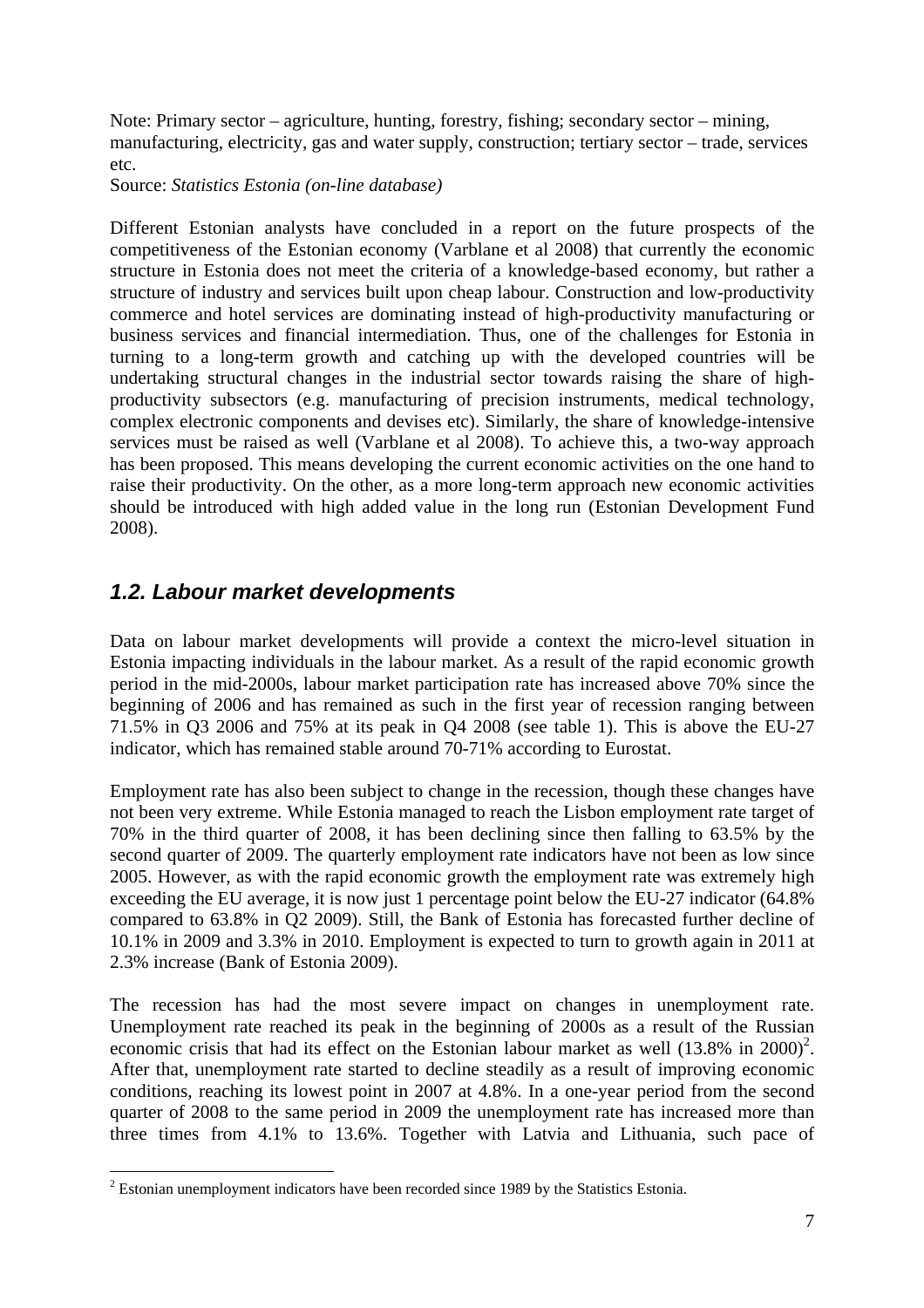unemployment increase has been the highest among the EU countries (Eurostat, on-line database). As a result, in 2009 the level of unemployment is closing in on that of the previous economic downturn from the beginning of 2000s. This pace of change has been alarming and has put a considerable pressure on the unemployment policy system in Estonia.

|      |                | <b>Labour force</b><br>participation | $\cdots$ r $\cdot$ r $\cdots$ $\cdots$ $\cdot$ $\cdot$ $\cdot$ $\cdot$ $\cdot$ $\cdot$ $\cdot$<br>rate | <b>Employment Unemployment</b><br>rate |
|------|----------------|--------------------------------------|--------------------------------------------------------------------------------------------------------|----------------------------------------|
|      |                | rate                                 |                                                                                                        |                                        |
| 2005 | Q1             | 69.5                                 | 62.8                                                                                                   | 9.6                                    |
|      | Q <sub>2</sub> | 70.3                                 | 64.5                                                                                                   | 8.3                                    |
|      | Q <sub>3</sub> | 69                                   | 64                                                                                                     | 7.2                                    |
|      | Q4             | 69.7                                 | 64.6                                                                                                   | 7.3                                    |
| 2006 | Q1             | 71.8                                 | 67                                                                                                     | 6.6                                    |
|      | Q <sub>2</sub> | 73                                   | 68.4                                                                                                   | 6.3                                    |
|      | Q <sub>3</sub> | 71.5                                 | 67.6                                                                                                   | 5.5                                    |
|      | Q4             | 72                                   | 67.9                                                                                                   | 5.7                                    |
| 2007 | Q1             | 72.2                                 | 68.3                                                                                                   | 5.4                                    |
|      | Q <sub>2</sub> | 73.2                                 | 69.3                                                                                                   | 5.2                                    |
|      | Q <sub>3</sub> | 73                                   | 69.9                                                                                                   | 4.3                                    |
|      | Q4             | 71.8                                 | 68.8                                                                                                   | 4.3                                    |
| 2008 | Q1             | 72.2                                 | 69.2                                                                                                   | 4.2                                    |
|      | Q <sub>2</sub> | 72.5                                 | 69.5                                                                                                   | 4.1                                    |
|      | Q <sub>3</sub> | 74.8                                 | 70.1                                                                                                   | 6.3                                    |
|      | Q4             | 75                                   | 69.1                                                                                                   | 7.8                                    |
| 2009 | Q1             | 73.5                                 | 64.9                                                                                                   | 11.8                                   |
|      | Q <sub>2</sub> | 73.5                                 | 63.5                                                                                                   | 13.6                                   |

**Table 1.** Labour market indicators of Estonian population aged 15-64, %

Source: *Statistics Estonia (on-line database)* 

In different sub-groups the recession has had the strongest impact on the youngest age group (aged 15-24) for whom unemployment started increasing rapidly in 2008 reaching 27% in the second quarter of 2009 (as compared to 8.9% one year earlier). While the average difference from the unemployment rate of the 25-49 age group remained at 4.6 percentage points in the first two quarters of 2008, the indicator has increased to 14 in 2009. Thus the rapid increase in the general unemployment rate is in large part caused by the steep increase in the indicator for the youngest age group. In addition to the economic fall, the sudden growth in the youth unemployment is also caused by the fact that in recent years a large age cohort has entered the labour market who were born during the baby boom at the end of 1980s (Luuk 2009).

There have been no remarkable changes in the unemployment gap between Estonians and non-Estonians in the current recession. Unemployment is higher for non-Estonians – while in Q2 2008 the unemployment rate was 3% for Estonians and 6% for non-Estonians, the indicators have increased to 11.3% and 17.6% respectively by Q2 2009.

Gender-based data indicates that in the current recession, unemployment is more problematic for men than women. While during the economic growth period, unemployment rates were about equal for men and women (in 2006 the average difference in unemployment rate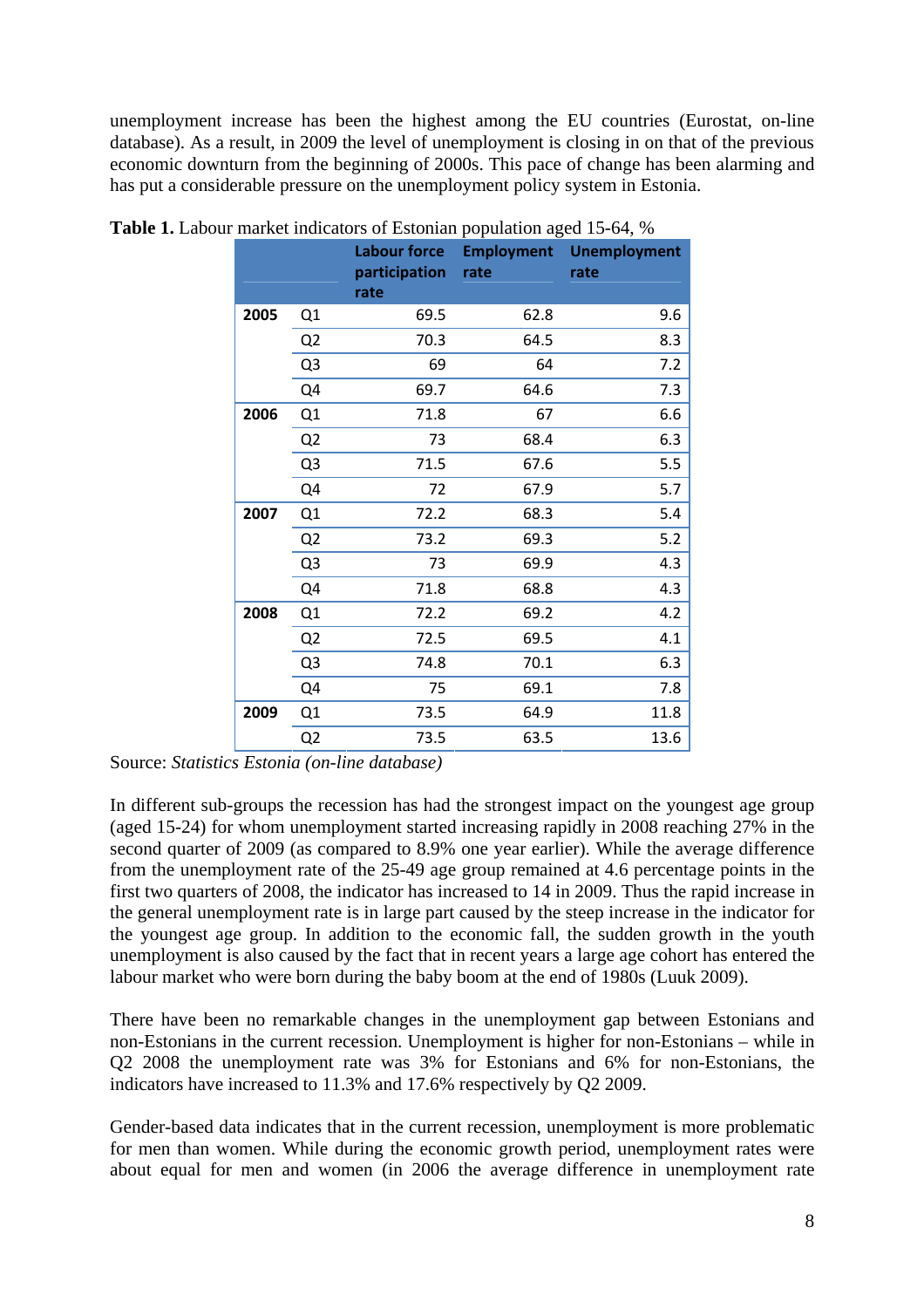amounted to 0.6 percentage points), the difference has increased to almost 7 percentage points by Q2 2009 in the advantage of women (unemployment rate was 16.9% for men and 10% for women). It has been suggested that the reason for the high unemployment rate among men lies in the structural changes of construction and manufacturing industries: a huge number of male workers were discarded as a result of the slowdown in construction and shrinkage of export markets (Luuk 2009). Indeed, it has been pointed out that the recession has had the largest impact in the construction and the processing industry – employment had decreased by 35.3% and 21.3% respectively in the second quarter of 2009, compared to the same period one year ago. In the same time frame, working hours reduced in these sectors as well – working hours per one worker reduced by 5.2% in construction and 6.5% in the processing industry as compared to the 4% in the whole economy (Bank of Estonia 2009).

Flexible forms of employment are rather uncommon in Estonia, including the use of temporary employment for instance. According to Eurostat quarterly data, the share of temporary employees in the total number of employees has remained around 2-3% since 2006 with no changes in the current recession. This is about 10 percentage points lower than the same indicator for EU-27 (ranging between 13-15%). The use of part-time employment has increased slightly, though only to a marginal extent from 6.4% in Q2 2008 to 11.7% in 2009 (compared to 18.7% in EU-27). Still, the growth has been the highest in EU. Thus it seems that employers increasingly implement part-time work, but still considerably less than many other European countries.

### <span id="page-8-0"></span>*1.3. Restructuring background*

### <span id="page-8-1"></span>**1.3.1. Restructuring developments**

Not surprisingly, the sector hit the most by restructuring is the secondary sector. According to the registry data from the Unemployment Insurance Fund (UIF), 70% of collective redundancy benefit recipients in 2008 were previously employed in the secondary sector while just 25% were employed in the tertiary sector. Though, redundancies in the services sector peaked in 2007 with 44% of all collective redundancy benefit recipients from this sector (see table 2 below). Still, secondary sector is described by the highest share of restructuring across all the observed period (2003-2009), including the period of rapid economic growth.

|                            | 2003  | 2004  | 2005  | 2006  | 2007  | 2008  | 2009 I-II<br>quarter |
|----------------------------|-------|-------|-------|-------|-------|-------|----------------------|
| <b>Primary</b><br>sector   | 0.41  | 0.00  | 5.77  | 0.00  | 1.75  | 5.24  | 0.87                 |
| <b>Secondary</b><br>sector | 55.92 | 54.71 | 46.60 | 57.43 | 54.54 | 70.16 | 68.98                |
| <b>Tertiary</b><br>sector  | 20.08 | 25.81 | 23.94 | 14.55 | 43.71 | 24.61 | 30.15                |
| <b>Missing</b>             | 23.59 | 19.47 | 23.69 | 28.03 | 0.00  | 0.00  | 0.00                 |
| <b>Total</b>               | 100   | 100   | 100   | 100   | 100   | 100   | 100                  |

**Table 2.** Collective redundancy benefit recipients according to the economic sector of the company, %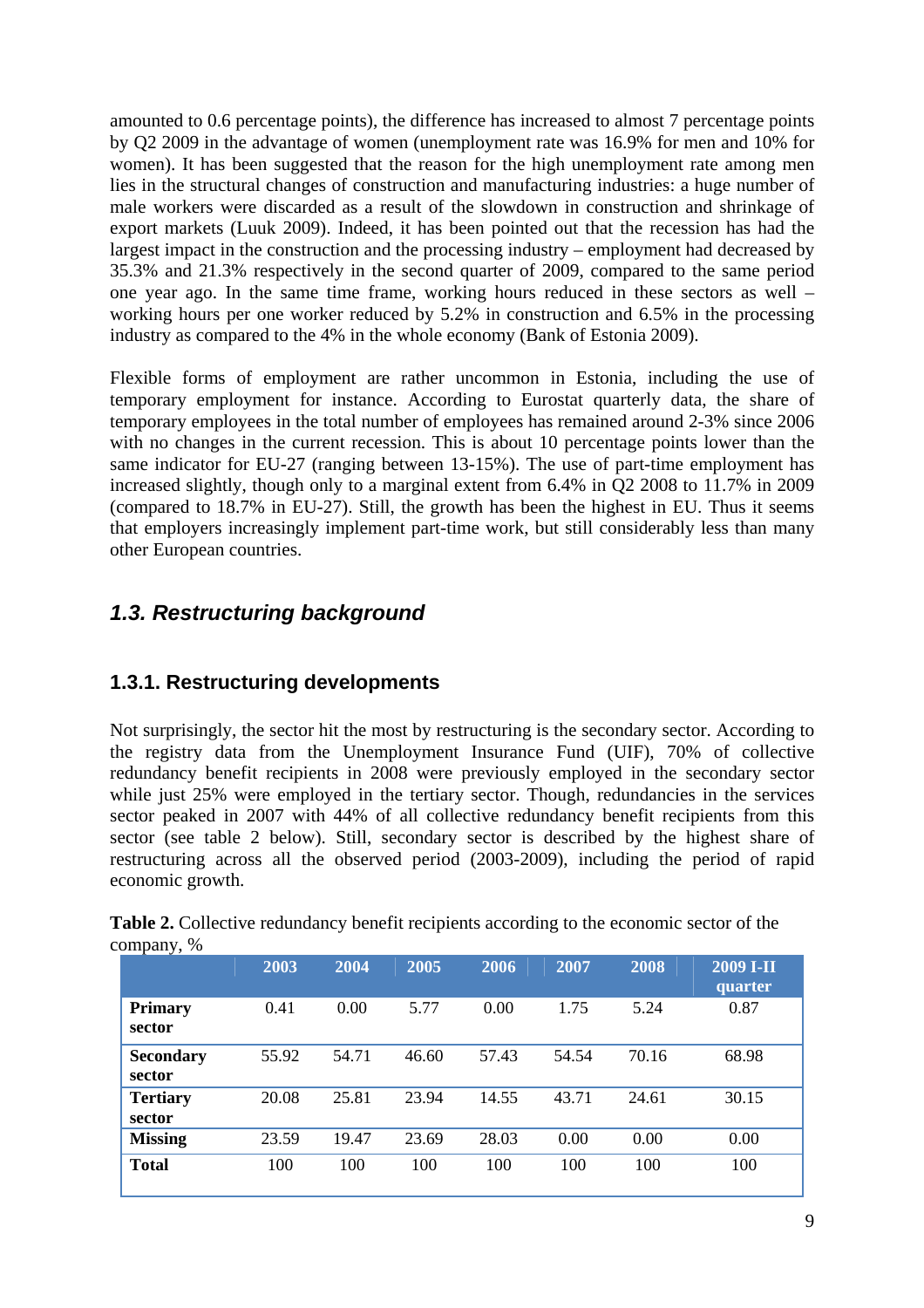#### Source: *Estonian Unemployment Insurance Fund (on-line database)*

Similar tendencies are reflected in the European Restructuring Monitor (ERM) data as well, which only keeps track of large redundancies<sup>3</sup>. During the period from 1 January to 30 September 2009, about 78% of jobs lost account for the manufacturing sector and 16% for the transport/communication sector (see Table 3). During the same period, the dominant type of restructuring was internal restructuring, accounting for 79% of all jobs lost. 11% of jobs lost were related to bankruptcy/closure and 6% with merger/acquisition. Thus, as opposed to what might be expected, bankruptcy has not become the dominant reason for job loss in the current recession. Instead, employers react by undertaking internal restructuring according to the changes taking place in the economy.

| <b>Sector</b>                  | <b>Cases</b> | <b>Announced job loss</b> | % of announced job |
|--------------------------------|--------------|---------------------------|--------------------|
|                                |              |                           | loss               |
| <b>Manufacturing</b>           | 14           | 2097                      | 78.30              |
| <b>Transport/communication</b> |              | 434                       | 16.21              |
| <b>Public administration</b>   |              | 114                       | 4.26               |
| <b>Construction</b>            |              | 33                        | 1.23               |
| <b>Total</b>                   |              | 2678                      |                    |

**Table 3**. Job reduction by sector, 1 January to 30 September 2009

Source: *European Restructuring Monitor*

**Table 4**. Job reduction by type of restructuring, 1 January to 30 September 2009

| <b>Type of</b>            | <b>Cases</b> | <b>Announced job</b> | % of announced |
|---------------------------|--------------|----------------------|----------------|
| restructuring             |              | loss                 | job loss       |
| <b>Internal</b>           | 15           | 2111                 | 78.83          |
| restructuring             |              |                      |                |
| <b>Bankruptcy/Closure</b> |              | 301                  | 11.24          |
| <b>Merger/Acquisition</b> |              | 166                  | 6.20           |
| <b>Relocation</b>         |              | 100                  | 3.73           |
| <b>Total</b>              | 19           | 2704                 | 100            |

Source: *European Restructuring Monitor* 

1

According to the ERM recorded data, large job creation cases<sup>4</sup> are concentrated in the transport/communication and public administration sectors during 1 January to 30 September 2009 (43% and 28% respectively) (see table 5). However, it should be kept in mind that all the job creation cases recorded in these two sectors are part of a crisis package introduced by the city of Tallinn and are thus of temporary nature. However, rest of the cases recorded are private sector initiatives concentrating on the manufacturing and the services sectors (each covering 14% of all job creation cases).

| Table 5. Job creation by sector, 1 January to 30 September 2009 |  |  |  |  |  |  |  |
|-----------------------------------------------------------------|--|--|--|--|--|--|--|
|-----------------------------------------------------------------|--|--|--|--|--|--|--|

| <b>Sector</b>                  | <b>Cases</b> | <b>Planned job</b><br><b>creation</b> | % of planned job<br>creation' |
|--------------------------------|--------------|---------------------------------------|-------------------------------|
| <b>Transport/Communication</b> |              | 600                                   |                               |

<sup>&</sup>lt;sup>3</sup> Only redundancy cases which include an announced or actual reduction of at least 100 jobs or an announced or actual reduction on a site employing more than 250 people of whom at least 10% are at risk of losing their jobs. <sup>4</sup> Only job creation cases with an announced or actual creation of at least 100 jobs are recorded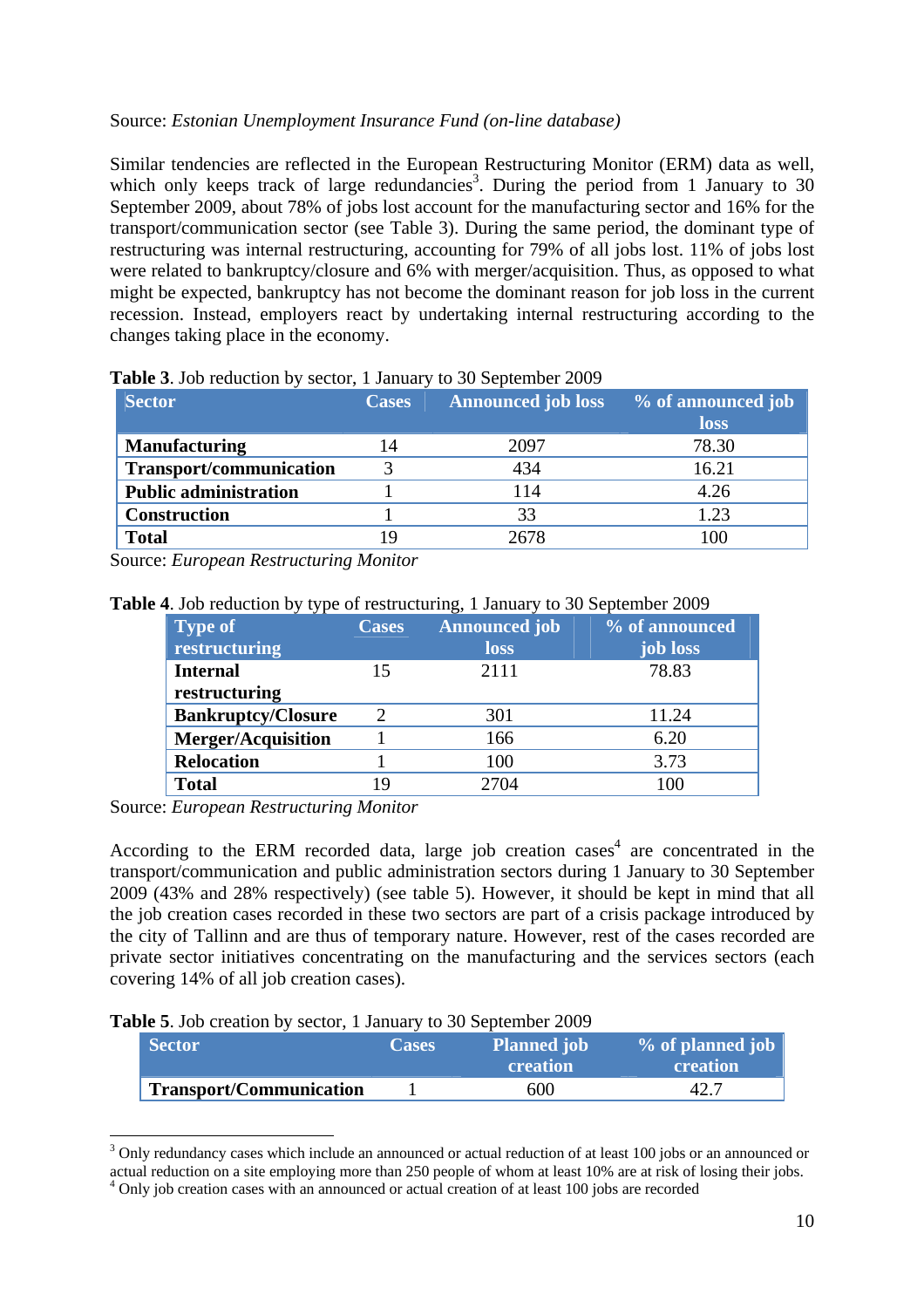| <b>Public administration</b> | 400  | 28.47 |
|------------------------------|------|-------|
| <b>Manufacturing</b>         | 200  | 14.23 |
| <b>Retail</b>                | 105  | 7.47  |
| <b>Hotels/ Restaurants</b>   | 100  | 7.12  |
| <b>Total</b>                 | 1405 |       |

Source: *European Restructuring Monitor* 

The general number of vacancies in the UIF (previously Labour Market Board) started to decline sharply in the end of 2007 (in parallel with GDP change, see also figure 1), reaching as low as 2210 vacancies in September 2009 (see figure 2). This means that the ratio of vacancies to the number of registered unemployed has dropped from 4.2 in 2007 to 0.2 in 2009. According to Bank of Estonia (2009), the creation of new jobs will accelerate again in 2010 as a result of the recovery of foreign demand.



**Figure 3.** Number of vacancies registered in the Unemployment Insurance Fund, January 2007 – September 2009.

Source: *Estonian Unemployment Insurance Fund*

These rapid changes in the labour market have induced large changes in the regulative framework of redundancies in Estonia. These changes and the discussion around the possible effects are described in more detail in the following chapters if this paper.

### <span id="page-10-0"></span>**1.3.2. Restructuring frameworks**

### *1.3.2.1 Legal frameworks*

Restructuring activities are regulated by the Employment Contracts Act, a new and significantly amended version of which took effect on 1 July 2009. This meant several changes in the restructuring frameworks, mainly towards making it more flexible for the employers in terms of the financial burden of redundancies and advance notice requirement. Below, the changes in the restructuring frameworks are described in more detailed by specific points.

• Situation of redundancies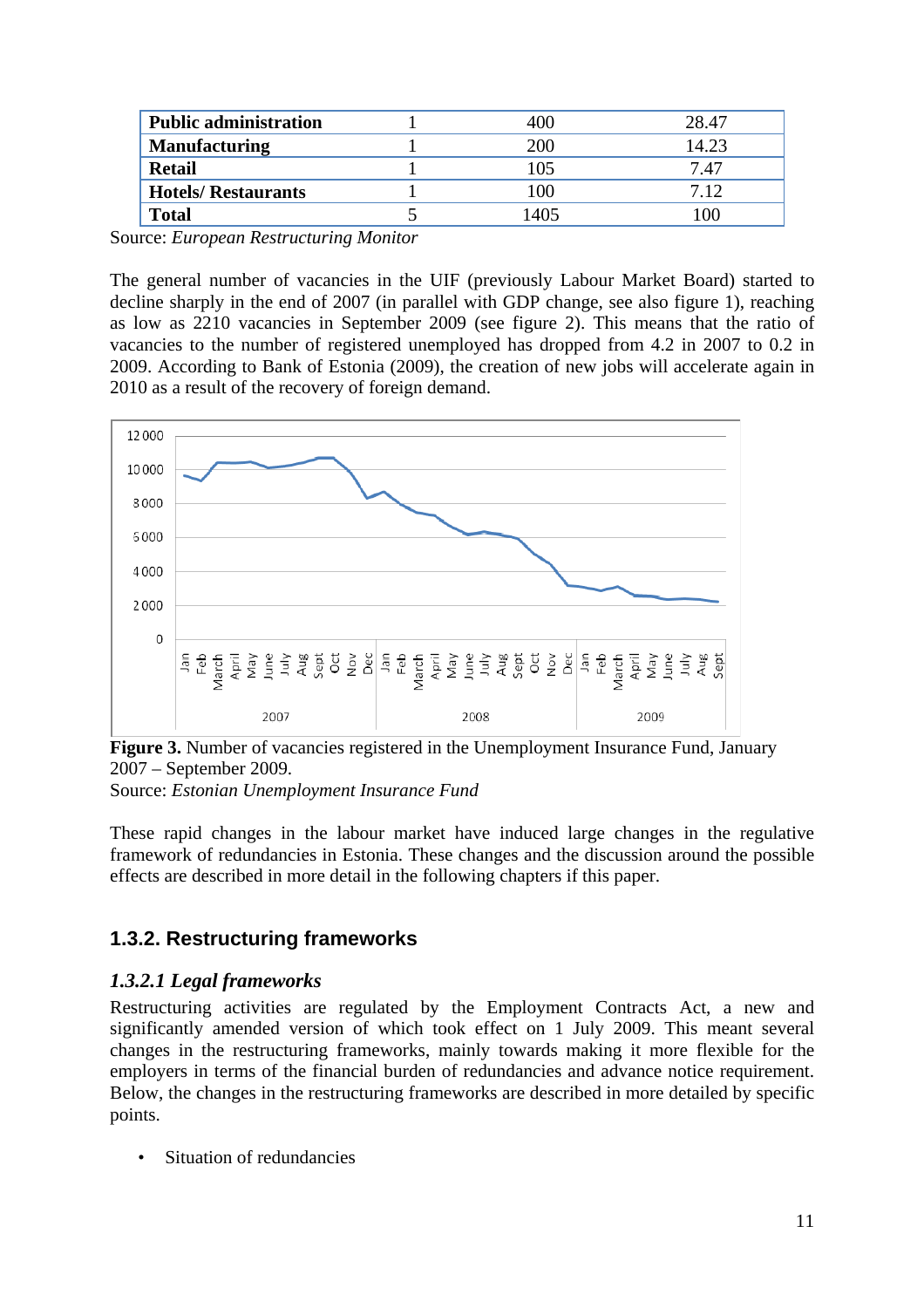In the new legal framework, redundancies are only allowed for economic reasons. With the previous regulations, the definition was not as clear and thus enabled redundancies in some other cases as well. Thus the new act has specified the situation when redundancies are allowed.

#### • Finding alternatives to redundancies

Before July 2009, the employer had to report to the trade union or employee representatives of the measures used to find alternatives to redundancies. The only measure specified was offering an alternative job in the company whenever possible. Since 1 July, this is added with a new measure - after the announcement of redundancy, employer must give additional free time for the employee to find a new job. However, these measures are limited to the assumption that they should be manageable for the employer and not bring about unreasonably high expenses.

#### • Giving preferences in redundancies

In general, the list of persons receiving preferential treatment in redundancies has been reduced: the preferences remain for employee representatives and persons raising a child under three years of age (including pregnant women). In case the employers will still need to dismiss an employee representative, the employer must ask for an opinion from the trade union or employees who elected the representative. The employer is not obliged to take their opinion into consideration, but must justify his final decision. The groups that have lost preferential treatment with the new regulations are: persons employed full-time with better work results, who have suffered from an occupational disease or a work injury, who has longer work tenure with the same employer, who has dependants or who are acquiring professional skills in a vocational education institution.

#### • Definition of collective redundancies

The definition of collective redundancies has remained unchanged: collective redundancy is the termination of an employment contract within 30 days due to redundancy with at least:

- 5 employees in companies employing more than 19 workers
- 10 employees in companies employing an average of 20-99 workers
- 10% of employees in companies employing an average of 100-199 workers
- 30 employees in companies employing an average of at least 300 employees

#### • Advance notice requirements

The term of advance notice period was reduced considerably. With the new regulations, an employer must give advance notice of at least 15 calendar days in case the person has been employed for less than a year (previously two months), 30 calendar days in case employed one to five years (previously two months), 60 calendar days in case employed five to ten years (previously three months) or 90 calendar days in case employed more than ten years (previously four months). Thus, the term of advance notice was reduced by about 30 calendar days for most groups (previously the term was defined in months, now in calendar days) and 1.5 months for those employed less than a year.

#### • Notification of government bodies

With the purpose to reduce administrative burden for the employer, only one government body must be informed of the collective redundancies instead of the earlier two. Now, information will be forwarded to the UIF who will decide if any action must be taken. Before 1 July, the Labour Market Board (now part of the UIF) and Labour Inspectorate were both informed.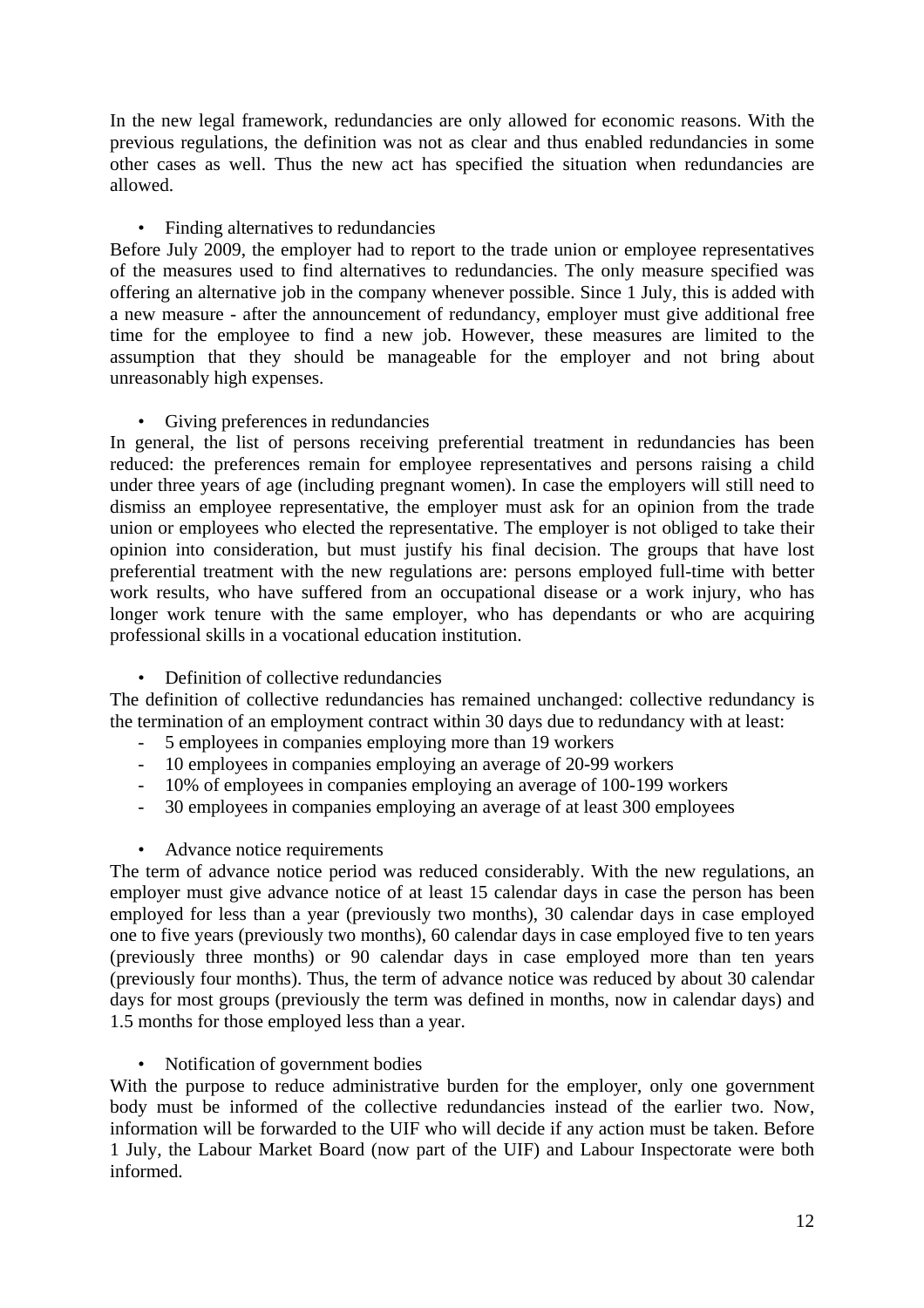#### • Benefits in cases of redundancies

The redundancy benefits have been reduced in the new act. Moreover, the financial burden of the employers is reduced by sharing it with the UIF. The comparison of the size of the benefits is presented in table 6 below.

|                    | <b>Job tenure</b>  | benefit<br><b>Extent</b><br>of | <b>Financier</b><br><b>of</b><br>the                                                                              |
|--------------------|--------------------|--------------------------------|-------------------------------------------------------------------------------------------------------------------|
|                    |                    | (months of previous            | benefit                                                                                                           |
| Since 1 July 2009  | Up to 5 years      | average salary)<br>1 month     | All redundancy cases:<br>employer                                                                                 |
|                    | $5-10$ years       | 2 months                       | All redundancy cases:<br>employer $(1 \text{ month})$ +<br>UIF (1 month)                                          |
|                    | 10 and more years* | 3 months                       | All redundancy cases:<br>employer $(1 \text{ month})$ +<br>UIF(2 months)                                          |
| Before 1 July 2009 | Up to 5 years      | 2 months                       | Individual<br>redundancies:<br>employer<br>Collective<br>redundancies:<br>employer 1 month $+$<br>UIF 1 month     |
|                    | $5-10$ years       | 3 months                       | Individual<br>redundancies:<br>employer<br>Collective<br>redundancies:<br>employer $1.5$ month +<br>UIF 1.5 month |
|                    | 10 and more years  | 4 months                       | Individual<br>redundancies:<br>employer<br>Collective<br>redundancies:<br>employer 2 months $+$<br>UIF 2 months   |

| Table 6. Redundancy benefits, comparison with the old and new regulations |  |  |  |
|---------------------------------------------------------------------------|--|--|--|
|                                                                           |  |  |  |

\* In case of people who have employment tenure more than 20 years, a five-year transition time will be implemented, during which they will retain the existing level of redundancy benefits – that is, four months' earnings. After that, their benefit will be lowered to 3 months salary.

Source: *Employment Contracts Act, Unemployment Insurance Act*

• Information and consultation procedures

The information and consultation procedures have not changed considerably since 1 July. In case of collective redundancies, the employer must consult with employee representatives or employees themselves if there is no representative elected prior to the actual dismissal. The purpose is to reach an agreement on the possibilities to avoid or reduce the extent of the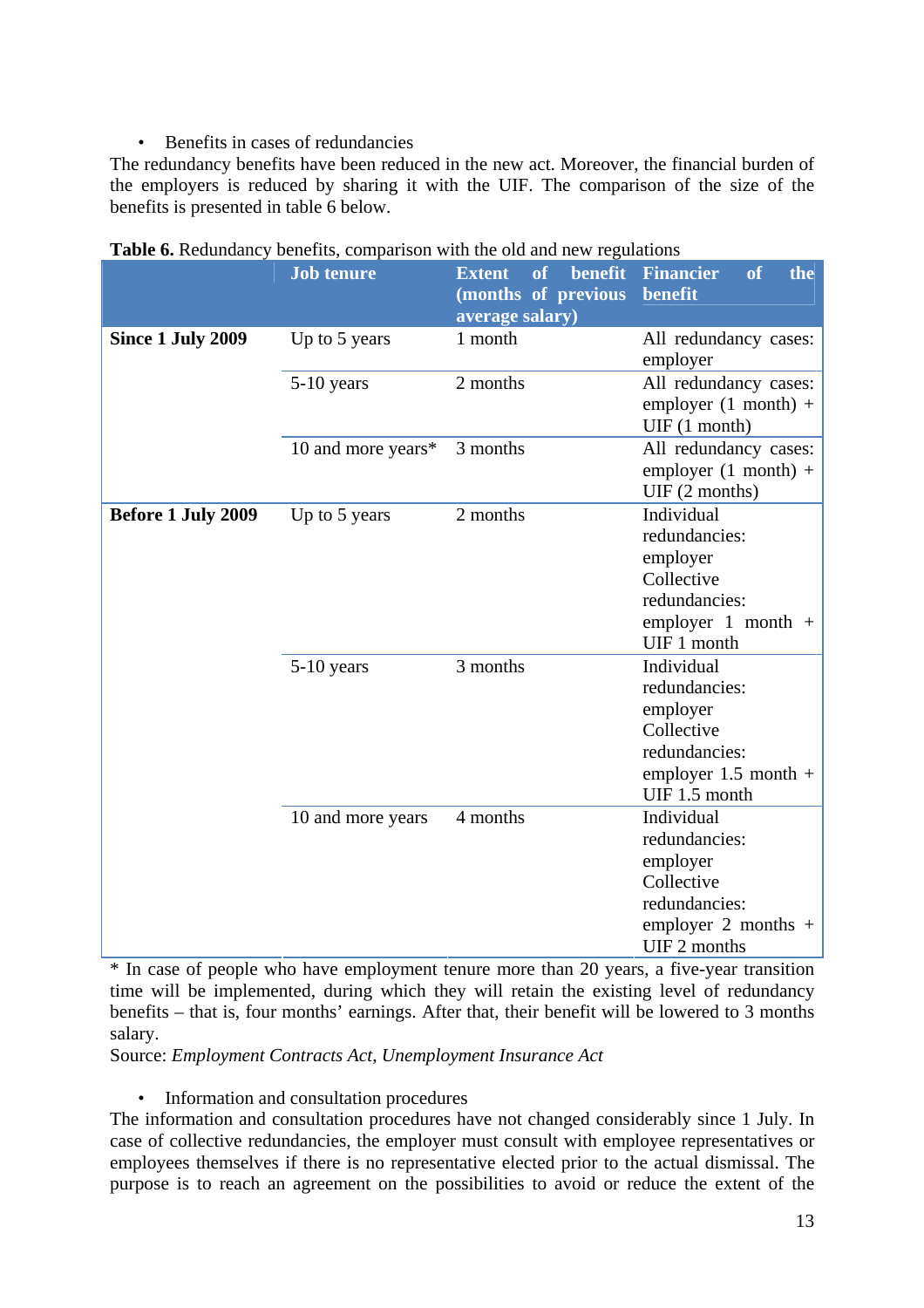planned redundancies and mitigating the effects of the redundancies on employees, including supporting job search or retraining. The employer must provide the necessary information on the planned redundancies (including the reasons of redundancies, the number and positions of the persons planned to make redundant, period of redundancies etc.). Upon notifying the UIF of the planned redundancies, the employer must also give an overview of the results of the consultation procedure. Until now, there is no information whether the information and consultation procedures have been followed in practice and to what extent. Also, it is important to note that the information and consultation requirements do not extend to cases of individual redundancies or those falling below the threshold of collective redundancies.

As shown above, the restructuring is mainly regulated with national level legislation. The share of collective redundancies in regulating restructuring is unknown as there is no information on the actual number of collective agreements or their contents collected in Estonia.

#### *1.3.2.2 Actors involved in restructuring*

In defining actors involved, we precede from the notion that restructuring takes place on two levels: the macro (national) level where policy development and planning takes place; and micro (enterprise) level, where restructuring takes place. In between, a local level may be marked as well, although its relevance may be varying between different regions. The activities undertaken at local level are not mandatory and the capacity of different regions to play a considerable role in anticipation or management of restructuring can be quite different. On the different levels of restructuring, the variety of actors involved and specific roles of different actors are changing.

#### **National level**

On national level, the policy development and planning to anticipate and manage restructuring takes place. The main role here is on the state, but also on national level social partners.

The Ministry of Social Affairs (together with the UIF) has the central role in leading the policy development related to anticipation and management measures of restructuring, but also Ministry of Economic Affairs and Communications and Ministry of Education and Research are involved though to a smaller extent (see also description of restructuring anticipation and management measures under heading 2 below). An important role in financing the different labour market measures related to restructuring is on the European Social Fund (ESF). However, in addition to financing big national level measures, the role of ESF also reaches to local and enterprise level through financing different smaller local level projects.

The social partners are also included in the consultation processes in planning the measures for anticipation and management of restructuring on national level. In this process, mostly the two national level social partners are included – Estonian Trade Union Confederation and Estonian Employers Confederation. However, the extent to which social partners' opinions are taken into account in policy development seems to be differing. An example of this is the recent labour law reform – even though the social partners had reached an agreement on the contents of the reform and the balance between flexibility and security in the new labour legislation already in 2008 (Nurmela, Karu 2008), several changes were made to the initial draft law as a result of the recession. First changes were already introduced at the end of 2008, when it was decided to adopt the new act six months before initially planned – in July 2009 –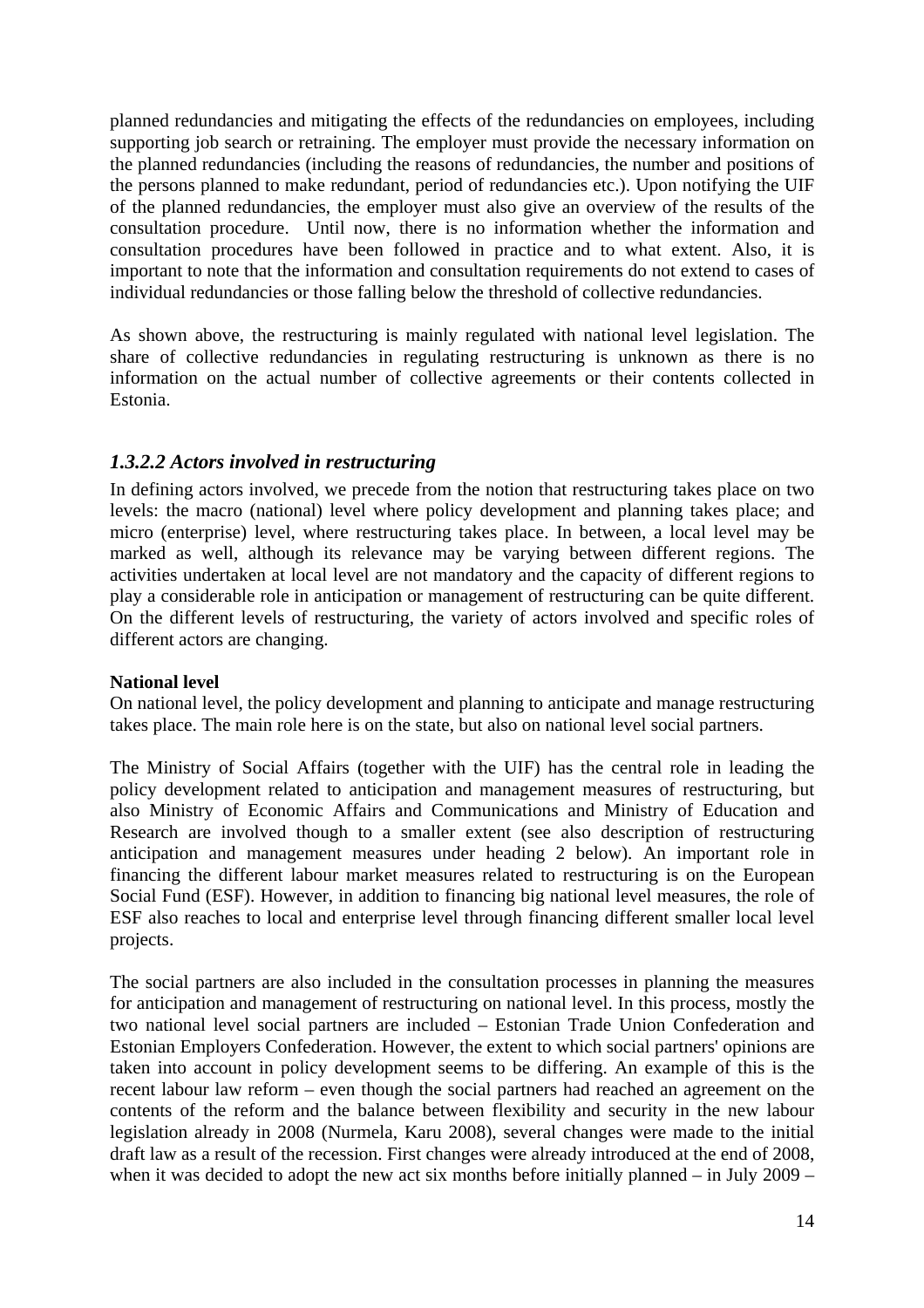and to postpone provisions, which impose additional financial burden on the state budget until 1 January 2010. The developments with the unemployment levels showed in 2009 that further changes in the draft act would be required. While the total amount of unemployment insurance payments was increasing rapidly, the new act was to introduce further expenses by raising the replacement rate of the unemployment insurance benefit and the number of persons eligible for the benefit (see also Nurmela, 2009). As a result, the government decided to reduce the expenses of the Unemployment Insurance Fund by postponing these provisions until 2013. These changes were introduced without initiating new negotiations with the social partners. Although the Estonian Trade Union Confederation made several proposals for finding solutions on a tripartite level and the trade unions protested against these changes in a strike action, the new labour legislation took effect without increasing the social security for workers (Nurmela, Osila 2009).

#### **Enterprise level**

Enterprise level is where the restructuring takes place. This is also the level of implementation of national policies to manage restructuring. The process of restructuring on enterprise level can also be divided to two periods: the period before and after restructuring (redundancies) takes place.

Before restructuring, the most active role is on the employer, who will be responsible for informing different parties (the UIF and employees or employee representatives) of the restructuring and initiating the information and consultation procedure with the employee representatives (either trade union representatives where one is present or employee trustees). However, the obligation to initiate the information and consultation procedure is only set in case of collective redundancies. Thus, in cases of small-scale redundancies, cooperation with the employees or employee representatives will only depend on the responsibility of the employers towards their employees. Furthermore, there is no clear-cut role on employers in terms of the requirement to take action to mitigate the impacts of the planned redundancies. Although some specific activities are described in the new Employment Contracts Act (see also point 1.3.2.1 above), but the actual practices have not been analysed in the situation of the new legislation. Also there is no information of the extent of activities exceeding the minimum legislative requirements. However, some indication of such practices may be derived from the case studies described in this paper (see point 2.3 below). The role of the state before the actual dismissal of workers starts with informing the UIF. During the period after announcement and before the actual dismissal of workers, the UIF will have time to analyse the scope of the planned redundancies and find solutions to the possible impact of these redundancies. In larger cases of redundancies, the reaction service to collective redundancies will be implemented (see description of the measure under heading 2 below).

After the actual dismissal of workers, both the employers and the state (UIF) will have the shared responsibility to provide redundancy benefits (the conditions and eligibility criteria are described in more detail in 1.3.2.1 above). After that, the UIF will have the main role in supporting those made redundant by implementing both active and passive labour market measures. However, the scope of these measures will be limited only to those who have registered as unemployed. For those persons, who are members of a trade union, some additional financial or other support may be provided by the trade union. However, such support packages in cases of redundancies are varying across different trade unions.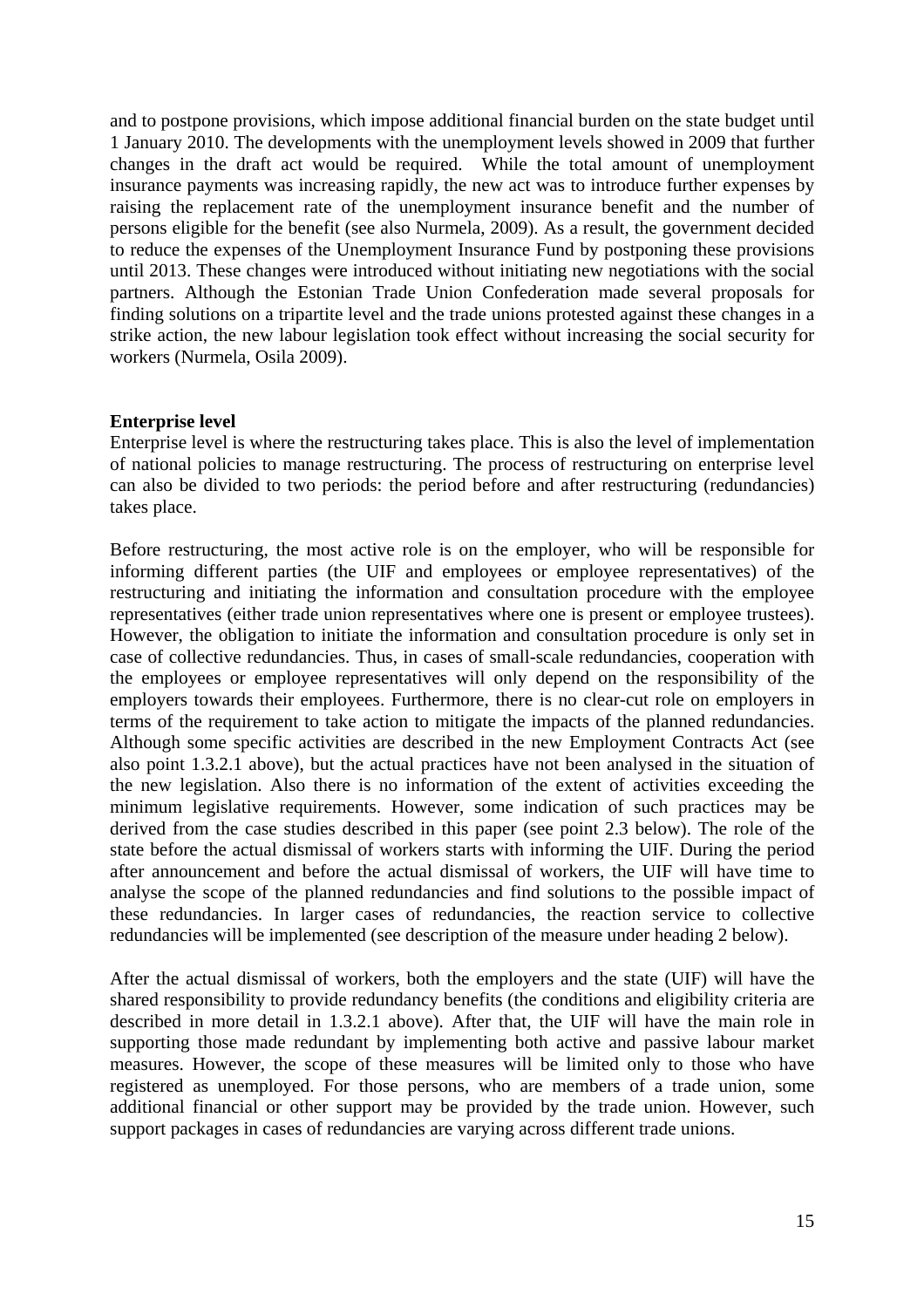The role of social partners on enterprise level is rather limited in Estonia. This is mainly caused by the very low and constantly declining trade union membership – in 2008 just 6% of workers in dependant employment are trade union members according to the Labour Force Survey data. Collective agreements also can only address a limited share of workforce – according to the most recent survey data from 2005 a total of 25% of the workforce was covered by a collective agreement (Saar Poll 2005). In companies where trade unions are present, the practices and the extent of their role differ. However, there is no research available on the variety of practices of social partner inclusion in restructuring or the extent of such practices. Some indication is derived from specific cases. For instance, some trade unions have taken an active role in restructuring through consulting the employed in the restructuring process or have introduced additional social guarantees for their members in cases of restructuring. These examples are described in case studies in 2.3 below. There is no available information whether and how the role of social partners on enterprise level has changed in the situation of the recession.

The different actors described above are not an exhaustive list of those institutions which can have a role in restructuring cases and the roles described may be varying to some extent across different cases. However, these are the most common actors involved in restructuring. Some indication of different actors and their roles will also be provided in the case studies included in this report.

## <span id="page-15-0"></span>**2. Measures and tools for anticipating and managing restructuring**

While the process of restructuring is described more in detail in 1.3.2 above, in this part of the report, the focus is on specific measures and tools implemented. The main aim of the measures described below is to reach the balance between the macro level positive effects on the economy and the negative impact on the individual at micro level. The description of the measures includes information on the effectiveness and results as far as possible. Though, impact assessments in terms of measures implemented in restructuring are not common. Moreover, large part of the measures described below are implemented only recently as a result of the current recession, which makes it too early to give any reliable estimate on their effectiveness. In case there is no impact assessment available, a discussion on the potential effects of the measures and their possible strengths and weaknesses are provided.

### <span id="page-15-1"></span>*2.1. Measures and tools for anticipating restructuring*

In this chapter, the focus is on measures that are implemented as anticipative before any specific restructuring has been announced in order to support workers in possible future redundancies. Such measures are mostly related to increasing the human capital and raising the skills of the workforce, but also to anticipating future changes in the economy and thus in skills needs.

### <span id="page-15-2"></span>**2.1.1. National level strategies**

Estonia has adopted a variety of national level strategies to anticipate restructuring. These are outlined in different strategic documents, such as the Estonian Action Plan for Growth and Jobs 2008-2011 for the implementation of the Lisbon Strategy, Estonian Adult Education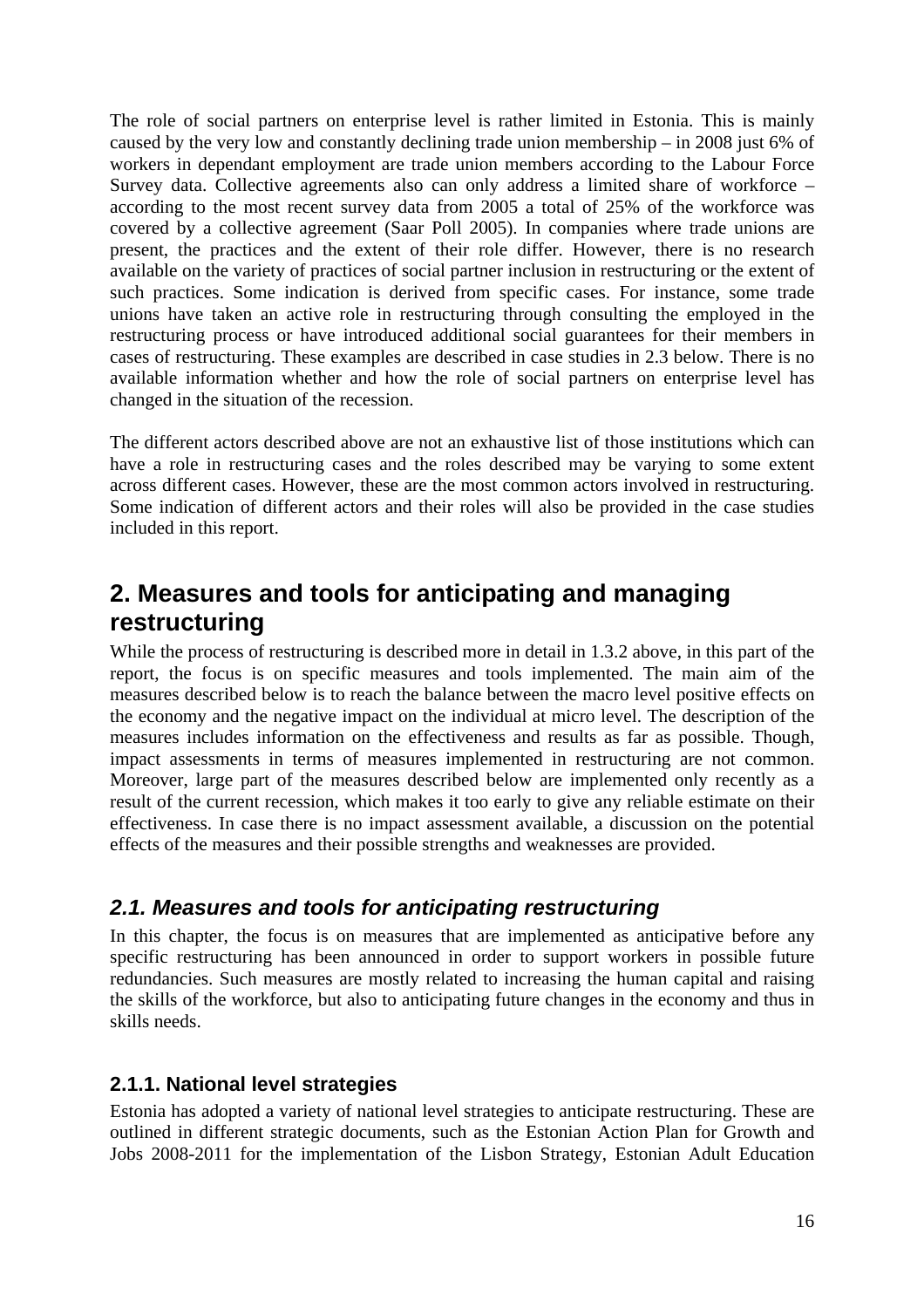Development Plan 2009-2013, Estonian Entrepreneurship Policy 2007-2013 and Development Plan for the Estonian Vocational Education and Training System 2005-2008.

One of the aims outlined in the strategic documents listed above has been to raise the skills of the labour force in general. On the macro level, well-targeted educational policies will raise the efficiency of the economy and increase productivity (supporting for instance the move towards a knowledge-based economy). On the micro level, well planned educational policies will raise the competitiveness of persons in the labour market and will help them find new jobs more quickly in cases of restructuring.

As data has indicated, persons with higher educational attainment will have lower probability to be unemployed (i.e. they will find it easier to move between jobs) in their adult life (Luuk 2009) and will have higher probability to take part in additional training to increase their competitiveness in the labour market (according to Statistics Estonia persons with below upper secondary education participated in lifelong learning almost eight times less than those with tertiary education). Thus, policies towards anticipating restructuring should start already at a young age with educational policies more general and the aim to raise educational attainment and reduce early school drop-outs. For instance, an aim has been set in Estonia to improve the educational attainment and the skills level of young people entering the labour market. For that purpose, one goal of the Estonian government has been to reduce the share of young persons aged 20-24 without an upper secondary education by preventing young people from leaving school early. To achieve this, several measures have been implemented in recent years to prevent drop-out due to material reasons. These include implementation of a boarding school programme to support the studies of children from struggling families, allocation of transport support and financial aid for the acquisition of study aids and textbooks. According to the Estonian Action Plan for Growth and Jobs 2008-2011 the main focus in the following few years will be on implementation of educational measures, which will help students in threat of dropping out of school to continue in their studies (developing counselling networks and an integrated counselling model, formulation and establishment of assistant teacher system etc.). The target level of early school leavers has been set at 10% for 2011 compared to the 14.3% level in 2007.

Vocational education is another area which can be used as a tool to successfully anticipate restructuring. For this purpose, the vocational education system should meet the demand in the labour market and provide skilled labour force for new emerging markets. However, meeting the demand will be a challenge for the Estonian vocational training system. Furthermore, a problematic area pointed out by the Estonian employers has been the low share of young people acquiring vocational education and the need to develop vocational education to improve its quality and attractiveness towards possible students (Kallaste 2007). In 2007, only 29.6% of students who graduated from daytime study in basic school continued their education in vocational schools. It is projected that the share will be reduced even further due to the demographic processes - the number of those who enter vocational secondary schools will have dropped from the current 5300 to 3500 in 2012/2013 (Estonian Action Plan... 2008). In order to raise the share of students acquiring vocational education, the focus of the government has been on raising the quality of vocational education. During the last seven years, optimization of the network of vocational education institutions has been finished reducing the number of vocational education institutions to 31 instead of the former 62. Also, the share of vocational education expenditures in the general expenditure on education has been increased. As a result, the basic cost of one study place was increased more quickly than in general education. In order to raise interest of young people towards vocational training,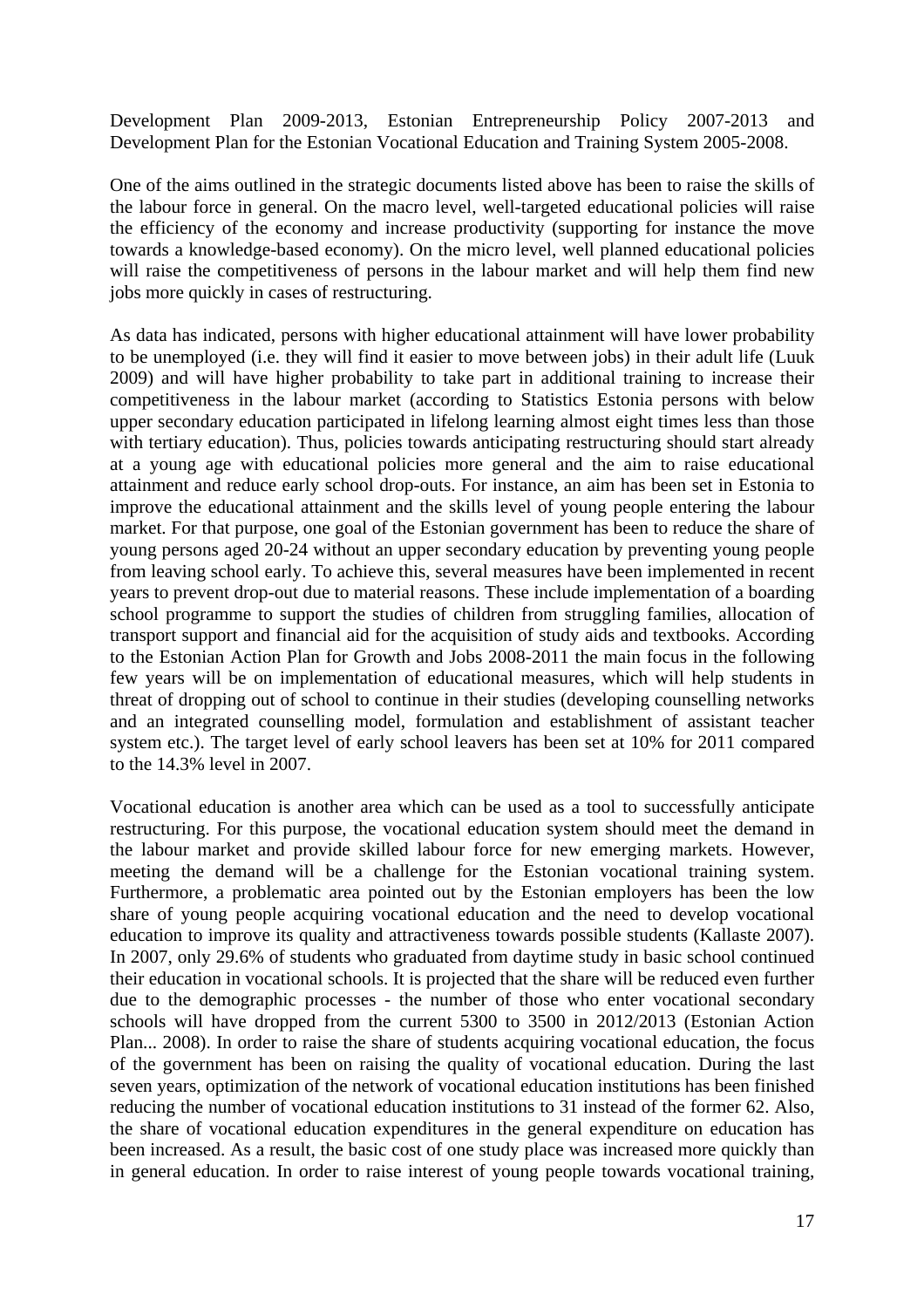the government has undertaken popularisation of science and technology in schools. However, it has been pointed out that the popularisation of natural and exact sciences and technology has so far progressed mostly on a project basis. Therefore, the Government is now aiming to deal systematically with the promotion of formal studies in the science and technology field, to raise the relative importance of the field, diversify methods for studying and organise special-purpose scholarships (Estonian Action Plan... 2008). According to the Estonian Action Plan for Growth and Jobs, other important challenges for the future will be to further popularise vocational education and improve cooperation between educational institutions and employers both in development of the curriculum and implementing apprenticeships.

Another approach to improve the skills levels of the labour force is to improve the skills of adult population already in the labour market by supporting participation of adults in learning activities. In order to increase participation in lifelong learning, new financing principles were introduced in 2008 with the purpose to improve access to adult education for different groups of persons. The financing was divided between the Ministry of Economic Affairs and Communications who is responsible for financing employer provided training, the Ministry of Social Affairs who is responsible for the training of unemployed and disadvantaged groups in the labour market and the Ministry of Education and Research who is accountable for adult training provided by educational institutions (Nurmela 2008). As a result, a new measure has been providing free of charge training to adults through vocational education institutions (implemented by the Ministry of Education and Research) (see also 2.1.1.1. below).

Another strategy to raise participation in adult education has been the development of career counselling systems in order to improve dissemination of information on the skills needed on the labour market. An integrated career counselling system has been implemented for both young persons in schools and adults. In addition, the target group for career counselling provided by the UIF has been widened to employed and inactive persons as well in addition to the group of unemployed (see also point 2.1.1.4. below).

For the coming years, the Estonian Action Plan for Growth and Jobs has outlined as the main challenges to continue the provision of training free of charge to adults (both for those still in the labour market as well as those already unemployed), raise provision of training by employers especially in SMEs and raise the skills levels of the risk groups in the labour market (including language training for non-Estonians). In addition, the Estonian Chamber of Commerce and Industry has also stressed the need to provide foreign language training to the unemployed, considering the large share of vacancies offered from other EU countries. Indeed, about half (48%) of the vacancies offered by the UIF as at 31 December 2009 are outside Estonia. In order to increase participation in lifelong learning, Estonian government has undertaken to better inform the population of training possibilities and popularise adult training.

It will not be possible to give a detailed overview of all measures adopted to anticipate restructuring in the framework of the current report. In order to give a more detailed insight of some tools implemented, a selection of measures is described below.

### *2.1.1.1. Adult vocational training in vocational education institutions by the Ministry of Education and Research*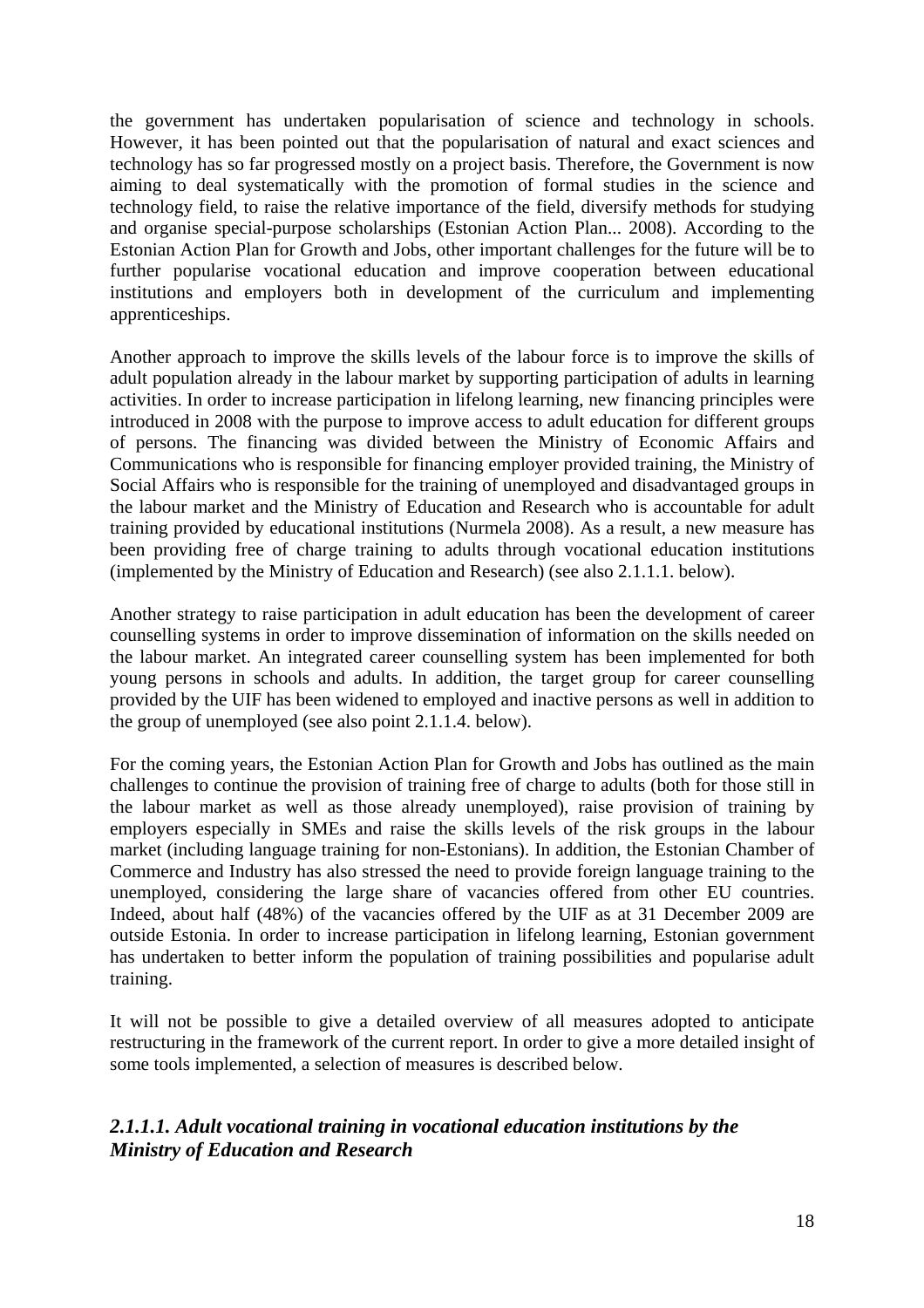The project "Adult vocational education in vocational education institutions" is initiated by the Ministry of Education and Research and co-financed by the European Social Fund. The project started in 2007 and the first period ended in 30 June 2009. During the two-year period 60 million EEK were allocated to the project in total and 23 507 persons received vocational training free of charge (Ministry of Education and Research 2009). Taking into account that employed or inactive persons can benefit from the measure, about 3.1% of the target group have been included<sup>5</sup>. The trainings are mainly targeted at raising competitiveness of persons in the labour market through developing the current skills and raising qualifications rather than complete retraining.

In terms of contents, the most substantial part of the program was computer training where 4000 persons participated during four semesters. According to the comments of the project manager, the popularity of computer training is most probably related to the fact that in addition to basic training level, advanced computer training is also provided (e.g. computer graphics and programming). Other more popular training fields included accommodation and catering with more than 2000 participants. These included for instance preparation courses for professional examination and additional training for chefs, waiters and service staff in accommodation establishments. More than 2000 persons also took part in general skills courses such as communication courses for service workers and professional language courses. Also, about 1700 construction workers and 1300 sales and warehouse workers received professional training or courses for the preparation for professional examination. (Ministry of Education and Research 2009)

The training courses were provided through 37 vocational education and vocational higher education institutions across Estonia to ensure equal access in all regions of the country. However, due to the specialisation of vocational education institutions not all fields of courses were available across Estonia (Ministry of Education and Research 2009).

As a result of the changes in the labour market, it was decided to widen the target group for the training courses. Since the spring semester of 2009 those persons who are temporarily unemployed or unemployed but not registered in the public employment services are also eligible to take part in the training courses provided by the Ministry of Education and Research. Also, additional courses were commissioned in the extent of 1.7 million EEK for small entrepreneurship and accounting targeted at self-employed persons and managers of small companies (Ministry of Education and Research 2009).

The same project will be continued until 2013. In autumn 2009 for instance courses will be provided for 5109 persons in 363 courses through 38 vocational education and vocational higher education institutions. The total amount allocated to the project in autumn is 17.5 million EEK. Again, the focus is on continuing courses to complement the available skills rather than basic level courses (Ministry of Education and Research 2009b).

This project contributes to the general goal of raising the skills levels of the labour force. However, as the number of persons eligible for the training is large, it is important to monitor who will benefit the most from these measures. Traditionally, younger persons with higher educational attainment participate in lifelong learning activities while those who would need

1

 $<sup>5</sup>$  Target group is calculated based on the number of employed and inactive persons in 2008 (Statistics Estonia).</sup> Only those inactive persons who are inactive for other reasons than studies have been taken into account. It should be kept in mind that a single person can participate more than one time. There is no information how extensive this practice has been among the participants.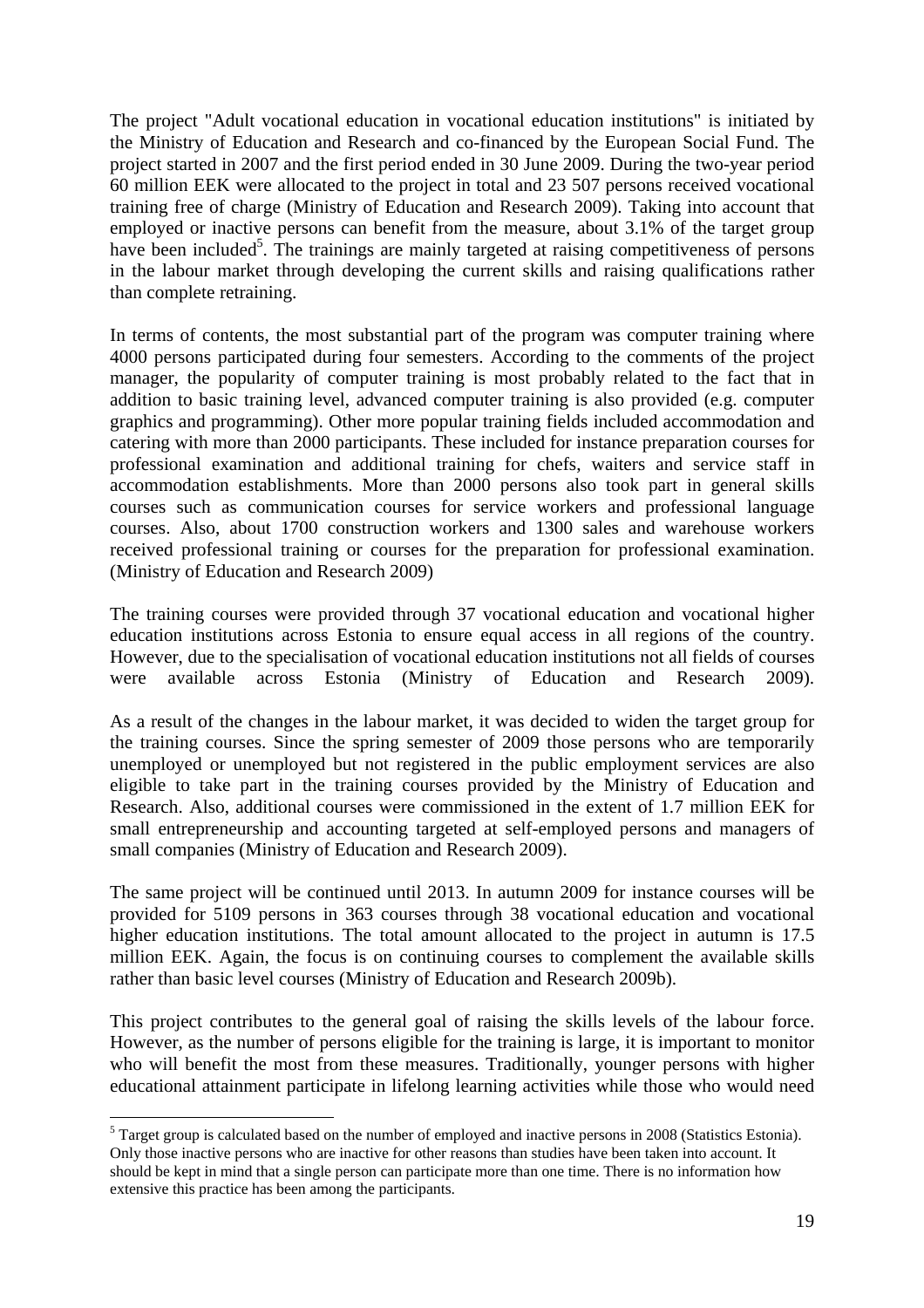it the most are described by the lowest participation levels (e.g. persons with low educational attainment, of older age groups and from lower job positions). In order for the project not to have adverse effects of increasing this gap, it is important to keep track of the composition of participants. Another important aspect of this project is that the government can regulate the fields of study and skills that are developed and provided in the framework of this project. Through this, government can ensure better conformity of the skills composition of the labour force and the skills required in the labour market.

### *2.1.1.2. APEL system (Accrediting Prior Experiential Learning)*

 The APEL system aims at valuing all the knowledge and skills a person has acquired, despite the fact where these have been acquired (i.e. whether at a workplace or in different courses or educational institutions). The purpose of using the APEL system can be to support continuing studies or to formally recognise the skills the person has acquired. This would also make the person more competitive in the labour market and make the qualifications of the persons more visible for the employers. The APEL system can be used upon entrance to an educational institution, in continuing interrupted studies, for changing study program or for acquiring professional certificates. The APEL system takes into account the previous studies, participation in professional training or courses and knowledge learned by oneself, skills and knowledge acquired during work and professional career.

Tools used for accrediting either individually or in combination:

- Application form most of educational institutions which have implemented the APEL system have developed their own application forms for accreditation of prior learning or working experience
- Portfolio a collection of materials which indicates the strengths of the person, their skills and experiences. The materials must provide evidence and be assessable.
- Interview enables to present earlier achievements and discuss different aspects of experiences in a conversation. Interviews can be undertaken either individually or in a group.
- Traineeship report working experience is often used upon assessment of traineeship.
- Observation if it is possible, the skills of the applicant can be assessed in some certain situation. This tool is appropriate if the assessment of technical or social skills is necessary.

In the framework of an extensive European Social Fund project, during 2005-2008 the APEL system principles described above were developed. Since 2004 the APEL system is implemented in higher education level, in vocational education, the system has been piloted but is not mandatory (Peebo, Saluveer 2008). All of the educational institutions analysed in 2008 had implemented APEL counselling systems in their institutions. Compared to 2005 the importance of counselling activities and the number of counsellors has increased. The analysis pointed out that accreditation of previous educational experience is more common than that of a working experience. This is mainly because assessing the previous work experience is more complicated than with educational experiences. As a positive development, compared to 2005 students are more informed and interested in the APEL system. Students are mostly aware of accreditation of learning experience, but interest towards accreditation of working experience is increasing. Still, the research points out that the largest problem of the system is accreditation of working experience due to its novelty and complexity. It is expected that this problem could be solved through unified requirements for accreditation. (Peebo, Saluveer 2008)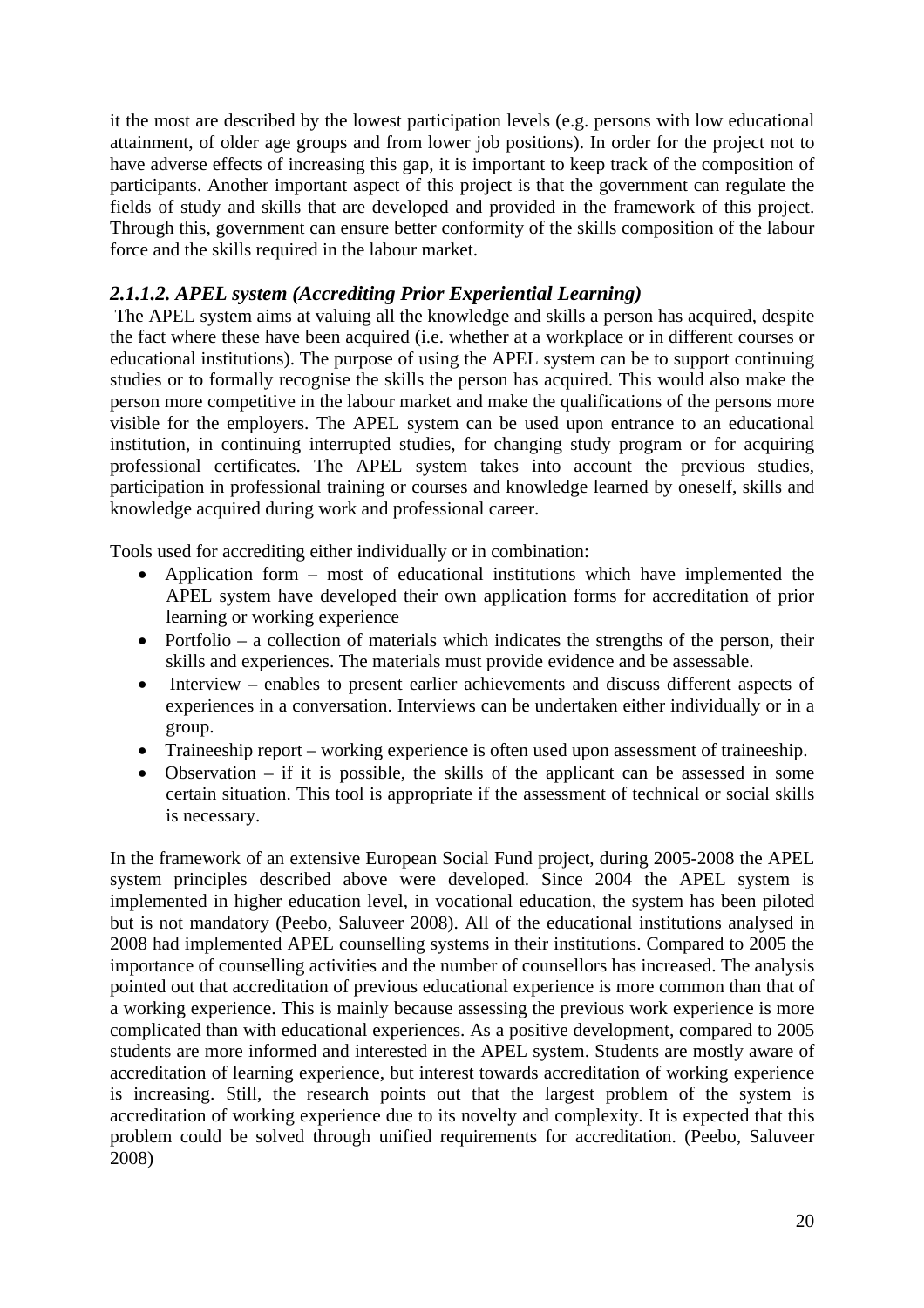Based on the analysis of the current situation with the implementation of APEL, further developments are planned for 2009-2013 in the Adult Education Development Plan. During that period further development of the APEL system is planned and it will also be implemented in vocational education and general education (to enable acquiring secondary education without the need to graduate from the basic education level for those over 20 years of age).

The APEL system supports achieving general strategic goals of the Estonian Action Plan for Growth and Jobs in terms of raising the qualifications and skills levels of the labour force. The APEL system does not aim explicitly at anticipation of restructuring but rather supports the educational achievements of the population. Also, in its current implementation phase it only has an effect on higher education level as it is not implemented across the whole educational system. However, in terms of anticipating restructuring in the future, APEL is a good tool for raising the qualifications level of the labour force, including those more disadvantaged in the labour market (e.g. school drop-outs with vocational skills).

#### *2.1.1.3. Forecast instruments*

The current chapter gives an overview of the forecast instruments to anticipate future developments in the economic structure and reallocation between fields of economy and thus anticipate skills needs in the labour market.

Since 2003 the Ministry of Economic Affairs and Communications has undertaken annual forecast of the labour force demand for the following seven-year period (see for instance Ministry of Economic Affairs and Communications 2009). The tool provides a forecast for changes in employment structures, including changes in employment, moving out of employment and between sectors. This gives an assessment on the developments in the demand of employment and labour force by sectors of activity, occupations and educational levels. The size of the sample used for this forecast exercise limits the possibilities to interpret the results and present these at more detailed level. The forecast makes use of the Labour Force Survey data and registry data of the Tax and Customs Board on the declaration of social tax. In assessing sectoral level developments additional sources of information are used, such as entrepreneurship data, results of different related research or expert assessment of sectoral organisations or large enterprises. The macro level model is based on national accounts data. The forecast is used as an input for planning publicly financed provision of education and training and as a tool for designing employment policies.

In order to improve this forecast tool, the Estonian Adult Education Strategy 2009-2013 sets out to develop a competence based (skills based) labour forecast conception and methodology. For that purpose, the current labour force forecast methodologies are improved to enable not only how many and what kind of vacancies will be available, but also what kind of skills and competences are needed. The new conception is planned to be developed during 2010-2013 in cooperation with the Ministry of Education and Research, Unemployment Insurance Fund, Statistics Estonia, Estonian Qualification Authority and the social partners.

Employer organisations have also undertaken forecasting activities. Since 2009, the Estonian Employers Confederation has published a quarterly overview of the most recent economic developments. The quarterly reports are partly based on the assessment of their members on the situation of the economy and possible future prospects, also on economic indicators published by different institutions (Statistics Estonia, Bank of Estonia etc). These also provide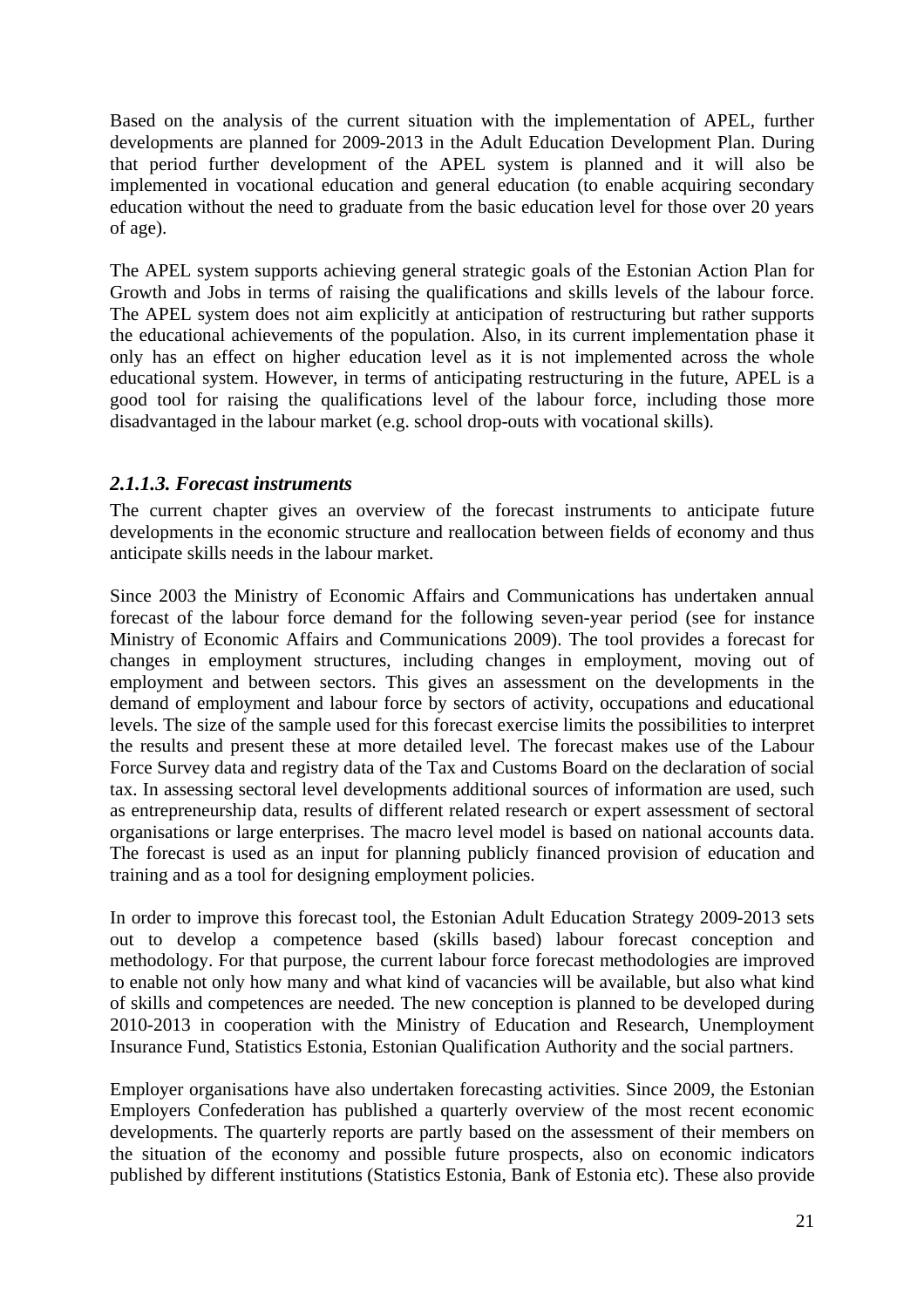suggestions for the government how to move on with economic and labour market policies to support economic growth. However, there is no information whether these quarterly reports have been used by the government as an input in policy development. The Estonian Chamber of Commerce and Industry also has the issue of skills needs on their agenda, working closely with the Ministry of Education and Research on the matter. However, as pointed out in the Estonian national seminar, forecasting exercises by individual employer organisations can not be the basis for a systematic approach towards anticipating skills needs in the national level.

In terms of shaping the future developments and forecasting the need for new skills in the labour market, the Estonian Development Fund has provided analytical reports to the government and the Parliament. The Estonian Development Fund was launched in 2007, created by the Estonian Parliament with the purpose of initiating and supporting changes in the Estonian economy and society that would accelerate modernisation of our economic structure, lead to growth in exports and contribute to creating new jobs requiring high qualifications. For this purpose, the Development Fund undertakes a foresight, which is a strategic look into the future through a set of diverse analytical methods. This concentrates on three main areas: restructuring the manufacturing sector of Estonia, the possibilities of knowledge intensive services and ICT possibilities for supporting Estonian development. Through these main areas, an Estonian growth vision is developed. Foresight is an open undertaking, and the Development Fund has an organizing role in it. The Foresight team consists of a small number of experts who prepare and manage the implementation of foresight projects. Estonian and foreign experts on respective subjects are engaged for each project from outside the Development Fund. Through participants in studies, interviews and discussions, a wider range of decision-makers are reached. The Development Fund has published several reports for the parliament on possible future strategies. Until now, these suggestions have not been implemented extensively in policy development. It should be pointed out that this forecast tool only concentrates on specific areas of growth rather than on the whole economy in general.

In order to ensure better conformity between the labour market and education, the Estonian Strategy for Growth and Jobs has proposed in 2008 to formulate and implement a system for analysing and forecasting in order to improve the ability to consider changes in the labour market when formulating the volume and structure of specialist fields in higher, vocational and adult education. This is planned to be implemented during 2009-2010 by Ministry of Education and Research, Ministry of Social Affairs and Ministry of Economic Affairs and Communications. The Adult Education Strategy 2009-2013 sets the goal to develop a methodology for formulating the volume of publicly financed adult training initiatives. Also, to encourage lifelong learning and raise its quality, it is planned to examine competence, skill levels and the needs of the adult population during 2009-2013. A total of 24.6 million EEK is allocated for this purpose up to 2011, the activities are undertaken by the Ministry of Education and Research.

### *2.1.1.4. Short-term measures to better anticipate restructuring in the current recession*

In September 2009 the Ministry of Social Affairs together with the UIF introduced an Action Plan for Reducing Unemployment and Supporting Returning to Employment for 2009-2010. In total, the plan includes investments of 700 million EEK. The program is financed by the European Social Fund and the budget of the UIF.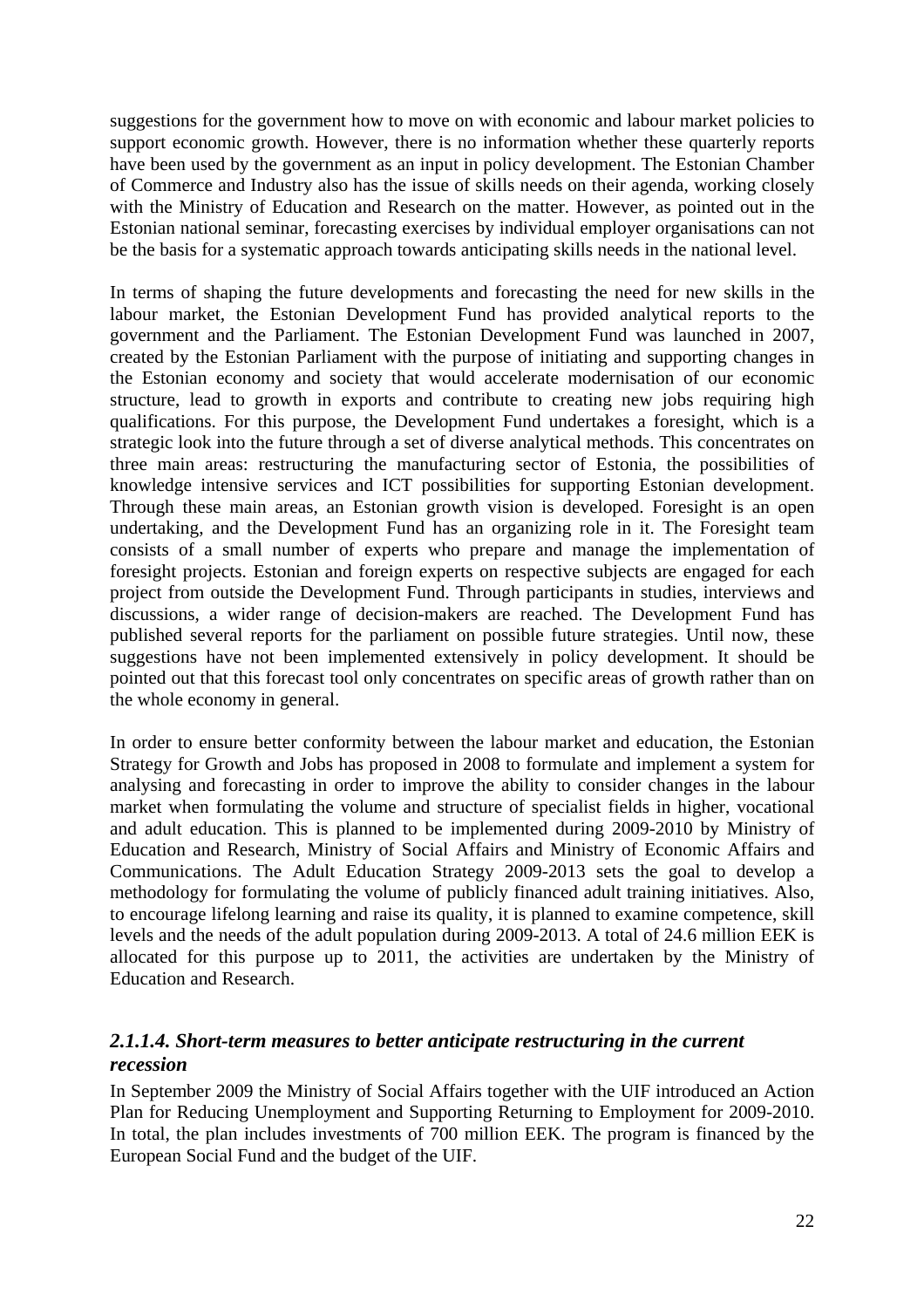Two distinct activities can be pointed out from the action plan to anticipate restructuring. Often, persons suffer from lack of information on the services and measures provided in case of difficulties in the labour market. This might be especially the case when there has not been any need for such measures or services in the past. Also, while the UIF mainly support the unemployed, people might be unaware of the fact that persons still in employment or in threat of losing their job are supported with several measures. Thus, the action plan undertakes to inform persons who are threatened by a job loss, i.e. persons on reduced working time, employees in companies with solvency problems etc. Information is provided on the rights of workers and measures available to persons in these situations (e.g. possibilities to take part in training, different active labour market measures, job search counselling) to encourage their use.

Secondly, eligibility for career counselling provided by the UIF is widened to enable wider access to active labour market measures. According to the Labour Market Services and Benefits Act, the service is only available for the unemployed and those who have received notice of redundancy. In order to widen the availability of career counselling for persons still in employment, the UIF will open career information rooms. Any persons, despite whether unemployed or in employment, can turn to the local UIF for career information. In addition to the basic information (on professions, choosing and searching for a job, labour market situation and possibilities), computers will be available in all career information rooms for searching any career related information or formulating necessary documentation for applying for a job.

The career counselling service by the UIF helps persons in making professional, learning and employment related decisions. Career counselling may take place either individually or in a group. A customer satisfaction survey on the services provided by the Estonian Labour Market Board (since 1 May 2009 Estonian Unemployment Insurance Fund) reflected that the unemployed generally do not take initiative in career counselling  $-76\%$  of the respondents said that they took the service just because the consultant of the UIF said it was necessary. Just 22% of the respondents asked specifically for career counselling. This indicates that the role of the counsellors is important in targeting people to career counselling service because many do not see the benefits of this for themselves. In general, almost half of the respondents who had participated in the career counselling (49%) were very satisfied with it and another 48% were just satisfied. Only 3% of the respondents reported dissatisfaction. This is a relatively high satisfaction as compared to the assessment given to other services of the Labour Market Board. Respondents were most satisfied with the attitudes of the career counsellor towards the unemployed (55%). Persons were the least satisfied with the applicability of the counselling service to making real choices (still 42% were very satisfied with this). 89% of the respondents said that their opinions were taken into consideration in career counselling and 92% say that they would participate in the service again. (Bruns 2008)

### <span id="page-22-0"></span>**2.1.2. Company level strategies**

There are no specific legislative obligations for the employers to anticipate restructuring at company level. Thus, implementation of any anticipative measures is largely dependent on the social responsibility of the company towards its employees and the local economy and labour market. There is no data available on the anticipative practices implemented by employers in cases of restructuring.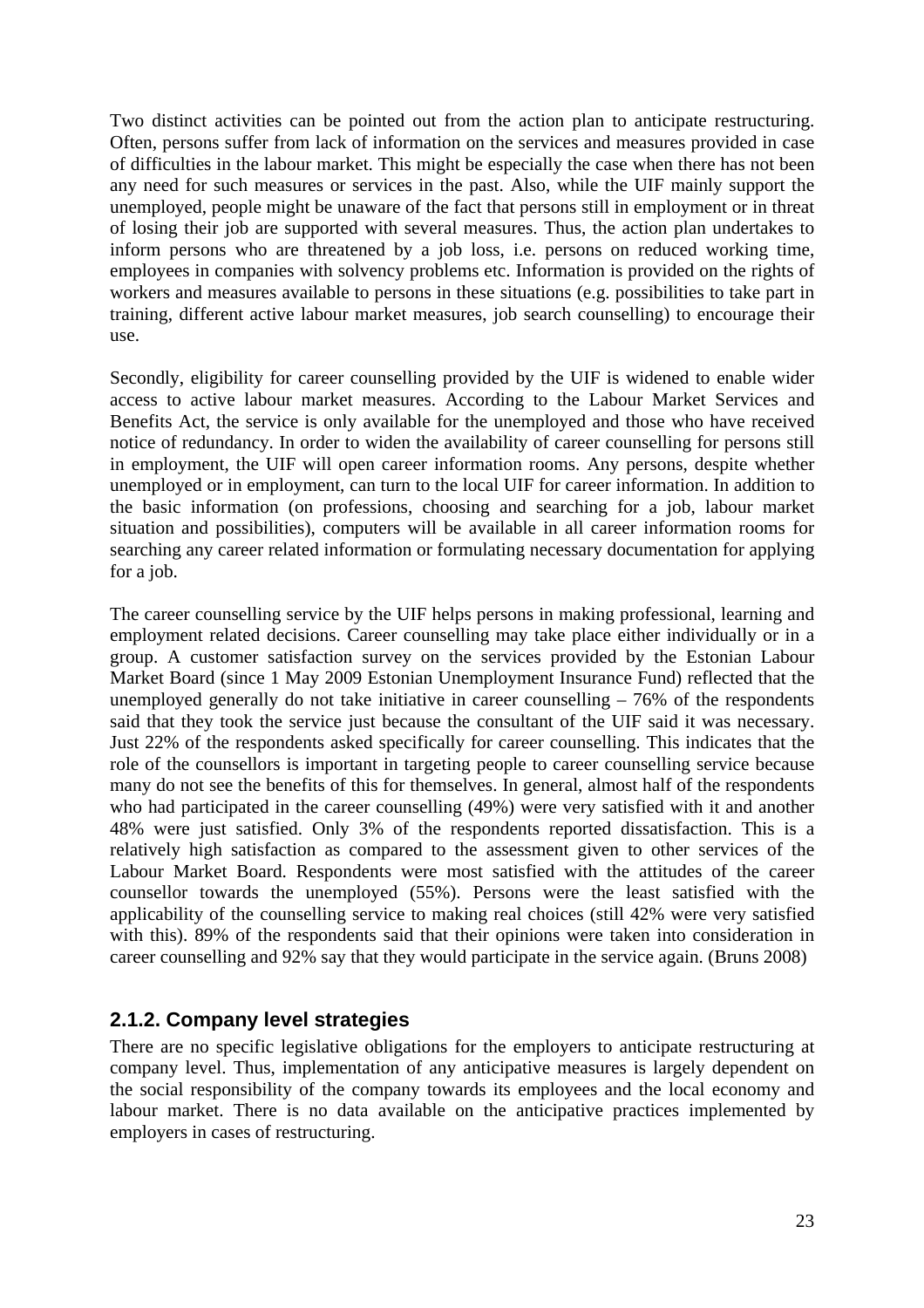Still, information on the training practices in companies may be derived from the survey on adult education in enterprises conducted by Statistics Estonia in 1999 and 2005. According to the survey data, larger enterprises provide training<sup>6</sup> more often (96% of enterprises with more than 250 employees, compared to 62% of the small companies, i.e. 10-49 employees). The trend is similar when looking at companies planning manpower and skills of employees. In 2005 just 56% of small enterprises (10-49 employees) did that, while the indicator is 93% among companies with 250 and more employees. Also, just 9% of small companies have a training budget, while it is 69% among the large ones. Thus, employees working in larger companies have more possibilities in receiving training. Although large share of employees are working in companies which provide training (in 2005 82%), not all employees have equal access to training. Research indicates that just 47% of persons with below upper secondary education who are provided training, where financially supported by the employer. The indicator is 61% for persons with upper secondary education and 71% for persons with tertiary education. Furthermore, in general research has indicated that persons who are already more competitive in the labour market, participate in lifelong learning considerably more often than those who would need raising their qualifications level the most (low educated, persons on lower job positions, older persons etc.) (Vöörmann 2008). Thus, with the public policies of adult education, it is important to monitor that those groups that do not receive training provided by their employer, would have access to lifelong learning through public measures.

### <span id="page-23-0"></span>*2.2. Measures and tools for managing restructuring*

In this chapter, the focus is on measures and tools that are implemented after the employer has announced redundancies. Such tools aim at supporting the persons made redundant in finding a new jobs and returning to employment as soon as possible. The main focus is on active and passive measures provided by the state. Also, some examples on the implementation of these measures on enterprise level are provided.

### <span id="page-23-1"></span>**2.2.1. National level strategies**

After the announcement of redundancies, the dominant role of the state is on the UIF (public employment services). UIF provides different labour market measures both before the actual redundancies (reaction service to collective redundancies, see also 2.2.1.1. below) and after that (active and passive measures for the unemployed).

In order to increase the effectiveness of the UIF and the measures that they provide, a new public employment services body – Unemployment Insurance Fund – was created since 1 May 2009. With the new body, two organisations were merged into one – the Unemployment Insurance Fund providing passive labour market measures and the Labour Market Board

<sup>1</sup> <sup>6</sup> According to the definition of Eurostat, the data on training includes internal and external training courses and other ways of training. The latter are more informal forms of training, including planned periods of training, instruction or practical experience, using the normal tools of work, either at the immediate place of work or in

the work situation; planned learning through job rotation, exchanges or secondments; attendance at learning/quality circles; self-learning through open and distance learning; instruction at conferences, workshops, lectures and seminars at which the purpose of the employees attending the events is to learn/receive training (see

also:

http://ec.europa.eu/eurostat/ramon/nomenclatures/index.cfm?TargetUrl=DSP\_GLOSSARY\_NOM\_DTL\_VIEW &StrNom=CODED2&StrLanguageCode=EN&IntKey=16545635&RdoSearch=BEGIN&TxtSearch=o&CboThe me=16713672&IntCurrentPage=2)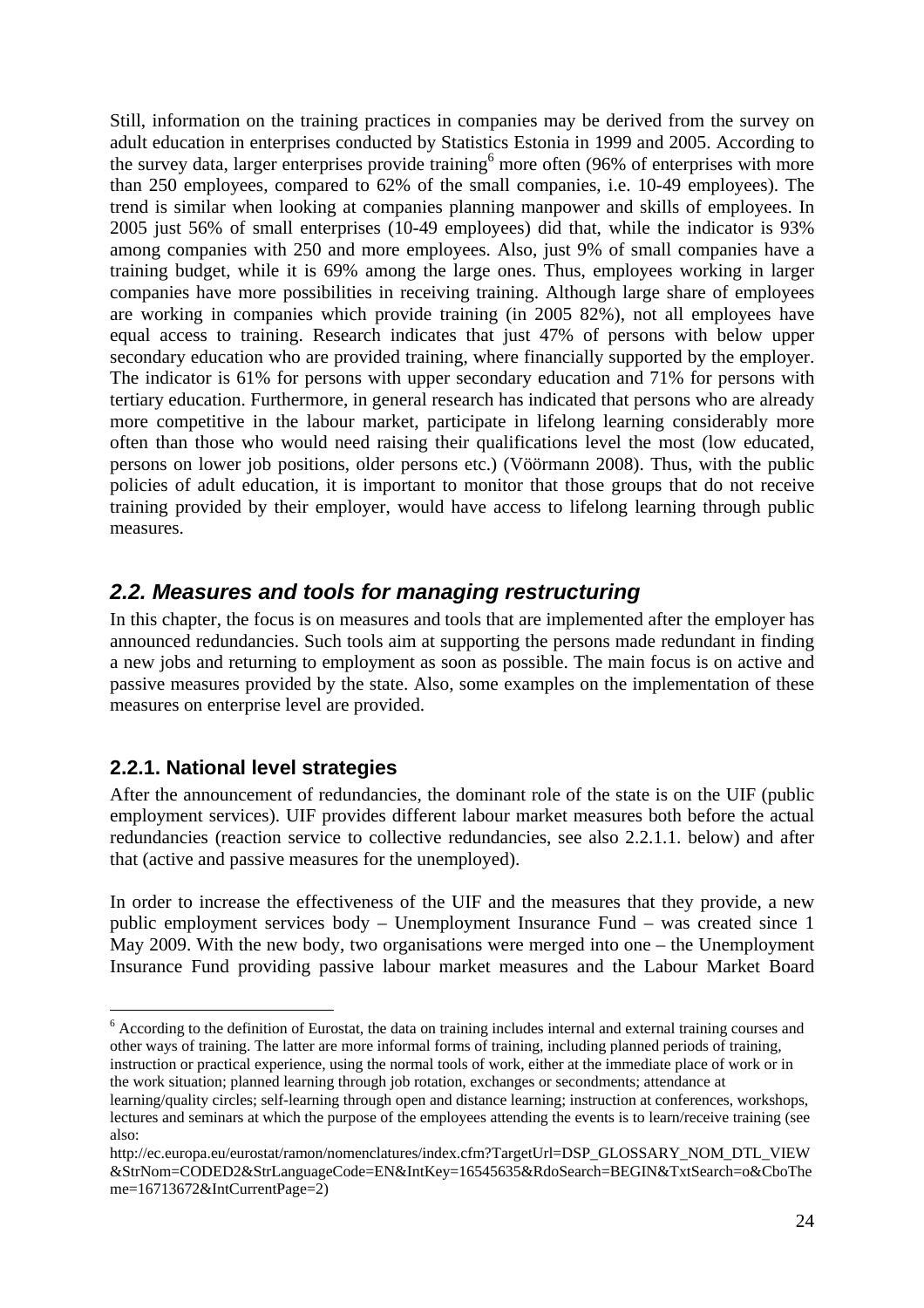providing active measures. The aim of the new institution was to improve the provision of services through tighter links between benefit payment and active labour market policies. The management board of the new institution is tripartite, including representatives of social partners. This creates a good basis for more efficient implementation of employment policy. During the first months the new UIF has increased analytical capacity and started to systematically develop customer service. The recent changes have also focussed on more customer orientation and extension of active labour market services with the support of the ESF to allow more people to benefit from those services (Estonian Strategy for Competitiveness 2009-2011). According to the Estonian Strategy for Growth and Jobs, the improvements of the organisation of labour market measures will be continued in 2010 with the aim to make the system functioning more quickly and ensure a need-based service provision. After six months of the introduction of the new institution, it is too early to tell how the change has impacted the effectiveness of public employment services. The Labour Market Board had undertaken regular customer satisfaction surveys. Until now, there is no such survey published on the new institution, but this may give an initial estimate of how the new merged institution has been able to respond to the needs of registered unemployed.

#### **Active labour market policies (ALMP)**

Development of the ALMPs has been one of the main priorities in Estonia since 2001. Major reform of the ALMPs was enforced in January 2006, when the new Labour Market Services and Benefits Act entered into force. As a result of this amendment, six new labour market services were added to the existing measures - the Act introduced personalised approach and new measures for disabled persons, young unemployed and long-term unemployed. In total, thirteen different employment services are provided by the public employment offices today according to the principles of case management. However, there is no proof of any increase in the quality of ALMPs as a result of these changes as there are no impact evaluations on the effectiveness of ALMPs as well as National Labour Market Board available in Estonia. Also, the expenditures on these policies are still the lowest in EU according to the Eurostat data. According to the national statistics, the expenditures on ALMPs in Estonia stood at 0.07% of the GDP in 2000-2004; in 2005 the respective indicator increased to 0.12% and in 2006 to 0.11% as a result of EU financing (ESF; EQUAL). In 2007, the expenditures on ALMP-s accounted for 0.09%. Also, in absolute terms, the expenditures on ALMP-s decreased slightly compared to the previous year (Leetmaa 2008).

While in 2006 the share of external expenditures (ESF; EQUAL) accounted roughly half of the total sum, the respective share had decreased to 37% in 2007. The EU countries with comparable unemployment rates spend considerably more on ALMPs than Estonia. The reasons behind the low expenditures could include the different composition of the services offered to unemployed, differences in target groups entitled to services (in Estonia only registered unemployed, while elsewhere also the employed at risk of involuntary job loss and inactive persons who would like to enter the labour market) as well as short duration of the programs in Estonia compared to the other countries (Eamets, Leetmaa 2009).

As a result of the recession, the government has decided to increase expenditures for active labour market measures for the coming years, mainly with the support of EU financing. The total budget for active labour market policy will be 459 billion EEK in 2009, which is two times more than the budget allocated in 2007. Furthermore, expenditures in 2010 are planned at 618 billion EEK. According to the calculations in the Estonian Strategy for Competitiveness 2009-2011, the expenditure on ALMPs will raise up to 0.42% of GDP in 2010 which is comparable with the average expenditure level in EU-27 (0.47% in 2007).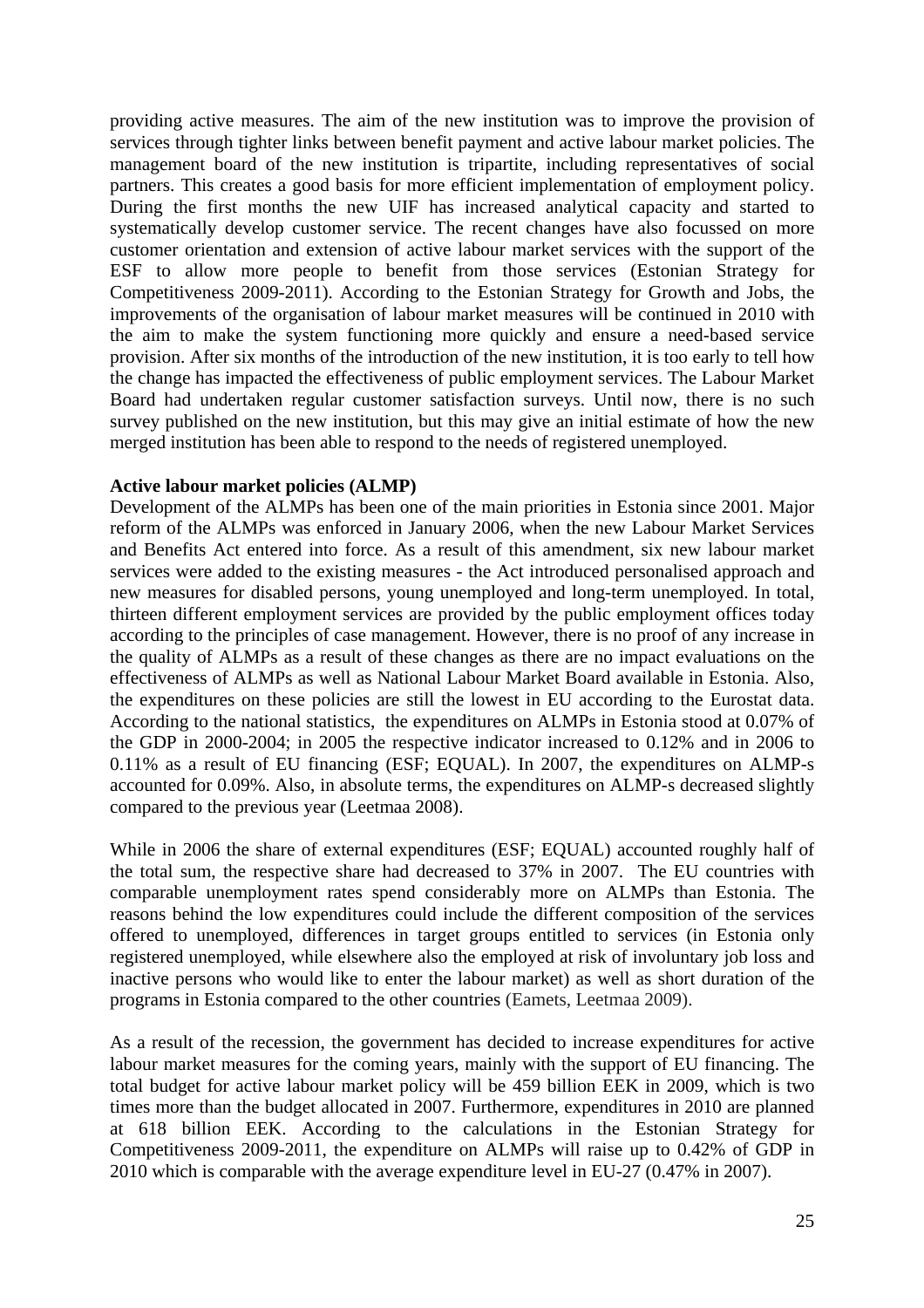Another aim of the government has been to increase the share of ALMP participants in Estonia – the goal is to reach 35% by 2011 (Estonian Action Plan for Growth… 2008). However, the number of participants in ALMP as a fraction of the total unemployed has been low in Estonia (9.2% in 2004; 15.4% in 2005 and 18.7% in 2006) (Leetmaa 2008). Most probably this indicator has increased in the current recession, as the share of registered unemployed in working age population has increased to 11.6% in September 2009, which is almost four times as high as a year ago (3.1% in September 2008).

To extend the existing labour market services to those not registered as unemployed as well (inactive or employed persons in need), the European Social Fund programme "Increasing the Supply of Qualified Labour Force 2007-2013" has been implemented. This includes extending the career counselling service to the employed and students as well (see 2.1.1.4), implementation of the reaction service to collective redundancies (see 2.2.1.1.), dissemination of information on the possibilities to implement flexible forms of work, inclusion of the inactive population to ALMPs, supporting employment of different groups (i.e. older persons, young age groups, non-Estonians, persons with disabilities, persons with care responsibilities), supporting entrepreneurship among the unemployed etc.

As emphasised by Leetmaa (2008), the major shortcoming regarding ALMP-s is the missing monitoring and evaluation system. There are only few impact evaluations available on the effectiveness of Estonian active labour market policies in general, but impact of the reform package launched in 2006 has not been evaluated. Evaluation of the reaction service to collective redundancies has been described in more detail below (see point 2.2.1.1). An earlier evaluation of different ALMPs provided in Estonia (including training, start-up assistance and wage subsidies) was conducted by Leetmaa et al. (2003). However, since then the design and selection of active measures provided to the unemployed have changed considerably. Also, the economic and labour market conditions have changed meaning that the evaluation results may not be applicable to the current situation. The reasons behind the poor evaluation culture include both the lack of data and interest by the policy makers. Research on micro-data is also hindered by the strict regulations relating to privacy protection. This means, that we have no information whether the current policies and the recent reforms have been effective or not.

#### **Passive labour market measures**

Võrk (2009) gives an overview of the passive labour market system in Estonia. Income protection of the unemployed contains several components:

- flat rate unemployment assistance benefits (also "unemployment allowance");
- unemployment insurance benefits, related to previous earnings since 2003;
- severance payments paid by employers (redundancy benefits);
- means tested subsistence benefits.

Until 2002 only flat rate unemployment assistance benefits and means-tested subsistence benefits were available for the unemployed at a very low level. Low benefits were the result of overall fiscal constraints, but also were supposed to facilitate labour supply. Partly the low benefits were compensated by high redundancy benefits levied on employers, but these were available only in the case of involuntary determination of employment relationship and not for those leaving their job voluntarily.

Unemployment insurance benefits were paid out for the first time in 2003. The benefits depend on previous earnings. The gross replacement rate is 50% of the previous wage during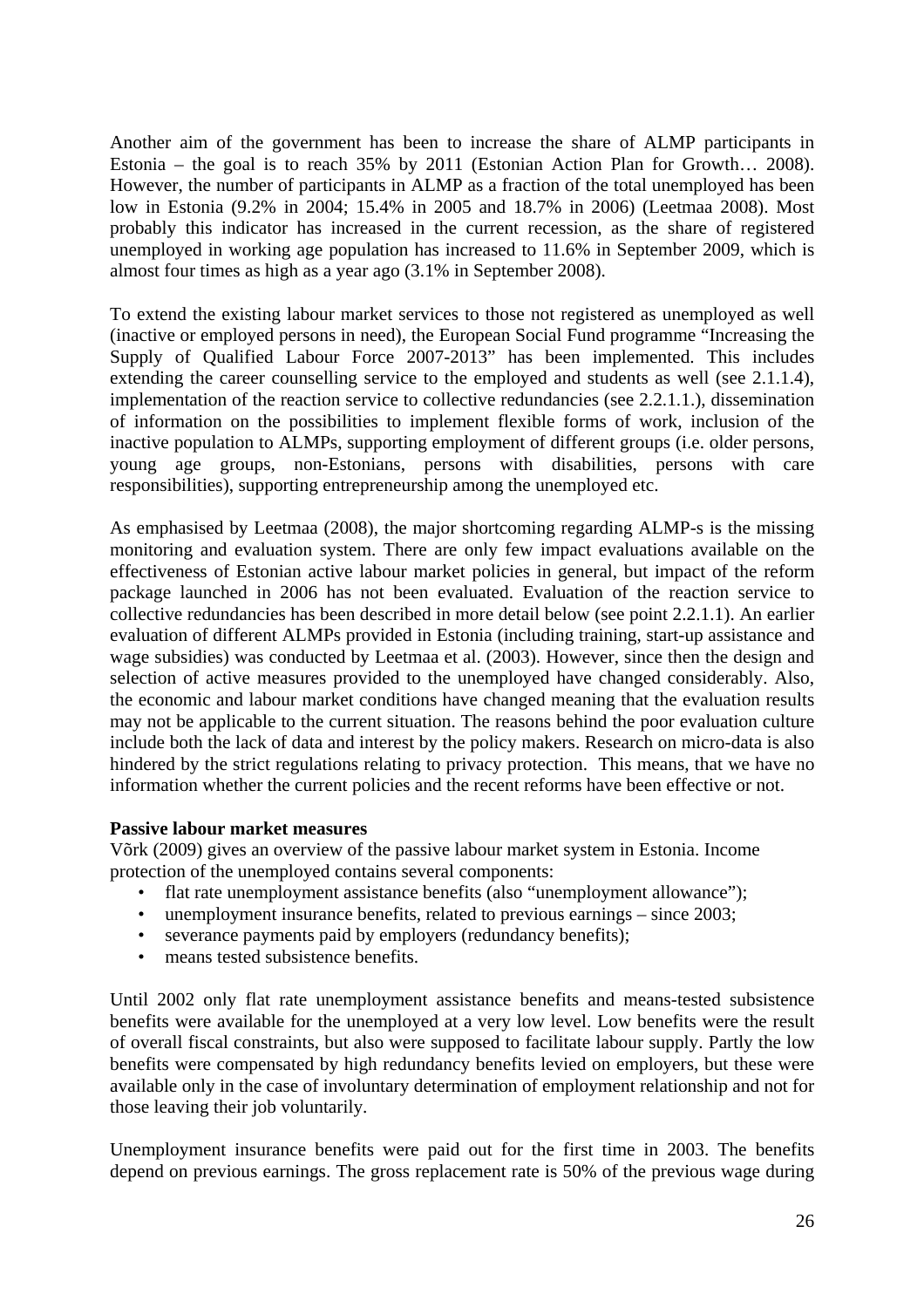the first 100 days of the unemployment spell and 40% in the following period. The net replacement rate of average unemployment insurance benefit to average wage has been around 30% in 2003-2007, which is about three times higher than it was before the introduction of the system. Unemployment insurance benefits are paid for 180 or 270 days depending on the length of the contribution period (since 2012 benefit can be paid up to 360 days in case of a contribution period for at least 111 months), and unemployment assistance benefits for up to 270 days. If a person has already received unemployment insurance benefits before, then the person would be entitled to the unemployment assistance benefits until the total of 270 days are reached. An alarming situation in the current economic recession is the rapidly increasing number of long-term unemployed – the number of persons who have been unemployed for a year or longer has increased from 11 thousand in the beginning of 2008 to 28.7 thousand in third quarter of 2009. This indicates that the share of those who are no longer eligible for the unemployment insurance benefit and thus in the threat of poverty will be increasing.

There are many possible effects of the introduction of unemployment insurance system. First, unemployment insurance benefits should increase unemployment duration. Although exact quantitative estimates on the effects of the increase in unemployment insurance benefits on unemployment duration are missing in Estonia, a few studies suggest a possible relationship between the size of various benefits and job search intensity.

For instance a study by Võrk and Leetmaa (2007), which evaluated the effectiveness of the service to those made collectively redundant, also included an analysis of the effectiveness of collective redundancy benefits (severance payments) on the probability to receive unemployment insurance benefits and working following the 1-6 months of the lay-off. They found that larger redundancy benefits significantly increased the probability to receive unemployment insurance benefits. For example, they estimate that workers who received redundancy benefits more than 27 thousand EEK per worker had almost 20-30 percentage points higher probability to receive also unemployment insurance benefits, meaning that they were registered unemployed, 1-3 months after lay-off compared to workers who received redundancy benefits that were less than 10 thousand EEK. In an earlier study Leetmaa and Võrk (2004) also found that those persons eligible for redundancy benefits had lower hazard rates to leave unemployment compared to those who were not eligible for redundancy benefits. However, it is not clear whether the impact of redundancy benefits can directly be extended to unemployment insurance benefits.

But the small portion of unemployed who get both layoff compensation and unemployment insurance benefits are well protected and the income they receive at the beginning of the unemployment period as benefits exceeds their previous wages by 1.5 times. Those laid off in the public sector can feel especially secure, since their layoff compensation sometimes equals a year's salary. However, the level of insurance for the majority of unemployed is low. For instance, in 2006, only 25% of the newly unemployed people registered with the Labour Market Board received unemployment insurance benefits and approximately 46% received unemployment assistance benefits. Almost a third of the registered unemployed did not receive any benefits, but they had the opportunity to apply for subsistence benefits. The main reasons for the low coverage of the unemployment insurance benefits include failure to comply with the qualification criteria (e.g., long-term unemployment) and voluntary unemployment (persons who terminate the work contract voluntarily or in agreement with the employer are excluded from unemployment insurance benefits). In recent years the coverage has increased, because a large share of unemployment is caused by collective lay-offs.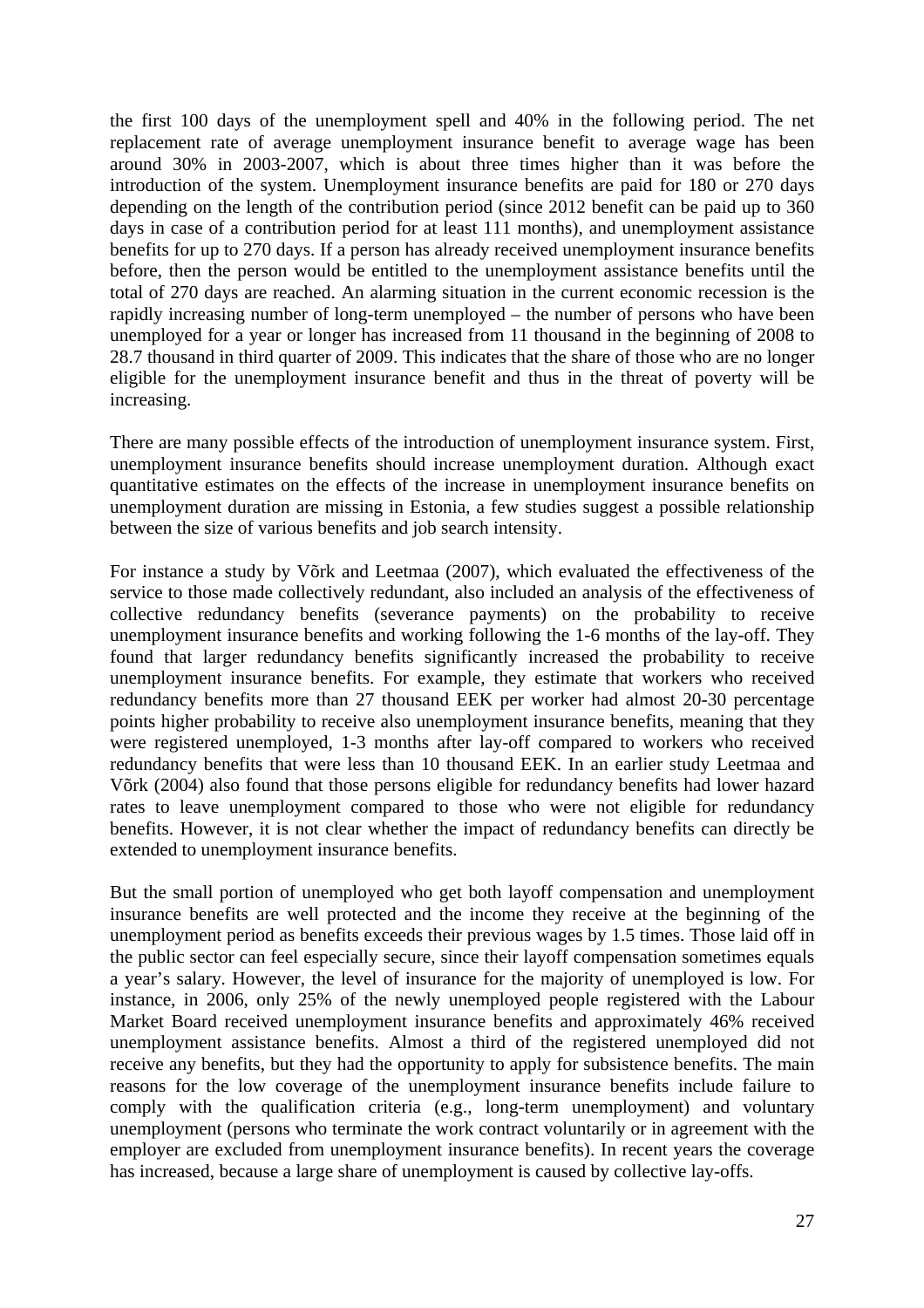As for the majority of unemployed the benefits are still moderate (50% gross replacement rate during the first 100 days), the size of the unemployment traps is not very high. Marginal effective tax rate calculated by Eurostat was 63% in 2007 in Estonia, below the EU average. But it has steadily increased (from 48% in 2001) due to the implementation of the unemployment insurance system. Part-time working and receiving unemployment benefits is not allowed simultaneously, which may discourage a smooth transition from unemployment to work via part-time jobs.

In 2007 the unemployment insurance system changed slightly to make it easier to qualify for benefits. The reference period for fulfilling the minimum contribution period was extended. Initially to be eligible one had to make contributions for at least 12 months during the previous 24 months prior to registration as unemployed. In 2007 the reference period was extended and now contributions are needed for at least 12 months during 36 months. This may potentially reduce the labour supply via entitlement effect, as now it is easier to qualify for the benefits, but this is most likely small.

More detailed examples of some specific measures are provided in the following chapters.

### *2.2.1.1. Response service to collective redundancies*

The response service to collective redundancies was piloted by the Estonian Unemployment Insurance Fund between 2005 and 2007 as a European Social Fund project.

The ultimate aim of the service was to:

- provide employees made collectively redundant with tailor-made and institutionallylinked services in order to avoid unemployment or reduce the duration of the unemployment;
- provide employers carrying out the collective redundancy with adequate and institutionally-linked information and to give employers who were seeking workers information on job-seekers.

During the piloting period, the service was provided for redundancies with a significant impact on the local labour market (generally, at least 15 employees losing their jobs). Provision of the service started when the Labour Inspectorate was informed about the redundancy (usually 37 days before actual dismissal). The service was based on casemanagement principles and provided in partnership with a wide range of stakeholders. In the case of redundancy, the Unemployment Insurance Fund set up a regional team, consisting of the representatives of the Unemployment Insurance Fund, the PES, the Labour Inspectorate, local municipality and representatives of the employer and employees. In addition, representatives of the social partners were involved as observers. In each of the counties, permanent representatives were nominated to guarantee the smooth and quick response to the redundancy.

The regional team set up the action plan for each case. Depending on the characteristics of the redundancy, different active labour market measures were provided to employees and employers. The list of the measures included:

- providing information on rights to services and unemployment benefits;
- providing information on how to search for a job (channels to look for a job, writing CVs, job interview skills);
- informing potential employers in the region about the redundant employees;
- arranging meetings between potential employers and employees;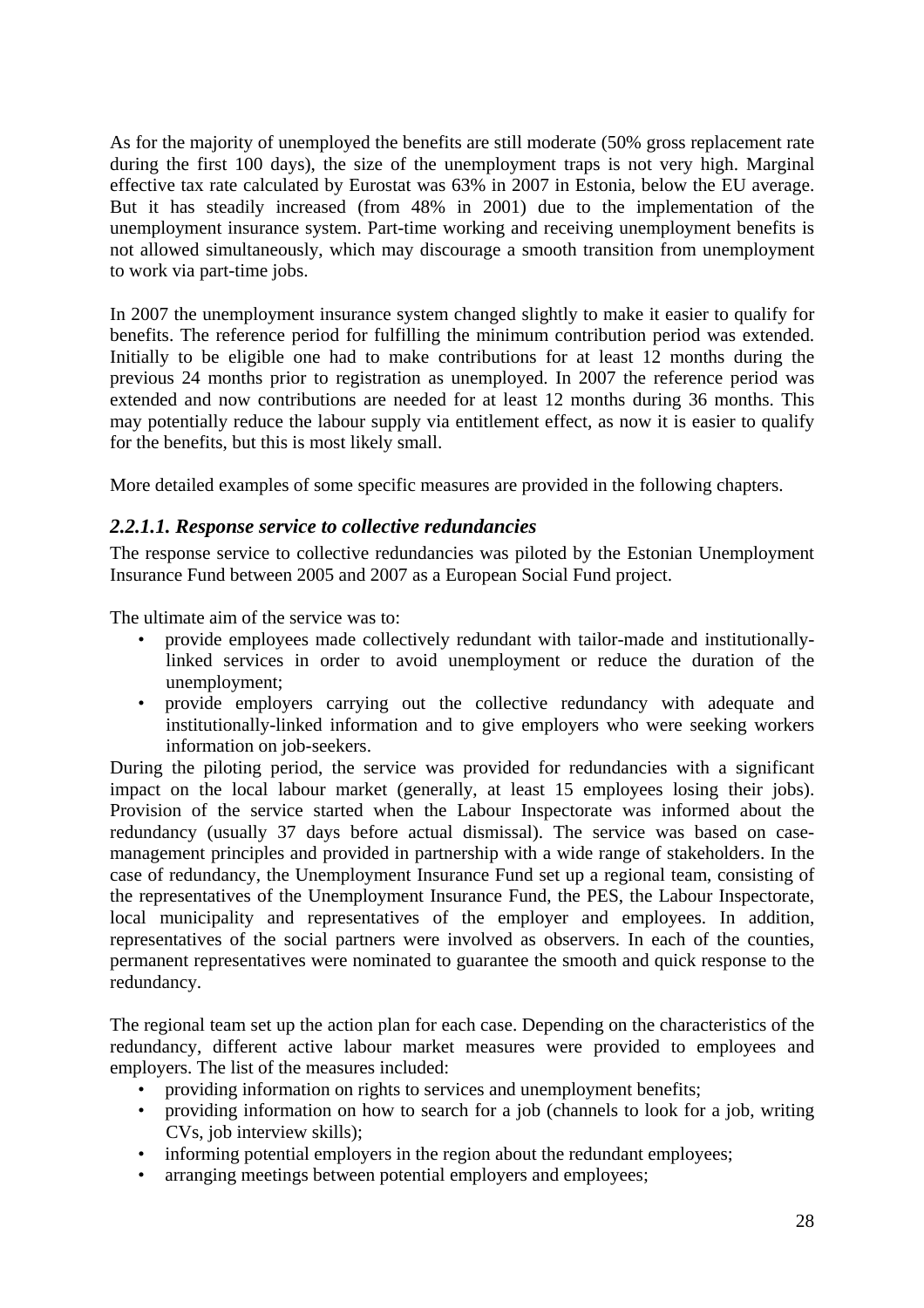- individual counselling and job mediation;
- individually tailored measures, if necessary.

During the piloting period, 28 employers carried out collective redundancies. In total, 1141 employees were laid off and 551 people participated in the services. However, in reality the number of participants was higher as not all of the participants registered. Most of the participants were women (71 %), their average job tenure by the employer was 11 years and the average age was 48 years (Kõverik 2007).

The new response service was designed to help employees before the dismissal took place and to offer both group-based and individual measures. Also, the employer initiatives which aimed at helping employees in cases of collective redundancies were scarce in Estonia. Only very few collective agreements included measures for those made collectively redundant. Furthermore, there was a lack of cooperation between the different institutions involved in the process of collective redundancies (Labour Inspectorate, Unemployment Insurance Fund, and PES) (Võrk, Leetmaa 2007).

This has been one of the few active labour market measures, which has been evaluated in terms of its effectiveness and results. The evaluation was conducted by Võrk and Leetmaa (2007), who analysed whether those who participated in the service (treatment group) had a greater probability to be employed and lower probability to receive unemployment insurance benefits, compared to those who did not receive the service (control group) shortly after the dismissal. Based on the impact, the costs and benefits were also compared.

The analysis showed that active information mediation between the potential new employers and those made redundant improved the job prospects of the people laid off. Those redundant people whose information was sent before actual dismissal to other enterprises and who participated in the meetings with potential employers had, three to five months after dismissal, a higher probability of working and a lower probability of receiving unemployment insurance benefits than those who did not. This effect occurred even after controlling for differences in people's gender, age, employment history, previous earnings and the region of workplace. Depending on the method and the period, the size of the impact varied around 10 to 20 percentage points. The overall impact of the service on the duration of unemployment insurance benefits was estimated to be around five to 10 days. The delay of the impact may be due to the influence of redundancy benefits, as econometric analysis of the determinants of employment probability showed that people with higher redundancy benefits had significantly lower probability of working during the first two months after the redundancy. (Võrk, Leetmaa 2007)

The impact of the other measures did not prove to be significant, but analysis also showed that people who participated in the information services also had higher chances of becoming involved in counselling with the PES. This point suggests that the measure also enhanced the contacts between those being made redundant and the PES. (Võrk, Leetmaa 2007)

Comparing the costs of the service and the potential monetary value of the impacts, the net benefits of this rapid response scheme are most probably positive, although only short-term impacts could be evaluated. To cover the costs of the service, a less than 1 % increase in employment probability was needed for a one-year period. Although many effects were statistically insignificant, the internal agreement of the statistical analysis with direct followup of the person's new employers suggest that the effect is real and evident. Direct interviews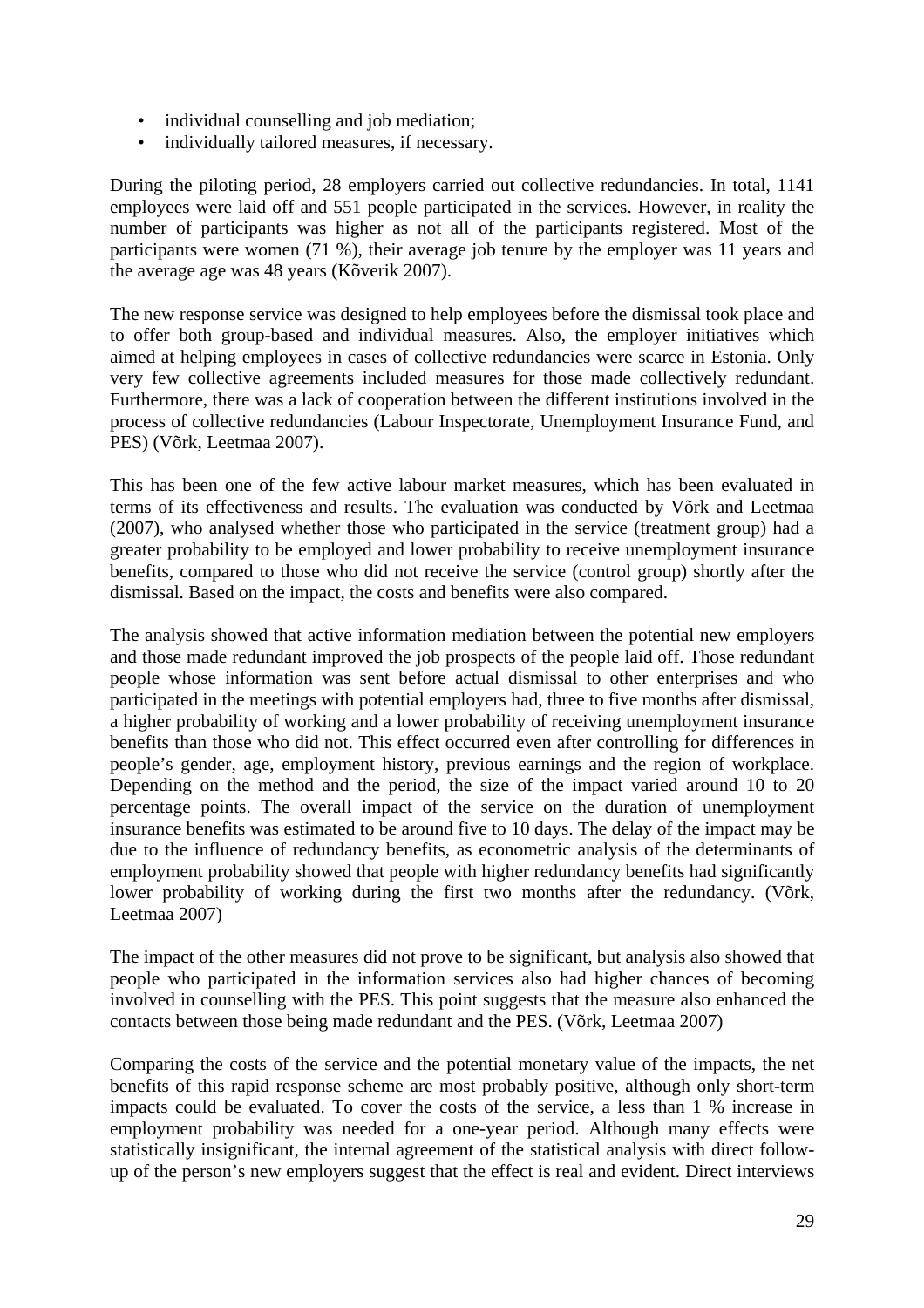with the employers carried out by the UIF also showed that they greatly appreciated the service. However, one has to bear in mind that the service was piloted during economic boom and there were no large redundancies carried out during the period. Namely, between 2005 and 2007, when the service was piloted, Estonia experienced extremely favourable economic conditions. The economic growth rate was above 10 % during the two years when the service was actually provided, the employment rate increased to almost 70 % and unemployment fell to around 5 %. These developments might have influenced the effectiveness of the service. This means that the effectiveness of the measure should also be monitored during economic downfalls to see whether the effects are persistent.

The provision of the service is continued in the framework of the ESF financed programme "Increasing the Supply of Qualified Labour Force 2007-2013". Only some minor changes have been introduced to the service regarding the introduction of a single public body of Unemployment Insurance Fund, which now is fully responsible for the service. However, in light of the recent changes in the labour market, there is no information available on whether the access to the service has reduced as a result of large number of redundancies or the effectiveness of the measures provided in a more difficult labour market situation.

To give an example of the implementation of the service at enterprise level, a short description of the case of Elcoteq has been provided in 2.3.1 below.

#### *2.2.1.2. Short-term measures introduced in the current recession*

The Estonian Strategy for Competitiveness 2009-2011 outlines the main labour market measures that are planned in the current recession. According to the strategy, one of the measures of the government to support the recovery of labour market is retention of employment through supporting the creation of 5000 new jobs by means of wage subsidy. Introducing the measure had been at the centre of earlier tripartite discussions which resulted in drafting an action plan to support the creation of new jobs and the increasing number of unemployed persons in returning to the labour market as soon as possible (Nurmela, Karu 2009).

Under the wage subsidy scheme the employer can apply for reimbursement of maximum 50% of the salary paid to employee if hiring a person unemployed at least for six months (3 months for young unemployed aged 16-24). However, the strategy does not give any indication whether the possible effects of such measure have been considered. For instance, earlier research results have indicated that the efficiency of employment subsidies (in terms of net job creation) is limited by the upward pressure they exert on wages. Also, calculations suggest that, if applied to a large proportion of the labour force, employment subsidies are very costly and do not pass cost-benefit analysis. Still, in case targeted at particular groups, the net employment can be raised in the economy. Nevertheless, it has been noted that at the same time targeting employment subsidies can have its drawbacks. Namely, it lowers the take up rates for these programmes and might stigmatise participants as participation in such programmes might convey a negative signal to potential employer (European Commission 2006). As the wage subsidies in Estonian case are targeted at long-term unemployed, these possible risks should be analysed by the government as well and necessary measures taken to manage these risks. To further complement the proposed measure, it has been referred that it is cost-effective to target employment subsidies at special groups among the unemployed, provided the programme ensures a close monitoring of firms' behaviour in order to curb potential misuse (European Commission 2006). Thus, introduction of such monitoring tools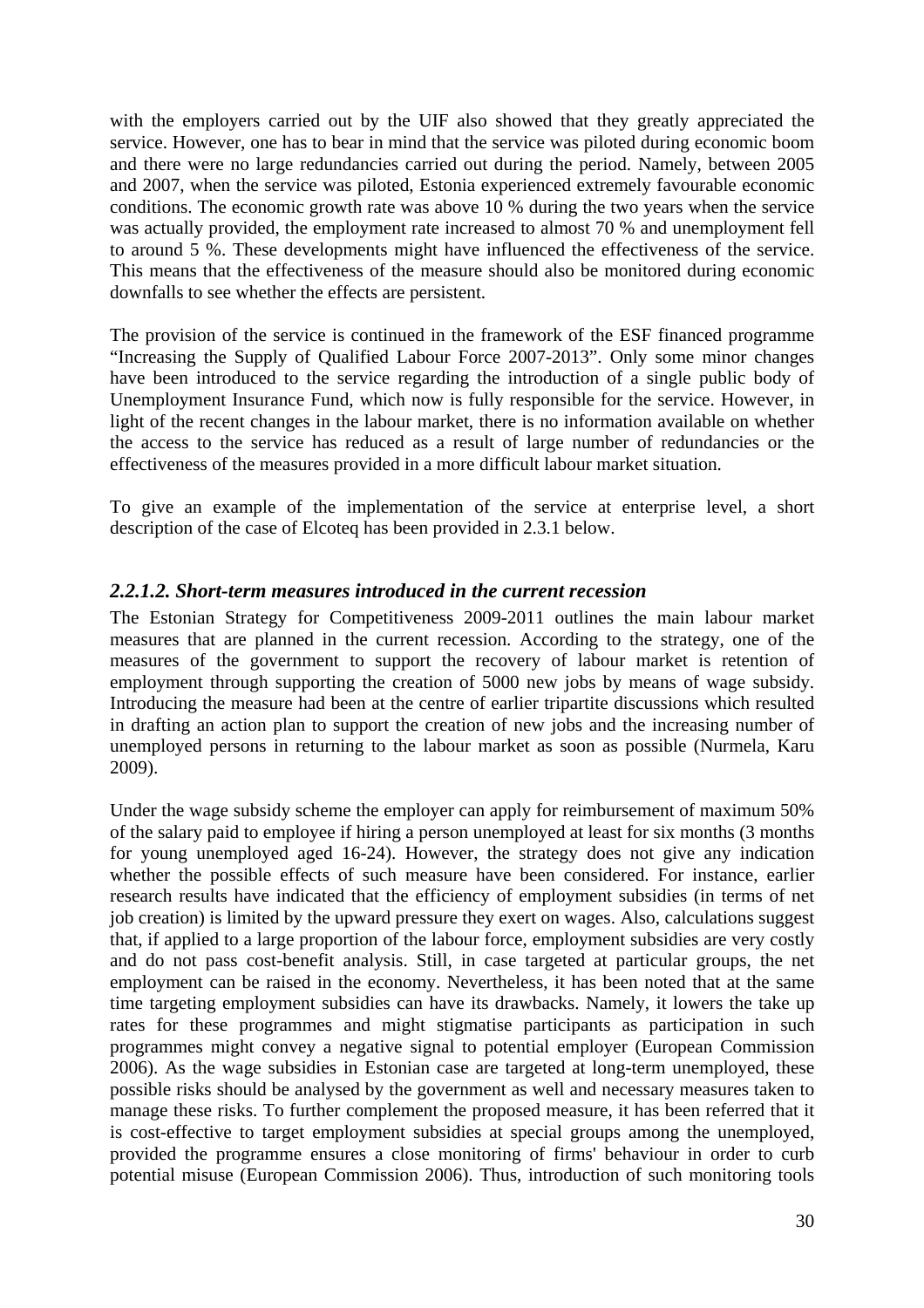would be necessary. This was confirmed by Leetmaa et al (2003) who suggested after analysing the effectiveness of the Estonian ALMPs to monitor the potential misuse by employers. However, due to the lack of reliable data, it was not possible to give any exact estimates on the effectiveness of the measure. Still, a positive effect can be generally pointed out – 64% of those who had received wage subsidy estimated that working in the company increased their further employability.

Another important recent development has been increasing access to several active labour market measures, mostly through the ESF programme "Increasing the Supply of Qualified Labour Force 2007-2013" (for instance access to career counselling, see 2.1.1.4. above). As there is no information available on the number and characteristics participants through the ESF programme, it is not possible to give an assessment of its impact. This is a weakness of this programme that should be improved by more thorough monitoring of the results on the labour market.

Also, a number of new measures have been introduced for the unemployed to improve their access to and quality of the training. The Estonian Strategy for Competitiveness 2009-2011 proposes speeding up the provision of training to unemployed and introduction of personalised training vouchers. The pilot project for the training vouchers system started in September 2009. The voucher will be provided to persons with earlier vocational education or working experience who need additional skills and knowledge to complement the current professional experience. The vouchers will not be used for basic training or training in general management, social or personal skills, but strictly for professional advancement. The need for training and the suitable courses will be selected by the consultants of the Unemployment Insurance Fund. At the beginning of the pilot project 110 course providers were up for selection. The training vouchers have a value of up to 15 thousand EEK. In general, the measure has good potential to improve employability among those more disadvantaged in the labour market (unemployed), but the cost effectiveness and the results of the measure in terms of helping unemployed enter employment should be analysed after some time.

### <span id="page-30-0"></span>*2.3. Company-level case studies of anticipation and management of restructuring*

Due to the lack of data on employer and social partner involvement and practices of anticipation and management of restructuring, information must be derived from individual cases. The following case descriptions will provide an overview of implementation of a national measure at company level, an example of trade union involvement in managing restructuring and of employer support and initiatives in redundancies.

### *2.3.1. Implementation of the response service to collective redundancies – case of Elcoteq Tallinn*

Elcoteq Tallinn is the Estonian subsidiary of the Finnish company Elcoteq SE. Elcoteq SE is an electronics manufacturing services (EMS) company that focuses on communications technology. The company's service offering covers the whole lifecycle of its customers' products.

Elcoteq Tallinn went into business in 1992. For many years, it has been one of Elcoteq's largest units. From the initial 12 employees, the company grew fast to employing more than 3600 employees at its peak in 2005 (Matt 2009). In 2007 the group undertook an efficiency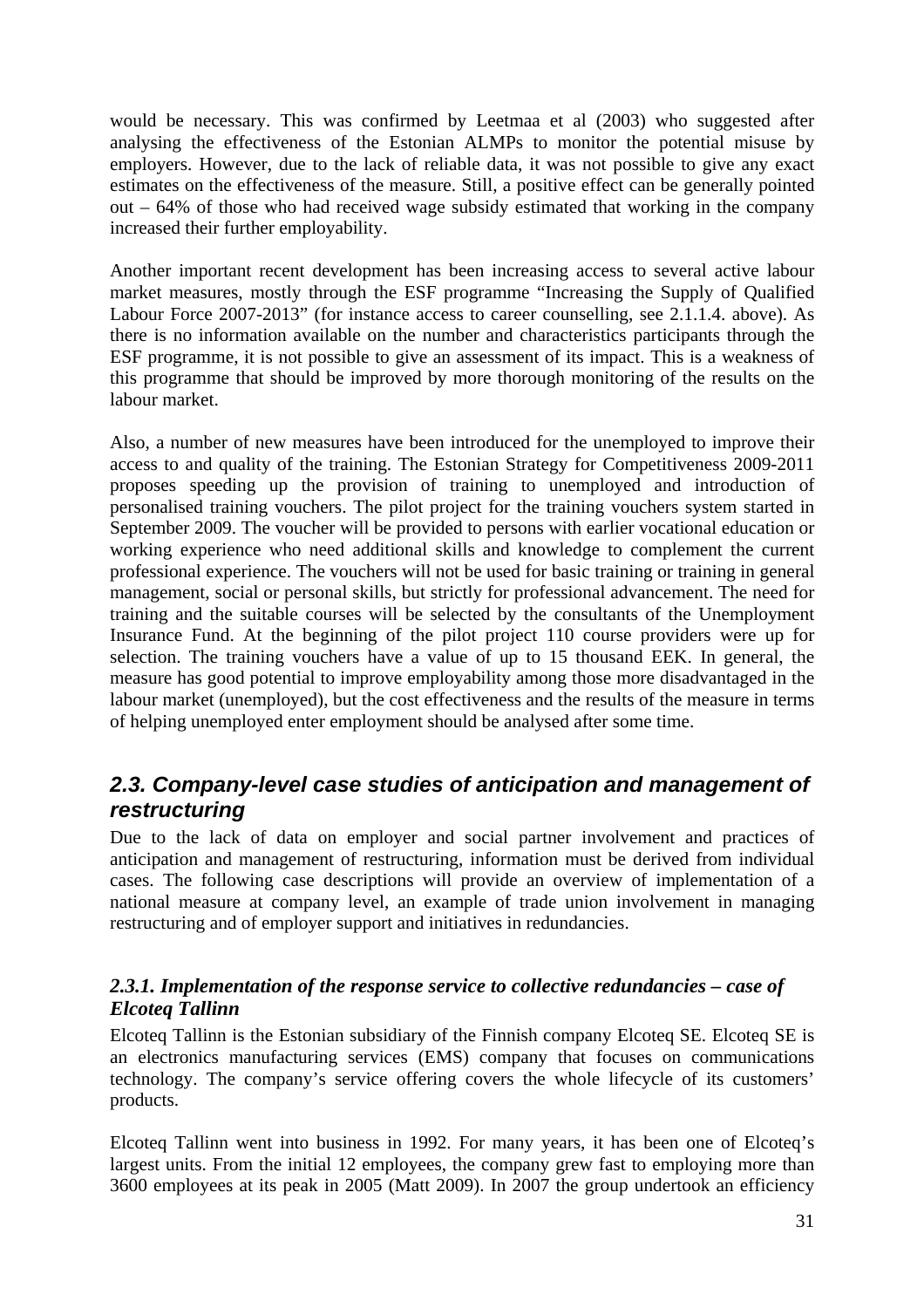programme to improve profitability. However, due to exceptionally uncertain market situation and general economic development, the company decided to launch a new restructuring plan in January 2009. The plan consisted of several measures, such as closing some plants, reducing personnel globally as well as selling of machinery and equipments. The plan aimed at securing profitability and preparing the company to grasp future growth opportunities. This resulted in two consecutive redundancies in the Tallinn plant. First, in March 379 persons were made redundant. In July, Elcoteq SE and Ericsson completed a transaction whereby the majority of the machinery, equipment and materials of Elcoteq's Tallinn manufacturing operations were sold to Ericsson. The transaction included also the transfer of the lease agreement concerning manufacturing premises and employment agreements related to these operations. Approximately 1,200 of Elcoteq's remaining 1,600 employees in Tallinn were transferred to Ericsson with existing terms and conditions of employment (Elcoteq 2009). Even though Elcoteq continued its operations in Tallinn on a smaller scale in a specialized plant, this change meant redundancies to another 166 persons (European Restructuring Monitor).

Response service to collective redundancies was provided at the site in Elcoteq Tallinn. During four days, the team of the Unemployment Insurance Fund informed and trained the persons about to lose their jobs. The activities were undertaken both in Estonian and Russian language, considering the large concentration of non-Estonians among the staff. Based on media reports, the following services were provided at the site:

- overview of the situation in the labour market and the active and passive measures and services available from the UIF;
- forwarding available job offers to persons interested and necessary contacts and information material were provided for searching a job;
- information and knowledge of compiling a CV and other documents necessary for applying to a job and using a job search portal over the internet;
- practical advice on preparing for a job interview;
- registration to a psychological counselling;
- finding out the need for additional training.

Source: Tahfeld 2009.

Unfortunately, there is no information on the status of persons made redundant three months after the dismissal. Thus, it is not possible to assess the impact of the service during the times of recession.

### *2.3.2. Involvement of trade unions in management of restructuring – case of Eesti Post*

Eesti Post is a state-owned national postal company. The main activity of the company is the provision of universal postal services through 400 structural units across Estonia. According to its annual report, the size of the company has remained stable around 4000 employees over 2005-2007 (3986 in 2005, 4008 in 2006, 4017 in 2007). The number had fallen to 3769 by 2008. Before the redundancies took place in August, 3676 employees had remained in the company with 3400 of them employed full-time (Kodres 2009).

In 2009 the company continued it's restructuring with the effort to reach profitability. Also, the postal work has been reorganised considerably (e.g. motorised post delivery, reducing usage of postal services etc.). In July it was announced that approximately 200 employees of the company will be made redundant during August. According to the comments of the public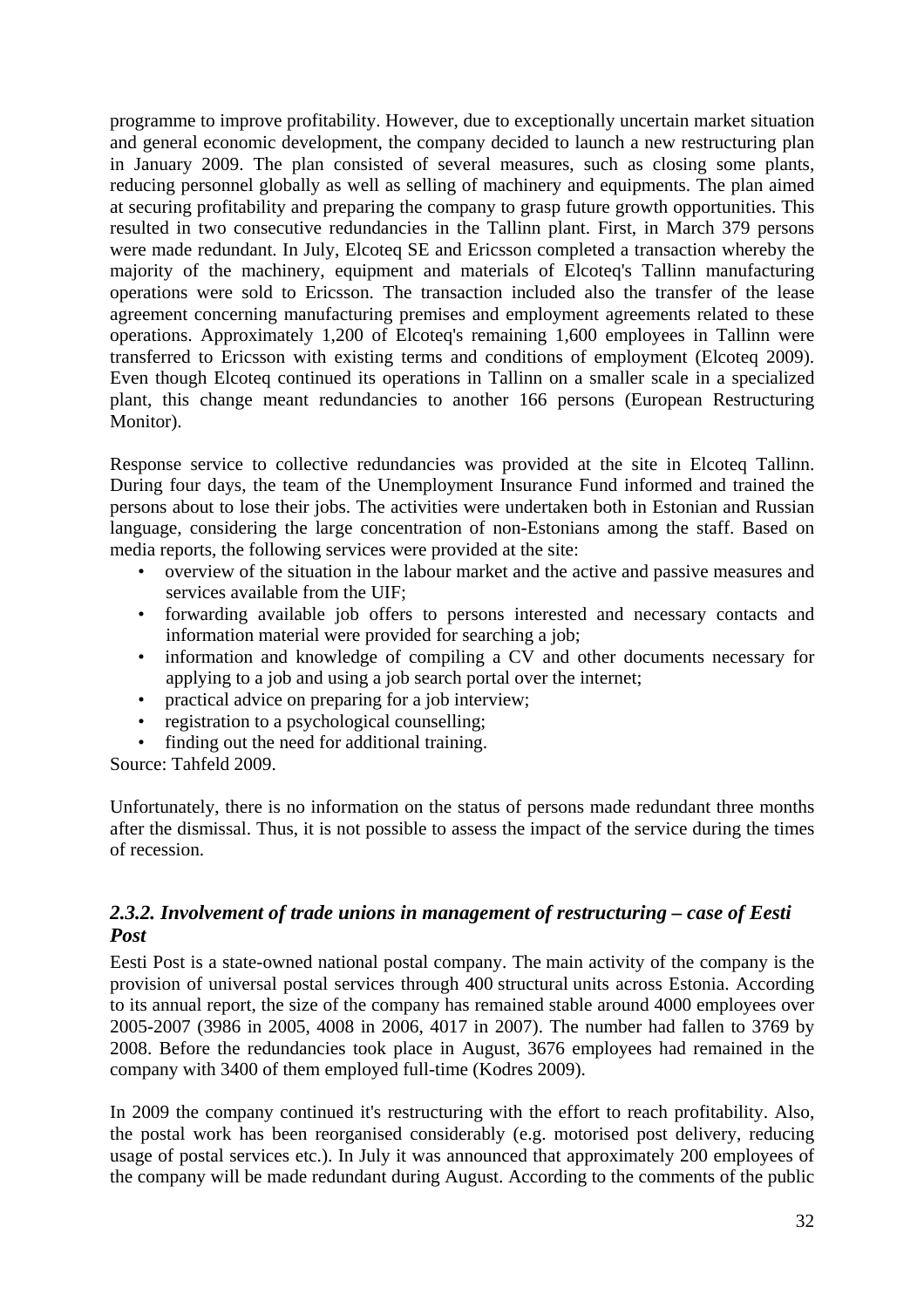relations manager in the company, Ms Inge Suder, the planned number of dismissals was brought down from the 274 jobs that were planned to be lost in the beginning of June. However, in some cases the company managed to find alternative solutions (some were offered other vacancies in the company) (Kodres 2009).

The main categories of workers affected by the dismissals included post carriers, couriers, client service workers etc. Also some administrative workers and post office managers were affected. The monthly salaries of persons made redundant were between EEK 4,350 ( $\in 278$ ) and EEK 13,000  $(\text{\textcircled{}}831)$ . The regions hit the most included the Harjumaa county and the capital city Tallinn. (Kodres 2009)

In addition to the response service of the UIF provided in the company, the trade union representing employees in the company took part in the management of restructuring as well. The chairperson of the Estonian Communication and Trade Workers' Trade Union (Eesti Side- ja Teenindustöötajate Ametiühingute Liit, ESTAL), Ms Õie Väljas, has commented in the media that the trade union consulted the employer in managing restructuring activities. This meant individual analysis of all employees planned to be made redundant. For instance, the persons who were the only bread-winners for their families were given preference in staying in employment. Also, the situation of pensioners in the company and the responsibilities and effectiveness of part-time workers were analysed. (Kodres 2009)

ESTAL also provides additional financial assistance to their members upon losing a job to ensure better social protection. For instance additional support is provided for those receiving the state unemployment allowance (on unemployment allowance see also 2.2.1. above), and a 50% support for additional training. Even though about a third of the employees in Eesti Post are members of ESTAL, only a small part of those made redundant were trade union members (Kodres 2009).

Similar patterns of trade union support (e.g. additional financial support, participation in consultations) could be observed in some other cases as well. Thus, it may be expected that this is a somewhat typical solution in trade union involvement in restructuring. However, it should be kept in mind that trade union membership in Estonia is very low - in 2008 just 6% of salaried workers are trade union members according to the Labour Force Survey data. Thus, trade unions only have a limited opportunity to have an impact on mitigating the effects of redundancies on national level.

This case was also discussed at the Estonian national seminar on 20 January 2010. As the main strengths of this case it was pointed out that there was a collective agreement concluded in the company underlying the rights and obligations of the employees and employer. This was specifically pointed out as collective agreements are not common in Estonian companies – most recent survey data indicated only 25% coverage of collective agreements (2005). Some other strengths that were emphasized included: cooperation between the trade union and the employer, alternative solutions for managing restructuring, prior analysis of the social impact of the restructuring (upon selection of persons made redundant), additional financial support for those made redundant from the trade union (e.g. early pension schemes), tight cooperation with the Unemployment Insurance Fund and considering different interest groups upon planning and management of redundancies (including employees, employer and the clients of the company).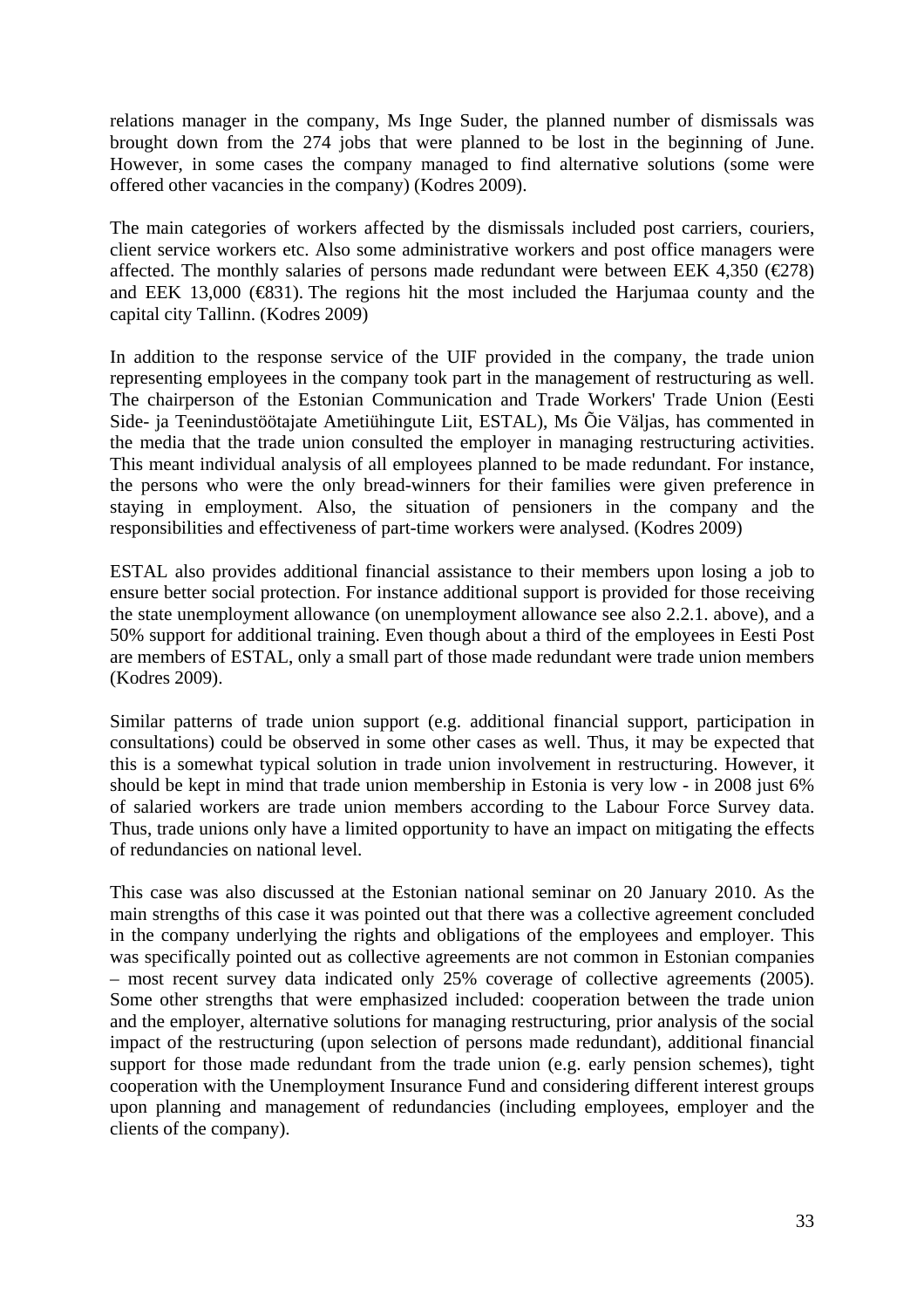The main weaknesses of the case included the administrative capacity of the trade union (i.e. trade unions often lack the knowledge and skills for effective management of restructuring in cooperation with the employer) and also lack of strategic goals. Namely it was pointed out that during the restructuring there was no clearly defined goal to be achieved with the process. It has also been pointed out that not all of the employees had equal access to information on the redundancies thus leading to a more negative experience with the restructuring for some groups.

The main points that could be outlined as lessons learned from this case are the need for cooperation between the employer and the trade union and information exchange between the parties (including a prior agreement on the roles of both parties). Successful management of restructuring will also require clearly defined goals which should be communicated to the employees. This might explain better the need for restructuring and make employees more cooperative in the process. In general it could be pointed out that for successful cooperation trade unions need knowledge on the effective management of the restructuring process and training on how to cope with restructuring in a company.

### *2.3.3. Employer support in restructuring and corporate social responsibility – case of Eesti Põlevkivi*

Eesti Põlevkivi Ltd (EP) is a state-owned company, primarily involved in oil shale mining in the Ida-Virumaa region of Estonia. The company was established in 1920 and was, for many years, the largest employer in Estonia. It continues to have particular relevance for the Ida Virumaa region as a large employer, offering higher than average salaries for this part of Estonia. In 1999, EP had 7034 employees. By 31 March 2008, this number has been reduced to 3432 as a result of restructuring.

Restructuring at EP started in 1999 to address its fragmented, over-bureaucratic structure and legacy of overproduction inherited from its Soviet past. The company sold its non-core businesses and dramatically reduced overcapacity by closing a number of its mines. Following the divestment of its non-core businesses, restructuring was affected through three key measures — early retirement and enhanced pension packages, staff relocation, and re training.

The company had a collective agreement stipulating that employee representatives needed to be informed of any job losses or significant changes in working conditions. In the case of mine closures, employee representatives were informed one year in advance to allow for a closure plan to be agreed, setting out all available social benefits and other assistance measures. Cooperation between management and the trade unions is characterised by both sides to be extremely effective and cooperative.

In 1999, the company had a top-heavy age pyramid, with 1,135 workers already beyond state retirement age. The first job reductions were therefore relatively easy to negotiate and carry out. The company subsequently introduced an enhanced company early retirement pension scheme for workers from the age of 52 (the retirement age for miners), benefiting a further 521 workers.

For those workers not eligible for pension benefits, the next option considered for staff affected by the closure of mines was relocation to different sites. This was negotiated with the trade unions and on the basis of one-to-one consultations with each member of staff. The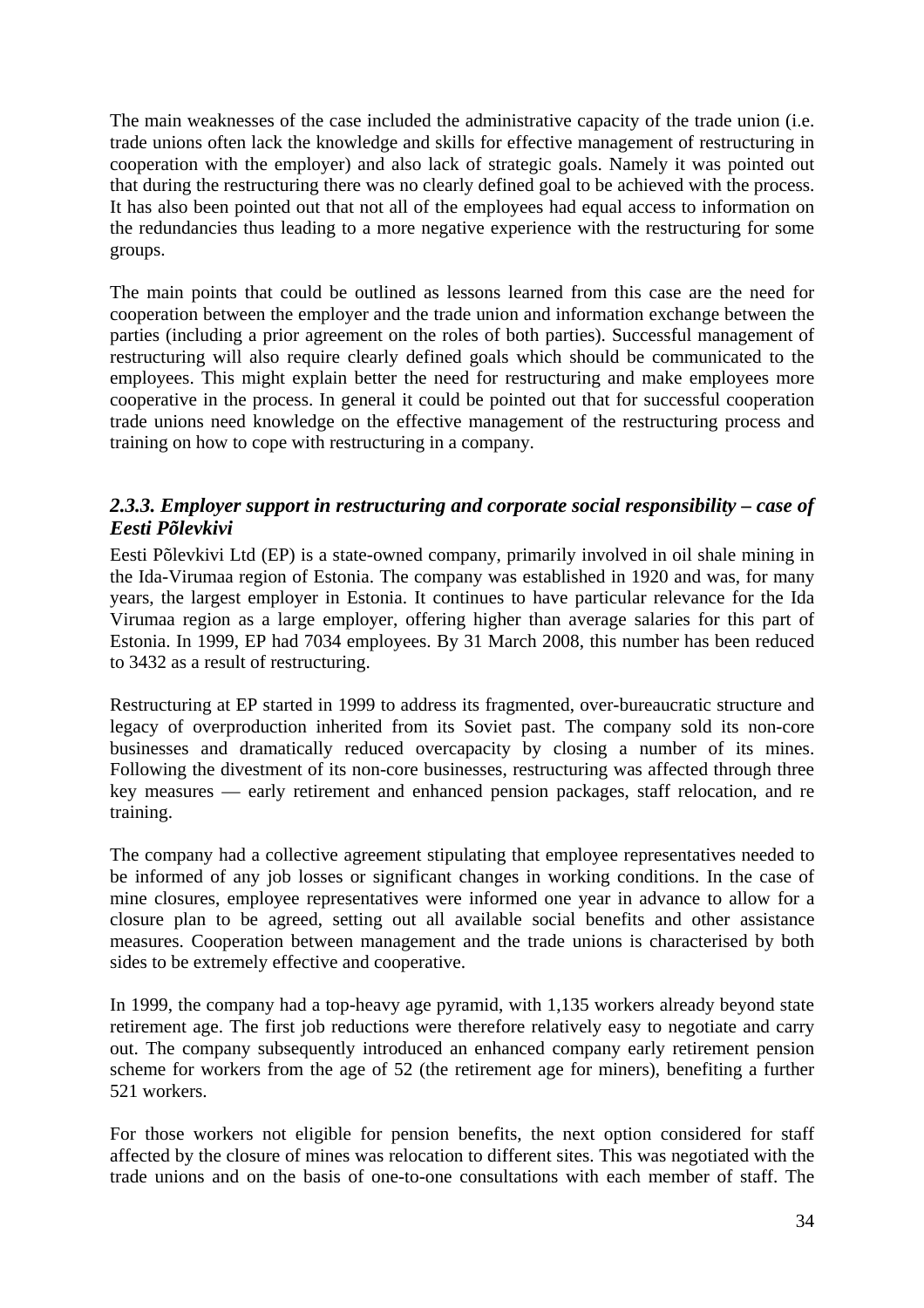company considered it to be its corporate social responsibility to ensure that, where possible, no family was left without a 'bread-winner' or an alternative source of income. Individual skills and work experience were also taken into account and, where possible, equivalent jobs were offered. For some workers, it was not possible to find jobs at the same level, in which case they were given the choice of either accepting a lower level position or taking up a redundancy package. Approximately 458 workers benefited from the internal relocation scheme. For those for whom neither retirement nor relocation were an option, training courses were offered resulting from negotiations with the trade unions, individual consultations with staff and in cooperation with the Public Employment Services. These measures, which benefited 403 workers, were funded by the company and the state, which relinquished part of the dividend it takes from EP's turnover.

For those not willing (or able) to choose other options, financial compensation packages were available. According to Estonian law, there are a number of brackets of compensation levels, depending on the length of employment. However, workers made redundant by EP received higher than statutory compensation (on average, the equivalent of 8 months' salary), financed by the company. According to data from the local employment services, only 10 of the company's workers made redundant were subsequently affected by long-term unemployment.

A number of factors allowed restructuring at Eesti Põlevkivi Ltd (EP) to be carried out in a successful and peaceful way, which was considered to be socially responsible by both the trade unions and company management. These factors included:

- a shared understanding by both parties of the challenges that faced the company and the required solutions in order that the company might survive and become profitable;
- a strong sense of corporate social responsibility on the part of the company to the region and to its employees;
- effective and positive collaboration between the company's management, trade unions and the Public Employment Services;
- as a state-owned enterprise, EP benefited from its public sector status in being able to negotiate with government a reduction in dividends taken out, which allowed for the funding of a significant part of the re-training programmes.

Taking into account the period of restructuring (1999-2005), this can be considered a good case example of a socially responsible employer towards the region of activity and its employees. During that period, there were no public measures introduced in cases of restructuring (like the response service now implemented) thus indicating how an employer can effectively anticipate and manage restructuring. The case study was published in more detail in European Monitoring Centre on Change (European Foundation... 2007).

The strengths and weaknesses of this specific case from the point of view of anticipating restructuring were also discussed in the Estonian national seminar on 20 January 2010. Again, one of the main strengths pointed out was the partnership between different parties: between employers and employees, but also between the government and the employer. In terms of the prior, information and consultation was pointed out as the main tool for facilitating cooperation. In addition, the case was also remarkable for the innovative solutions implemented at the time. The case was a success owing to the detailed action plan outlined for the restructuring process but also to the financial resources that were made available (many of the implemented measures required important financial investments).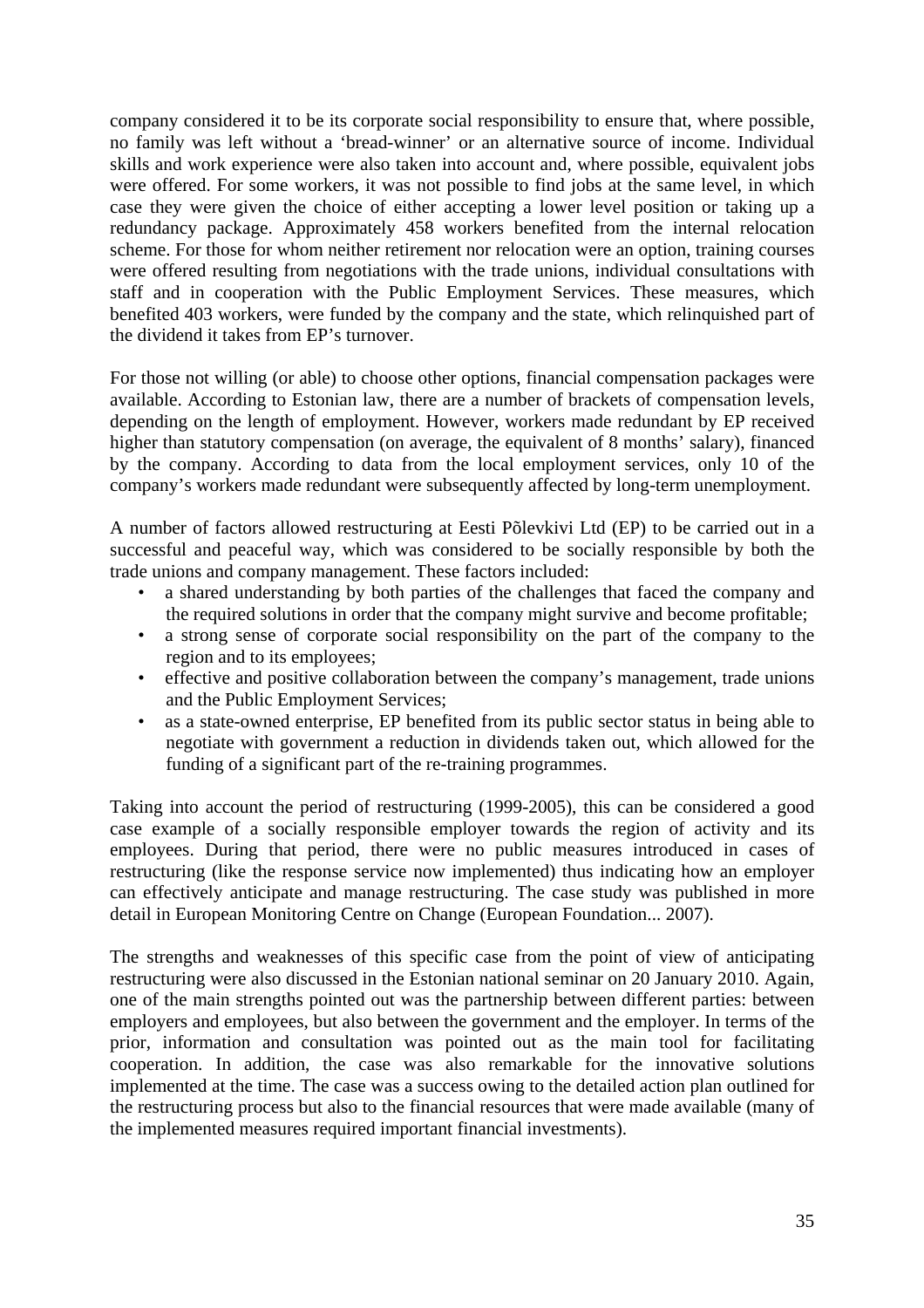Despite the several strengths pointed out, this has been a unique case of restructuring and has not been implemented more widely in the economy. This is also related to the issue of available resources – while finances were one of the main strengths of this case, a downside is that the finances were "political", i.e. the government decided to allocate resources for this specific restructuring case. Thus, it remains questionable whether the implementation of these measures would be possible in other cases without such financial resources available. Also, the measures to be implemented were developed in a relatively short timeframe as there was no system for anticipation of restructuring at the time. A relatively surprising point of weakness was the lack of cooperation from employees to take part in the measures offered. Most probably, this was at least partly caused by the novelty of the situation for the employees as such measures were not well-known or provided nation-wide. A downside common to all cases of restructuring analysed in the current report is the lack of monitoring which also makes it difficult to draw any underlying conclusions on the effectiveness of the measures implemented. As we have no information collected on the situation of the company after the restructuring process or the situation of employees that were made redundant, it will be difficult to outline the strengths and weaknesses of the cases in this respect. Similarly to the case of Eesti Post, the lack of an underlying strategy was again pointed out. However, in this case the lack of a government strategy for regional development was pointed out, i.e. the company is situated in a region with the highest unemployment rate in the country and a high concentration of large manufacturing industries which are facing restructuring.

As pointed out, due to the lack of monitoring, it will be difficult to point out which of the measures or tools implemented would be successful in other situations. However, the need for cooperation was again pointed out as a prerequisite for successful anticipation and management of restructuring. This case has also indicated the importance of the availability of financial resources to implement a variety of measures used in this case. Also, it has been pointed out that the restructuring took place in a declining economic activity (manufacturing of oil shale). Restructuring in other similar areas should be better anticipated by both the government and the company in the future.

## <span id="page-35-0"></span>**3. Evaluation of effectiveness and utility of the existing measures and tools for anticipating, preparing and managing restructuring**

It is difficult to provide an assessment on the effectiveness and utility of the measures and tools described above. On the one hand, there are several measures with good potential in having a positive effect on the labour market (e.g. several training measures, wage subsidy scheme etc), but often the lack of monitoring tools for these measures makes it impossible to know what the real effects of these measures have been. This is the case for example with free of charge vocational training provided by the Ministry of Education and Research – even though the measure has good potential in raising the skills level of labour force, it might be contributing to deepening the participation gap between those already more highly educated and those in need of a skills upgrade. Thus, without such monitoring tools in place, the measures can turn out to be ineffective or even have an adverse impact on the actual target group.

Similar problem can be pointed out with the ALMPs, where just a few assessments of the system have been undertaken so far. The assessment of the response service to collective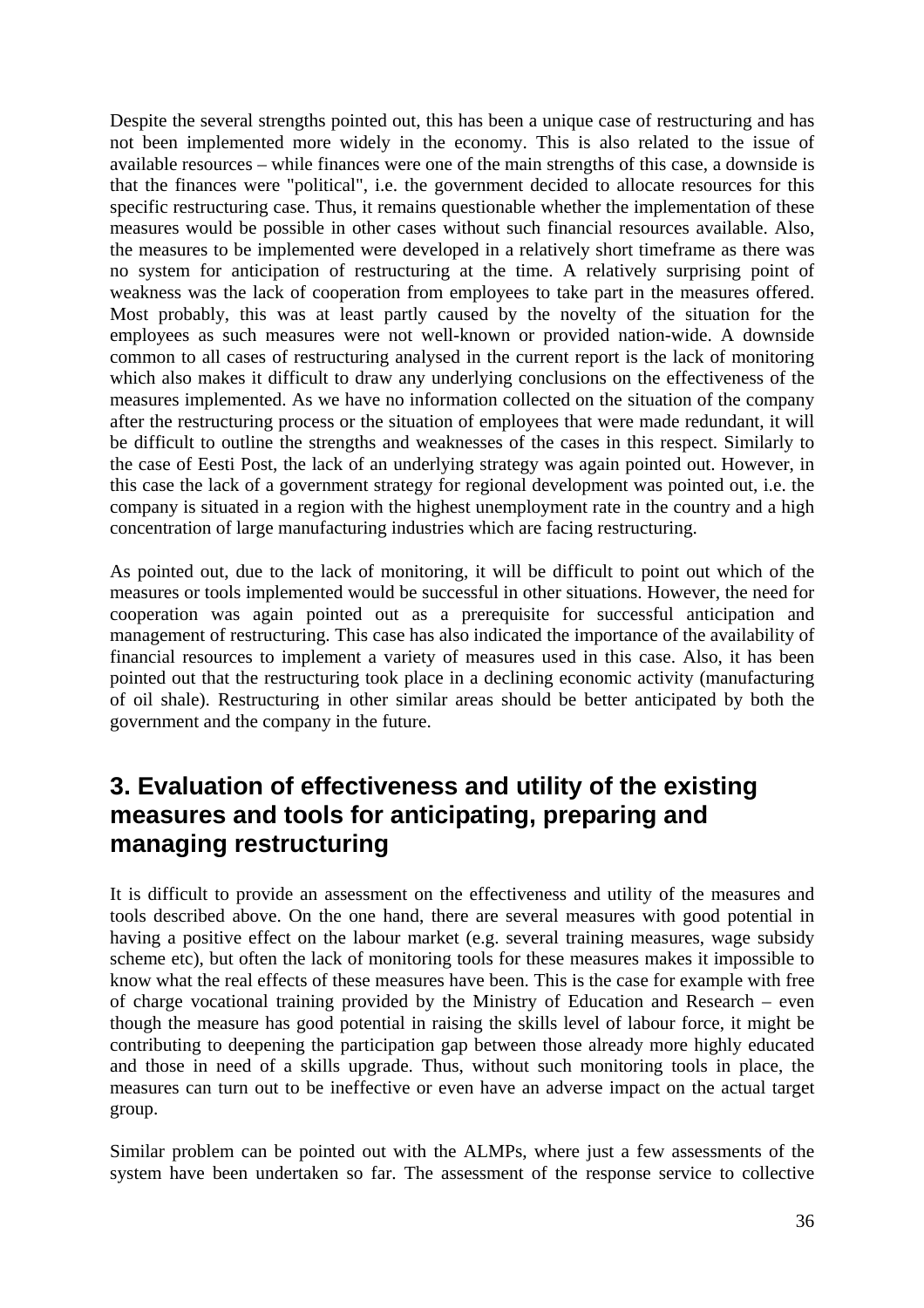redundancies is only a rare example of such an assessment analysis. Thus, in order to have an indication of the results of programs adopted in the labour market, a practice of impact assessment (whether by research institutions or the government agencies themselves) should be introduced. An important problem in this respect has turned out to be the availability of individual level data for research purposes.

The impact of the tax/benefit system on employment incentives has been analysed by Võrk (2009). It is concluded that as both taxes and social expenditures are relatively low, they generate high motivation to actively participate in the labour market, in general. Also the gradual introduction of contribution based and earnings related benefits, such as unemployment insurance benefits, parental benefits, a fully funded pension scheme together with earnings-related public pensions, have all significantly increased rewards from employment and are often associated with increased labour supply and reductions in undeclared work. In a few cases Estonian benefit schemes generate disincentives to seek for a job, especially low-paid job, or provide effort, affecting people both with low and high earnings. In the case of unemployment benefits and early retirement benefits, even marginal income from labour leads to loss of all benefits, discouraging part time work.

At the same time, the rapid employment growth experienced in recent years in Estonia and also empirical research (see Võrk and Paulus 2006), suggests that during the period of economic growth in 2000-2007, the social benefits system as a whole has not reduced people's motivation to go to work. However, there is reason to believe that the connection between work incentives and social benefits on the one hand and part-time employment on the other will become important again when wages drop in next few years and finding jobs becomes increasingly difficult again. Already in 2009 we see skyrocketing unemployment rates, reductions in wages and increasing number of families receiving various social benefits. Then it is crucial that long-term unemployed or inactive people are encouraged to return to the labour market also gradually via part-time jobs.

In terms of the measures and tool implemented in specific cases, it was concluded in the seminar that one of the main problems is the lack of monitoring. Thus, it will be difficult to assess the applicability of the measures in other contexts or even provide any reliable estimate on the effectiveness of the measures.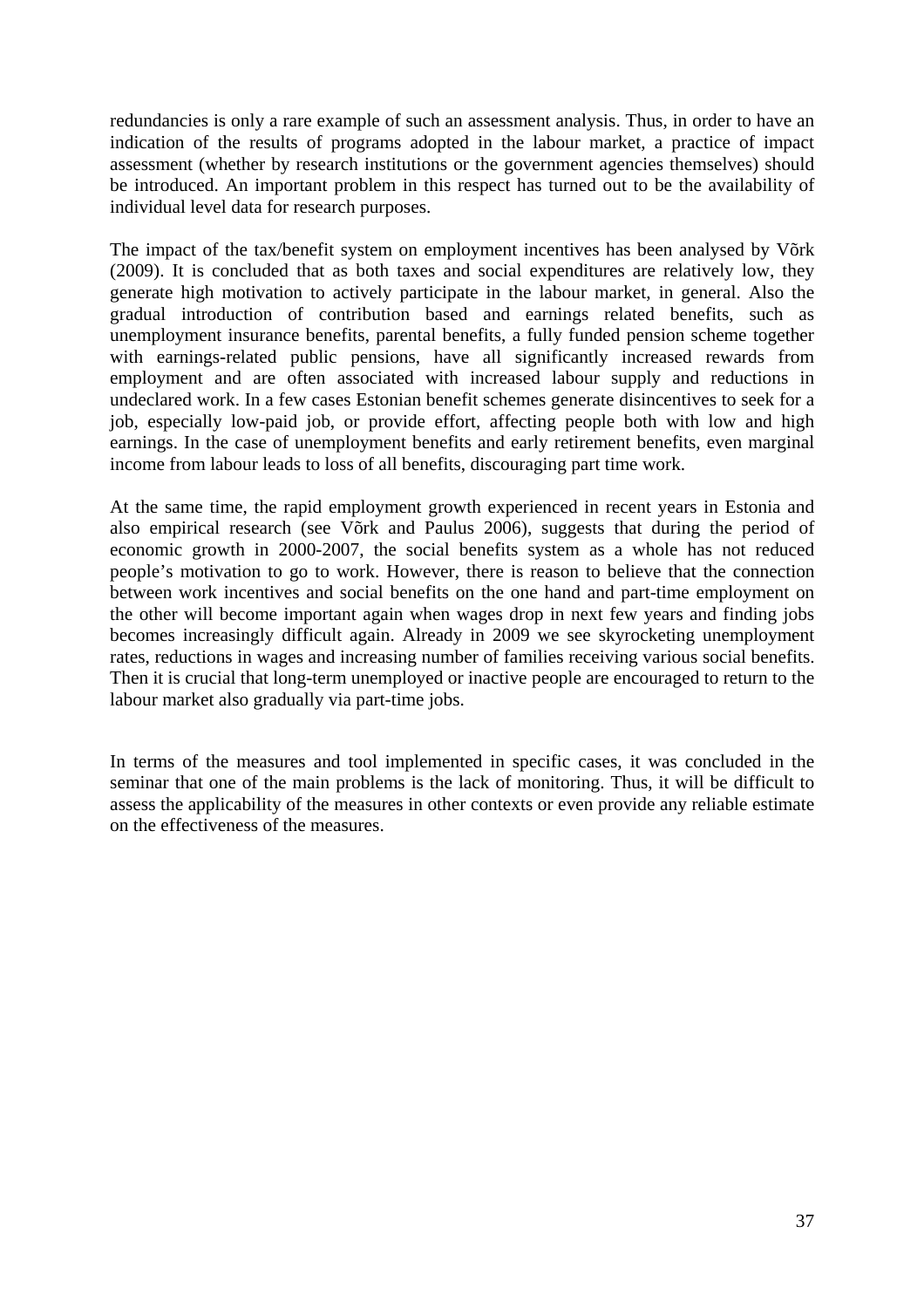# **Conclusions**

There have been several important developments in the framework of anticipation and management of restructuring during the past year in Estonia. For one, the labour legislation reform took place that changed the regulative context of restructuring in Estonia. Also, there are several short-term measures introduced in the current recession to support more effective anticipation and management of restructuring. Several of the measures that are relevant in this context are described in brief in the current national background paper. The main conclusion that is common to most of the measures discussed in the current paper is the need for regular monitoring and assessment practices. In several cases, the measures implemented have a good potential to contribute to effective anticipation/management of restructuring but without any monitoring tools to analyse the use of the measures, these can have adverse effects in turn. Also, for the assessment of the transferability of the measures to other contexts, impact assessment will be crucial.

It may be concluded that although the current crisis has clearly demonstrated insufficient resources devoted to both anticipating and managing restructuring, it has also allowed to introduce new measures and extending the ones, which in a few years time may become a systematic part of the policy.

The measures analysed in the national background paper were also discussed in the Estonian national seminar held in Tallinn on 20 January 2010. The main conclusions from this seminar are outlined below.

In order to direct restructuring on macro level, the need for government strategies and action plans was pointed out in the seminar. The main question here is where the Estonian economy should be moving in the long run and which choices would benefit the society and the economy the most. It was pointed out in the seminar that input is expected from the government in this respect. The coordination between government strategic goals and individual choices of enterprises was stressed to increase effectiveness of the economy and be competitive in a constantly changing economic context. It must be kept in mind that the strategic goals and actions of the government are sending a message to the employers in terms of the expected future developments in the economy. This in turn affects the choices of employers in developing the companies. It was pointed out in the seminar that the government has the responsibility to anticipate restructuring in sectors which are reducing by emphasising the development of areas with more potential for future growth.

<span id="page-37-0"></span>In terms of anticipating restructuring, education and training has a crucial role. On macro level, restructuring should be accompanied by educational policies which help to shape the skills level and qualifications of the labour force. In the situation of the current recession, some good measures have been implemented which help to raise the qualifications of adults. The participants of the seminar agreed that one of such positive examples is the free-of-charge training measure for adults by the Ministry of Education and Research. Still, it was stressed that in order for such measures to be a success, there needs to be information on the skills needs in the labour market. Also, for the measures to reach the most disadvantaged group, that needs raising qualifications to be competitive in the labour market, dissemination of information on different training possibilities will be necessary. Training provided by enterprises to their employees is also important to anticipate restructuring and allocate skills between different activities in the company to reduce any negative impact on employees.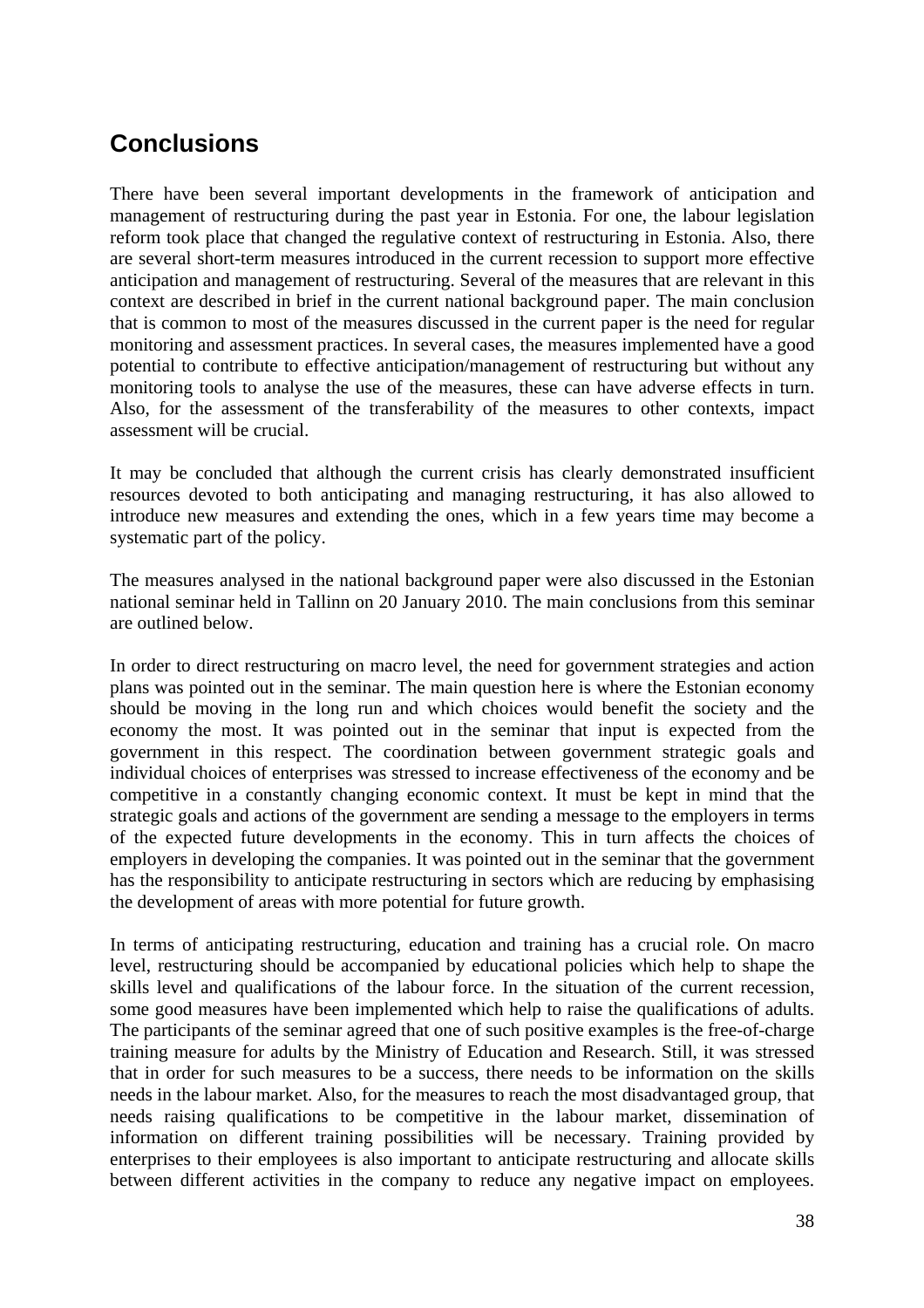However, it was stressed in the seminar that in the current economic recession, training measures will most probably be the areas where expenses will be cut firsthand by enterprises. Thus, the government support for employers in these situations was valued (training support to employers is provided by a state agency Enterprise Estonia). Moreover, as a positive example it was pointed out that in order to allocate resources to those companies in need of the support the most, new training measures for SMEs have been introduced in the current recession. This has turned out to be a very popular measure among the SMEs.

In order to effectively target the training measures, another important aspect in anticipation of restructuring is instruments for forecasting skills needs in the labour market. In Estonia, a problem for developing such forecasting instruments is the lack of necessary data. The data currently used for forecasting purposes only enable a long-term forecasting exercise (7-year perspective used in the current forecasts by the Ministry of Economic Affairs and Communications) while there is not enough detailed and reliable data for a shorter-term forecast. It was pointed out in the seminar that in the current rapidly changing economic situation, availability of a more short-term forecast of skills needs would be essential for planning training activities for the unemployed, those at risk of a layoff etc. In addition to the need of additional data, cooperation between different parties was pointed out for developing a successful forecasting tool. In this respect, cooperation between the government, employers' and trade union organisations was pointed out. Seminar showed that a signal is expected from the employers on what kind of labour force is needed in a shorter perspective in terms of skills, qualifications etc. However, it is important to note here that forecasting tools cannot rely only on the assessment from the employers organisations as these often depend on the situation at hand and the dominating emotions (i.e. confidence towards the future). At the same time, forecasting skills needs should be based on a more systematic approach taking into account the different aspects of the economic developments which might not be recognised or acknowledged by individual organisations or companies.

In discussing the role of research and development in anticipating restructuring it was concluded that the area is still at its early development phase in Estonia and thus it is not used widely as a tool for anticipating restructuring on enterprise level. With only 20 years of market economy, employers have not learned to turn to the universities to develop their ideas but also there is a lack of information on the possibility. To start this kind of cooperation between research institutes and employers, disseminating information in both ways is considered important, i.e. from research institutes to employers on the possibilities and from employers to research institutes on the demand and expectations. Another aspect pointed out was lifelong learning among employers – recognising the need to learn throughout the career will provide employers with information on new possibilities or raise innovative ideas to develop in cooperation with the research institutes.

Finally, the role of social partnership and industrial relations was discussed in the seminar in terms of anticipating restructuring. It was concluded that on micro level (i.e. in terms of individual impact) the most important role is on the procedure of information and consultation. Based on the information disseminated by the employers on the situation of the company, an action plan should be set up to anticipate restructuring and its negative impact on the employees. However, information and consultation is obligatory for employers only in case of collective redundancies. Thus, in cases of small-scale redundancies, the prerequisite for successful anticipation of restructuring is not often filled. On macro level, the tripartite discussions between employers, trade unions and the government are of most importance. The case studies analysed above and during the seminar have also been a positive result of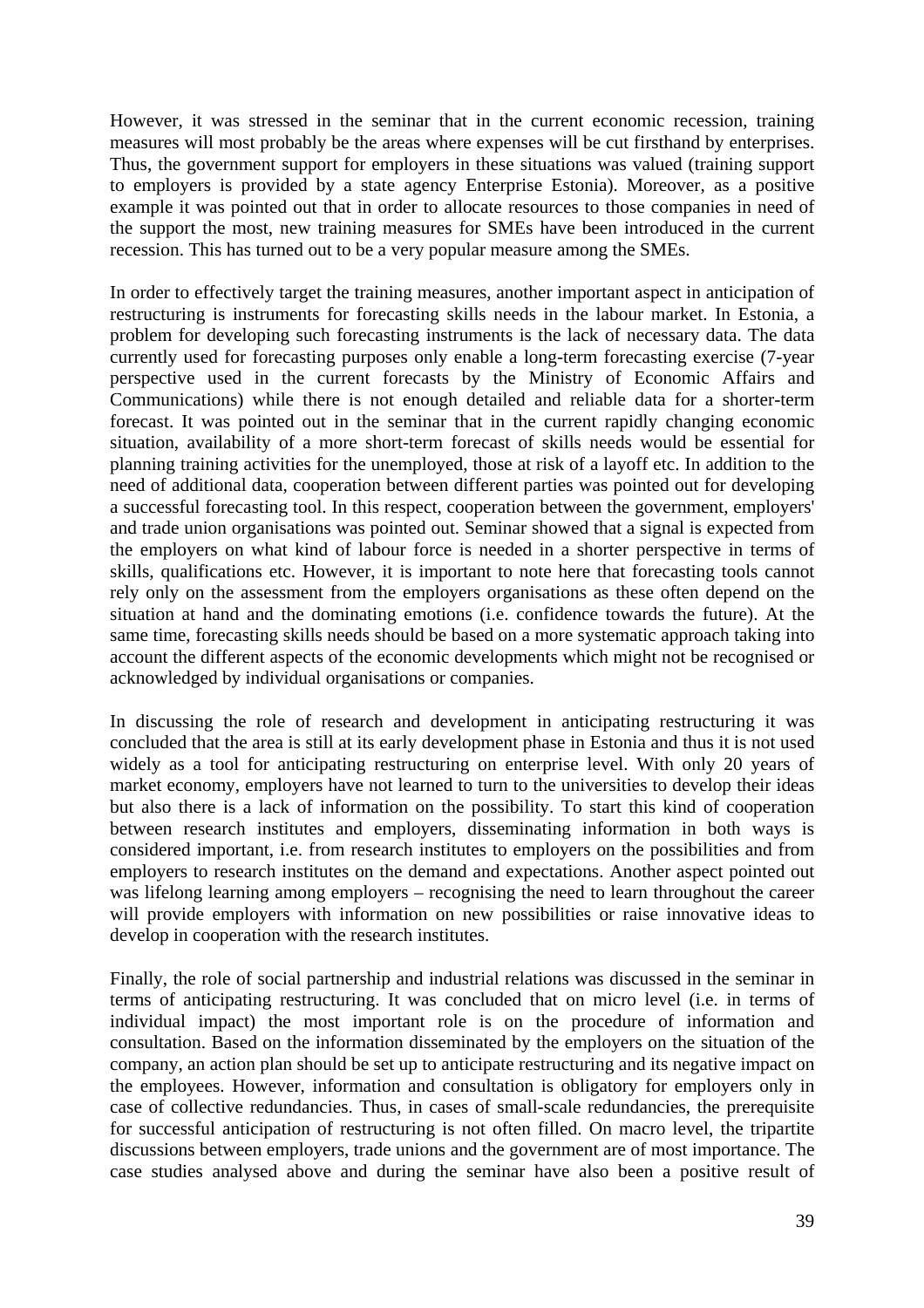tripartite cooperation – the extensive social plan in the case of Eesti Põlevkivi to tackle the effects of restructuring was a result of a tripartite agreement (see also p 2.3.3 above).

Similarly to anticipation of restructuring, it was concluded in the seminar that an important prerequisite for a successful management of restructuring is the availability of information to the persons facing redundancy. Namely, there are a variety of measures and tools implemented by the government and other stakeholders (e.g. the local municipality, the social partners, NGOs etc) and it might be difficult to find the necessary information from different sources. This is even more so as often people do not look for any information on the measures and services provided before the actual need for these. Thus, availability of information will be important for effective management of restructuring.

Of the specific measures for managing restructuring, the reaction service to collective redundancy was discussed in the Estonian national seminar. This is one of the most important measures specifically targeted at managing restructuring on enterprise level. One of the problems with the measure was pointed out to be a relatively short time for working with those made redundant. Also, the assessment of the service that was undertaken in 2007 is now outdated as the economic context has changed considerably indicating that the effects of the measure were most probably different than they are now (see also p 2.2.1.1 above).

Some of the measures targeted at bringing the unemployed back to the labour market were also discussed. For instance, the system of training vouchers is hoped to reduce drop-out rates as the personal responsibility is higher with this measures than with other training measures provided by the UIF. Namely, with the training vouchers, the person is not appointed a training course but he/she is free to choose her own course. As the training vouchers can only be used for skills upgrade rather than complete retraining in a new profession, the measure is more often used by more highly educated unemployed. Thus, this measure will not assist those with low qualifications or in need of retraining. According to the comments of the Unemployment Insurance Fund in the seminar, other measures of the UIF are used for this purpose (e.g. labour market training, career counselling to bring persons to formal education to raise educational attainment or acquire a vocation etc.). An important input for all these training measures is the forecasting tool of the Ministry of Economic Affairs and Communications. Thus, the need to improve this tool is important for the successful management of restructuring as well.

Another measure that has been implemented in the current recession is the wage subsidy scheme. While the measure is not new in nature, the availability has been widened considerably in the current recession. An important aspect for successful implementation is pointed out to be the dissemination of information to the target group of the measure – the employers. Also, it was referred in the seminar that currently there is a lack of measures to keep unemployed active in the labour market in case it has not been possible to find new employment. For this purpose, volunteer work has been implemented to some extent (for instance in providing seasonal work with the State Forest Management Centre).

In discussing the role of industrial relations in managing restructuring, it was concluded that the role is hindered by the low coverage with collective agreements in Estonia. This has not changed in the current economic situation. Even though trade union membership is also low in Estonia, this should not reduce the role of collective agreements. According to the Estonian laws, concluding collective agreements is also possible without a trade union, i.e. with employee representatives. However, the use of this possibility has been low in Estonia – the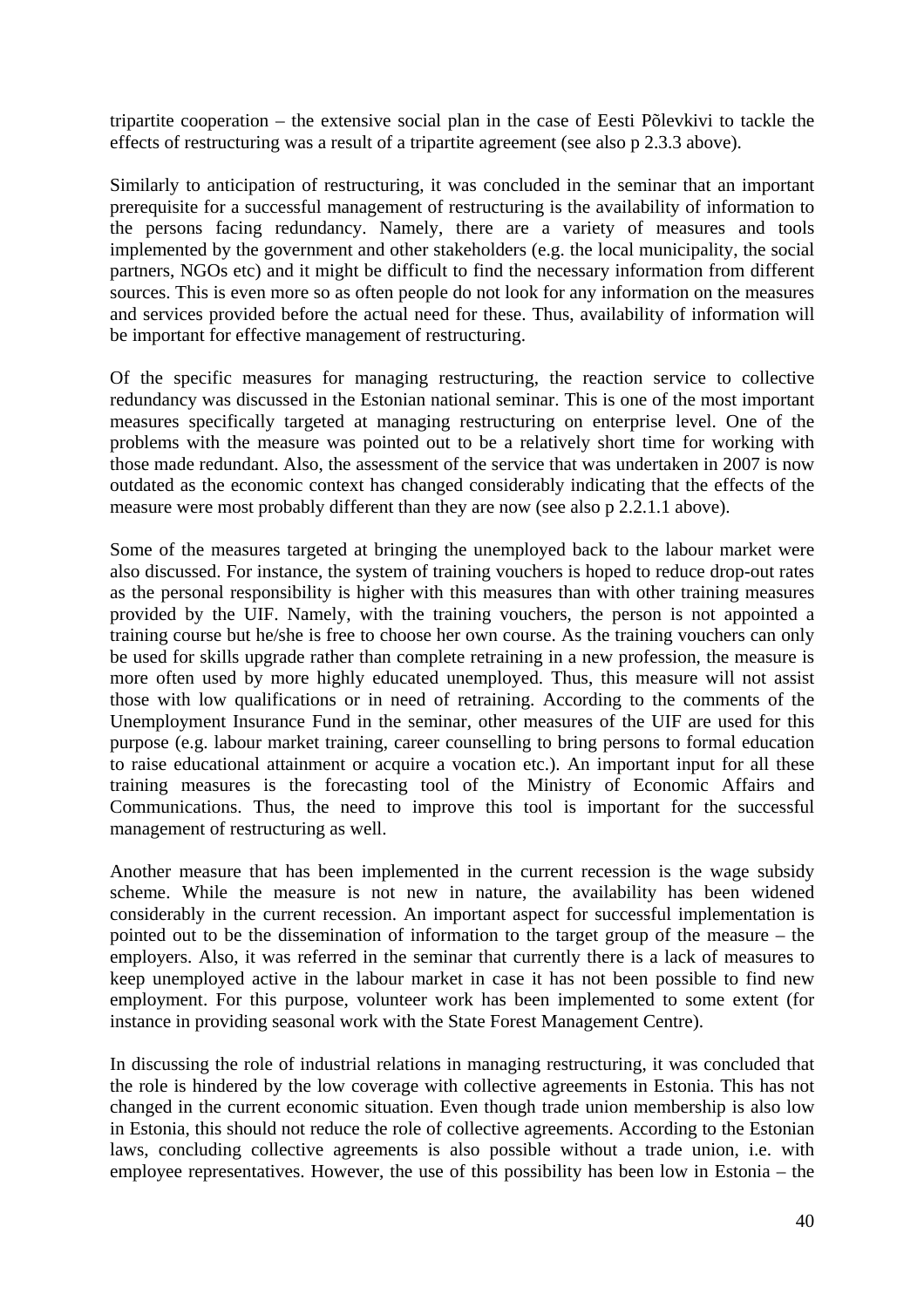awareness of the possibilities offered by collective agreements and interest to conclude collective agreements more general have been low both among employers and employees. Thus, lack of interest in this respect hinders the management of restructuring through collective agreements in Estonia.

Overall, it can be pointed out that seminar participants agreed that the measures implemented by the UIF and other state agencies are in accordance with stakeholders views. In many cases the implementation of measures needs to be monitored to update these to the changing labour market demands. This is especially relevant in the current situation of economic crisis. Also, effective cooperation between stakeholders on national level and micro level is essential for efficient anticipation and management of restructuring.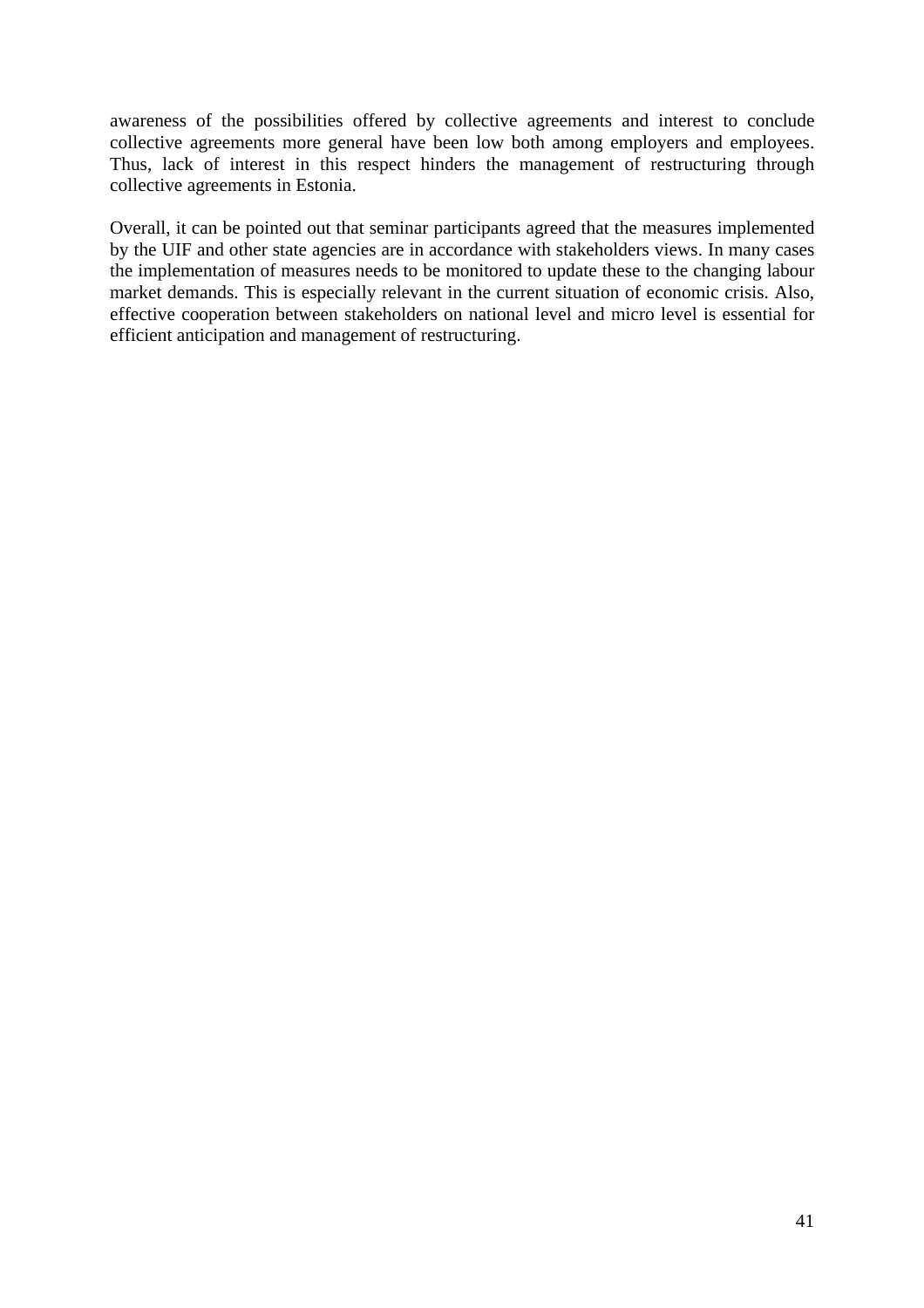## <span id="page-41-0"></span>**References**

Action Plan for Reducing Unemployment and Supporting Returning to Employment 2009- 2010. Ministry of Social Affairs. September 2009. Available in Estonian at: [http://www.sm.ee/fileadmin/meedia/Dokumendid/ASO/\\_Too\\_/Tegevuskava\\_toopuuduse\\_vah](http://www.sm.ee/fileadmin/meedia/Dokumendid/ASO/_Too_/Tegevuskava_toopuuduse_vahendamiseks_ning_tootute_toole_aitamiseks_2009-2010.pdf) [endamiseks\\_ning\\_tootute\\_toole\\_aitamiseks\\_2009-2010.pdf](http://www.sm.ee/fileadmin/meedia/Dokumendid/ASO/_Too_/Tegevuskava_toopuuduse_vahendamiseks_ning_tootute_toole_aitamiseks_2009-2010.pdf) 

Adult Education Action Plan for 2009-2013. Ministry of Education and Research. September 2009. Available in Estonian at:<http://www.hm.ee/index.php?popup=download&id=9426>

Bank of Estonia, Rahapoliitika ja Majandus: Hetkeseis ja ettevaade 2/2009. Bank of Estonia, 2009. Available in Estonian at:

[http://www.eestipank.info/pub/et/dokumendid/publikatsioonid/seeriad/ylevaade/\\_2009\\_02/rp](http://www.eestipank.info/pub/et/dokumendid/publikatsioonid/seeriad/ylevaade/_2009_02/rpy_209.pdf) [y\\_209.pdf](http://www.eestipank.info/pub/et/dokumendid/publikatsioonid/seeriad/ylevaade/_2009_02/rpy_209.pdf) 

Bruns, J. Tööturuameti kliendirahulolu uuring. GfK Custom Research Baltic. November 2008. Available in Estonian at:

[http://www.sm.ee/fileadmin/meedia/Dokumendid/Toovaldkond/TTA\\_kliendirahulolu\\_uuring](http://www.sm.ee/fileadmin/meedia/Dokumendid/Toovaldkond/TTA_kliendirahulolu_uuringu_aruanne_2009.pdf) [u\\_aruanne\\_2009.pdf](http://www.sm.ee/fileadmin/meedia/Dokumendid/Toovaldkond/TTA_kliendirahulolu_uuringu_aruanne_2009.pdf) 

Eamets, R., Leetmaa, R. The labour market and the policies related thereto. In: Lauristin, M. (Ed) Estonian Human Development Report 2008. Estonian Cooperation Assembly. Tallinn 2009. Available in English at: [http://www.kogu.ee/public/EIA2008\\_eng.pdf](http://www.kogu.ee/public/EIA2008_eng.pdf) 

Elcoteq SE. Selling of Elcoteq SE's Tallinn manufacturing operations completed. Stock Exchange Release. 3.08.2009. Available in English at: <http://www.elcoteq.com/en/Media/Releases/2009/1332230.htm>

Estonian Action Plan for Growth and Jobs 2008-2011 for the implementation of the Lisbon Strategy. Tallinn, October 2008. Available in English at: [http://www.riigikantselei.ee/failid/MTTK\\_2008\\_2011\\_EN\\_kujundusega.pdf](http://www.riigikantselei.ee/failid/MTTK_2008_2011_EN_kujundusega.pdf) 

Estonian Development Fund, Majandus teelahkmel. Estonian Development Fund. Tallinn, 2008. Available in Estonian at: [http://www.arengufond.ee/upload/Editor/Publikatsioonid/Publikatsioonide%20failid/RR%20](http://www.arengufond.ee/upload/Editor/Publikatsioonid/Publikatsioonide failid/RR Majandus Teelahkmel.pdf) [Majandus%20Teelahkmel.pdf](http://www.arengufond.ee/upload/Editor/Publikatsioonid/Publikatsioonide failid/RR Majandus Teelahkmel.pdf) 

Estonian Strategy for Competitiveness 2009-2010. State Chancellery. Tallinn, 2009.

European Foundation for the Improvement of Living and Working Conditions. EMCC case studies. Corporate social responsibility in managing the transition to a market economy: Eesti Põlevkivi Ltd. European Monitoring Centre on Change. 20.12.2007. Available in English at: <http://www.eurofound.europa.eu/pubdocs/2007/804/en/1/ef07804en.pdf>

Increasing the Supply of Qualified Labour Force 2007-2013. Estonian Unemployment Insurance Fund. December 2007. Available in Estonian at: [http://www2.sm.ee/esf2007/files/THP\\_nov\\_2009.pdf](http://www2.sm.ee/esf2007/files/THP_nov_2009.pdf)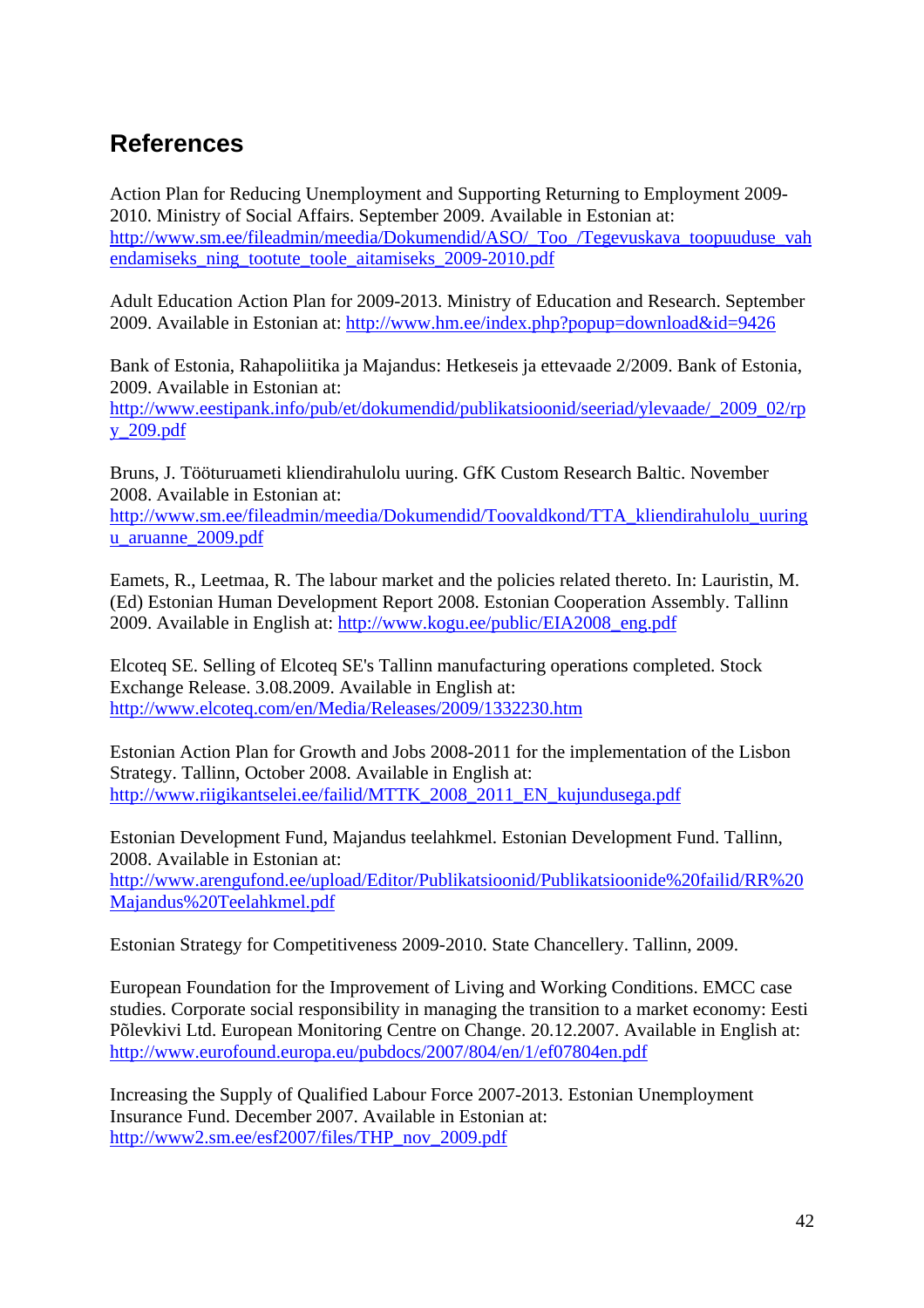Kallaste, E. Employers propose sharing social security tax with employees. European Industrial Relations Observatory On-line. 26.03.2007. <http://www.eurofound.europa.eu/eiro/2007/02/articles/ee0702019i.htm>

Kodres, M. Suurkoondamine hõrendab Eesti Posti töötajate ridu. Eesti Päevaleht. 16.07.2009. Available in Estonian at:<http://www.epl.ee/artikkel/473538>

Kõverik, K., 'Responding to collective redundancies: goals, outcomes and experiences', presentation at the final conference of the project, 22 August 2007.

Leetmaa, R. Post-assessment of the Estonian National Reform Program for the European Employment Observatory. PRAXIS Center for Policy Studies. Tallinn 2008.

Leetmaa, R., Võrk, A., Eamets, R., Sõstra, K. Aktiivse tööpoliitika tulemuslikkuse analüüs Eestis. PRAXIS Center for Policy Studies. Tallinn 2003.

Luuk, M. Trends on labour market during the crisis. Quarterly Bulletin of Statistics Estonia 3/2009. Tallinn 2009. Available in English at[: http://www.stat.ee/publication-download](http://www.stat.ee/publication-download-pdf?publication_id=18438&publication_title=Eesti+Statistika+Kvartalikiri.+3%2F09.+Quarterly+Bulletin+of+Estonian+Statistics&id=32392)[pdf?publication\\_id=18438&publication\\_title=Eesti+Statistika+Kvartalikiri.+3%2F09.+Quarte](http://www.stat.ee/publication-download-pdf?publication_id=18438&publication_title=Eesti+Statistika+Kvartalikiri.+3%2F09.+Quarterly+Bulletin+of+Estonian+Statistics&id=32392) [rly+Bulletin+of+Estonian+Statistics&id=32392](http://www.stat.ee/publication-download-pdf?publication_id=18438&publication_title=Eesti+Statistika+Kvartalikiri.+3%2F09.+Quarterly+Bulletin+of+Estonian+Statistics&id=32392) 

Matt, Ü. Personali juhtimine muutuvas majanduskeskkonnas. Presentation by the personnel manager of Elcoteq Tallinn in 2009. Available in Estonian at: [http://www.pare.ee/files\\_www/lle\\_Matt\\_esitlus\\_PJK\\_2009.pdf](http://www.pare.ee/files_www/lle_Matt_esitlus_PJK_2009.pdf) 

Ministry of Economic Affairs and Communications. Tööjõu vajaduse prognoos aastani 2016. Tallinn 2009. Available in Estonian at: [http://www.mkm.ee/public/Toojou\\_vajaduse\\_prognoos\\_aastani\\_2016.pdf](http://www.mkm.ee/public/Toojou_vajaduse_prognoos_aastani_2016.pdf) 

Ministry of Education and Research. Täiskasvanute koolitamisse investeeriti kahe aastaga üle 60 miljoni krooni. 08.07.2009[. http://www.hm.ee/index.php?0510823](http://www.hm.ee/index.php?0510823) 

Ministry of Education and Research. Sügisest pakutakse tasuta kursusi enam kui 5000 inimesele. 15.07.2009. Available in Estonian at[: http://www.hm.ee/index.php?0510836](http://www.hm.ee/index.php?0510836) 

Nurmela, K. New labour law to increase flexibility. European Industrial Relations Observatory On-line. 4.02.2009. <http://www.eurofound.europa.eu/eiro/2009/01/articles/ee0901019i.htm>

Nurmela, K. Government agrees funding for lifelong learning strategy. European Industrial Relations Observatory On-line. 24.03.2008. <http://www.eurofound.europa.eu/eiro/2008/02/articles/ee0802029i.htm>

Nurmela, K., Karu, M. Social partners agree on content and implementation of new labour law. European Industrial Relations Observatory On-line. 3.06.2008. <http://www.eurofound.europa.eu/eiro/2008/05/articles/ee0805029i.htm>

Nurmela, K., Osila, L. New labour law enacted despite strike initiative. European Industrial Relations Observatory On-line. 10.08.2009. http://www.eurofound.europa.eu/eiro/2009/07/articles/ee0907029i.htm